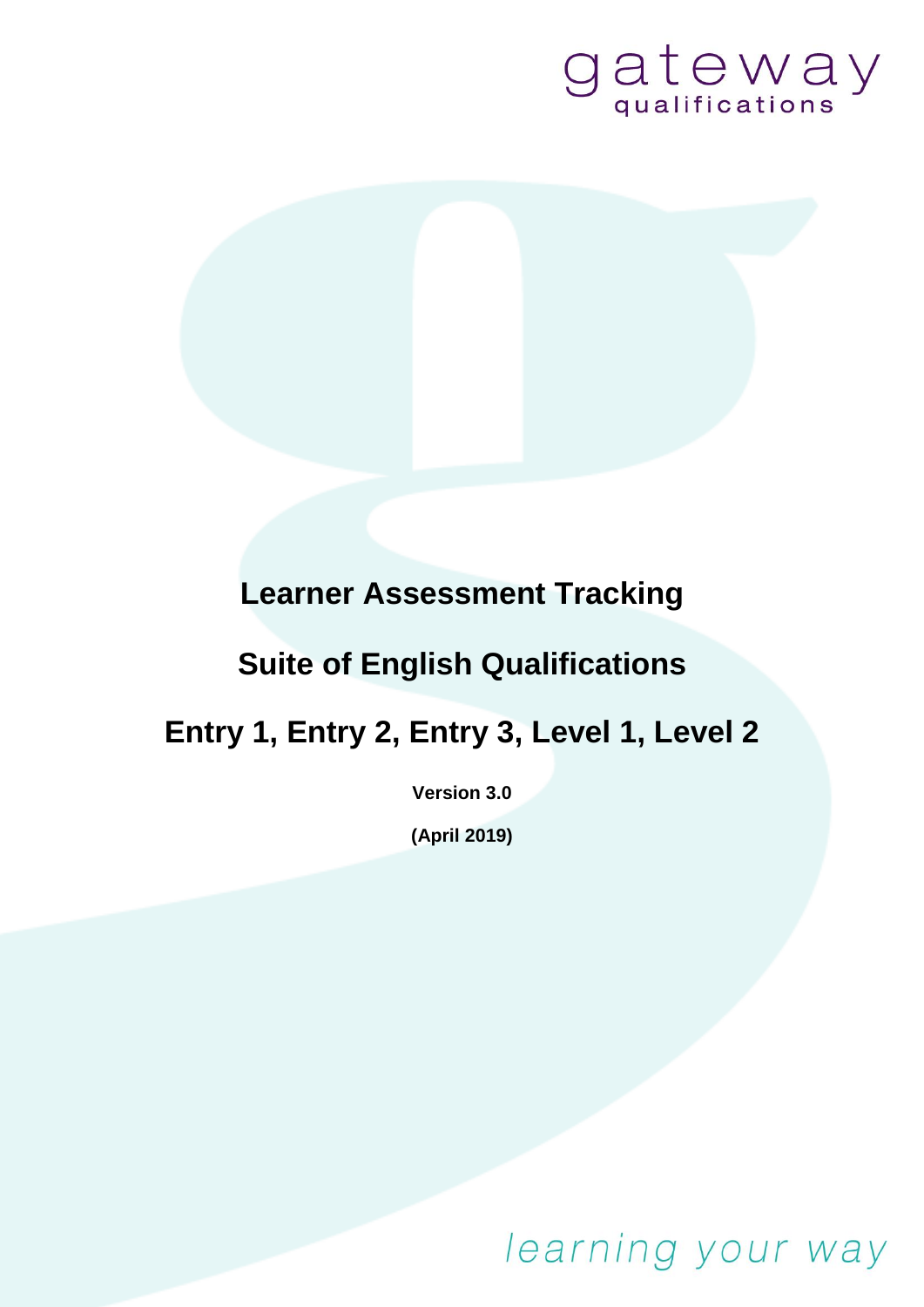

This page is intentionally blank.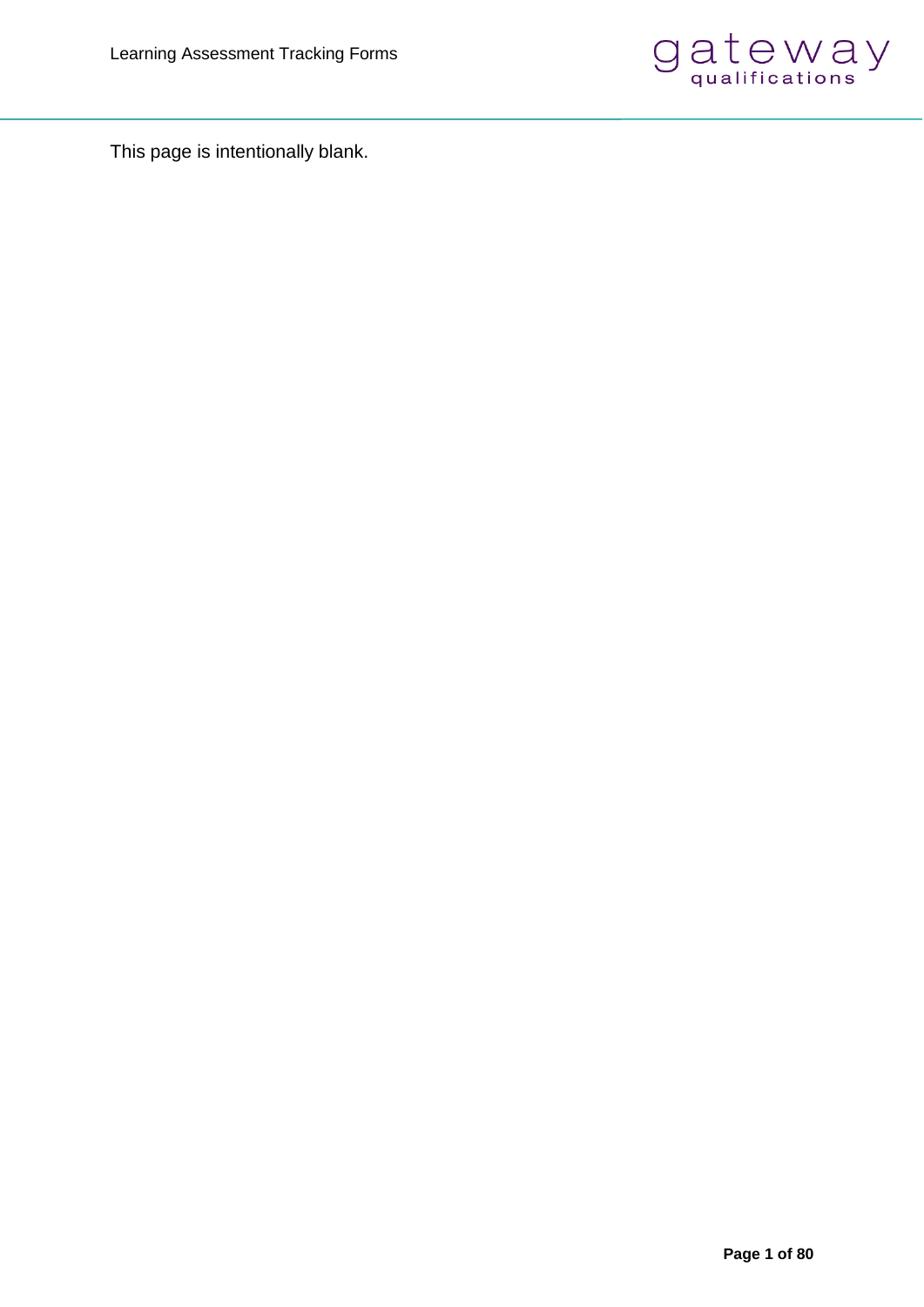

# <span id="page-2-0"></span>**1. About the Assessment Tracking**

Gateway Qualifications has developed the Learner Assessment Tracking for the suite of English qualifications. It contains evidence recording and summary sheets. Gateway Qualifications also provides sample feedback sheets and forms to record observations available on its website [www.gatewayqualifications.org.uk.](http://www.gatewayqualifications.org.uk/)

The Learner Assessment Tracking forms will help learners work towards the unit(s) or qualification they are aiming to achieve. Centres may develop and use alternative assessment tracking methods including online systems, but it must include all the information required in the Learner Assessment Tracking forms.

In order to offer this qualification you must be Gateway Qualifications recognised centre. If your centre is not yet recognised, please contact our Development Team to discuss becoming Gateway Qualifications Recognised Centre:

Telephone: 01206 911 211 Email: enquiries@gatewayqualifications.org.uk Website: [https://www.gatewayqualifications.org.uk/advice-guidance/delivering-our](https://www.gatewayqualifications.org.uk/advice-guidance/delivering-our-qualifications/become-recognised-centre/)[qualifications/become-recognised-centre/](https://www.gatewayqualifications.org.uk/advice-guidance/delivering-our-qualifications/become-recognised-centre/)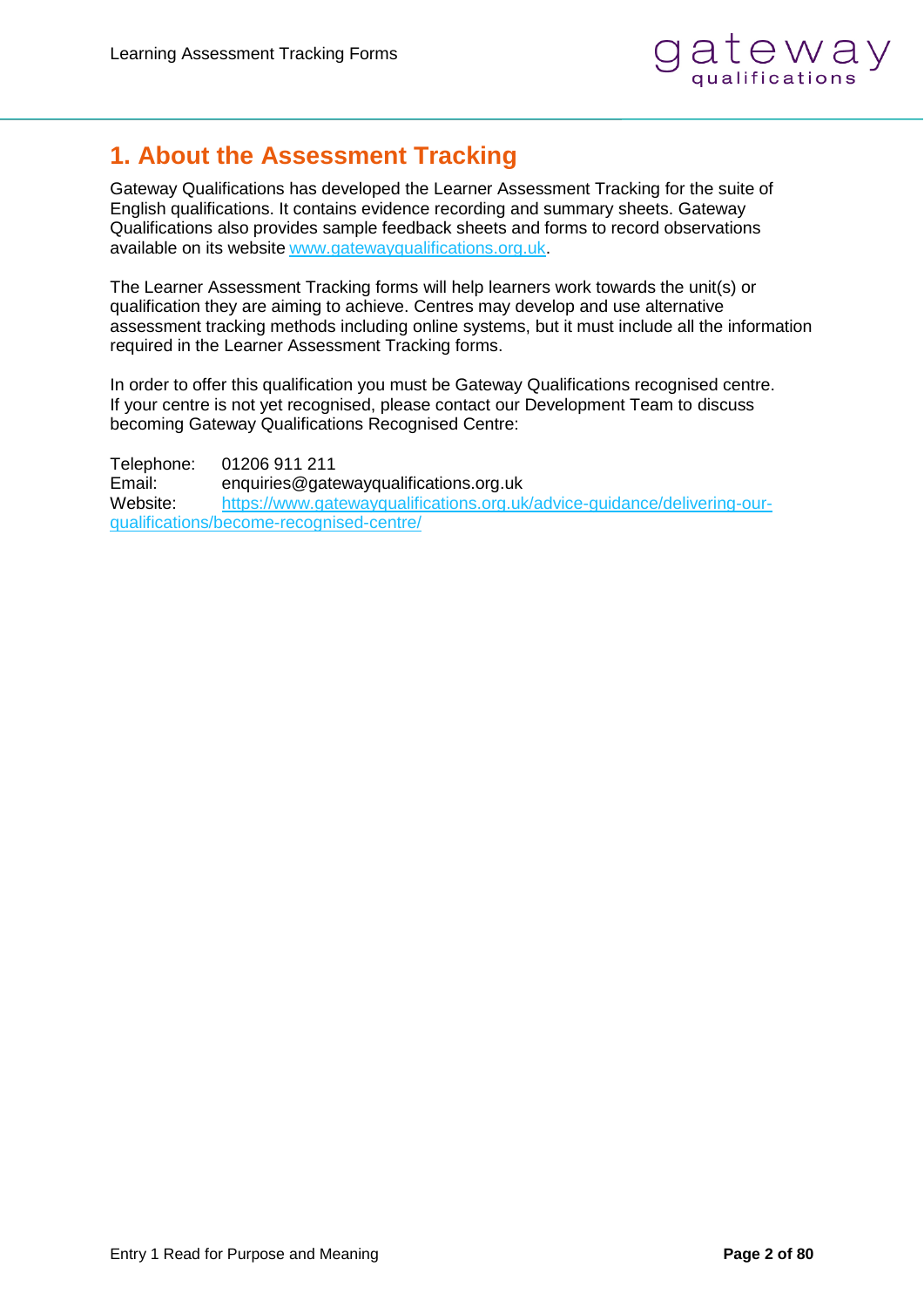

### **Contents**

| 1. |  |  |  |
|----|--|--|--|
| 2. |  |  |  |
|    |  |  |  |
|    |  |  |  |
|    |  |  |  |
| 3. |  |  |  |
|    |  |  |  |
|    |  |  |  |
|    |  |  |  |
|    |  |  |  |
|    |  |  |  |
|    |  |  |  |
|    |  |  |  |
|    |  |  |  |
|    |  |  |  |
|    |  |  |  |
|    |  |  |  |
|    |  |  |  |
|    |  |  |  |
|    |  |  |  |
|    |  |  |  |
|    |  |  |  |
|    |  |  |  |
|    |  |  |  |
|    |  |  |  |
|    |  |  |  |
|    |  |  |  |
|    |  |  |  |
|    |  |  |  |
|    |  |  |  |
|    |  |  |  |
|    |  |  |  |
|    |  |  |  |
|    |  |  |  |
|    |  |  |  |
|    |  |  |  |
|    |  |  |  |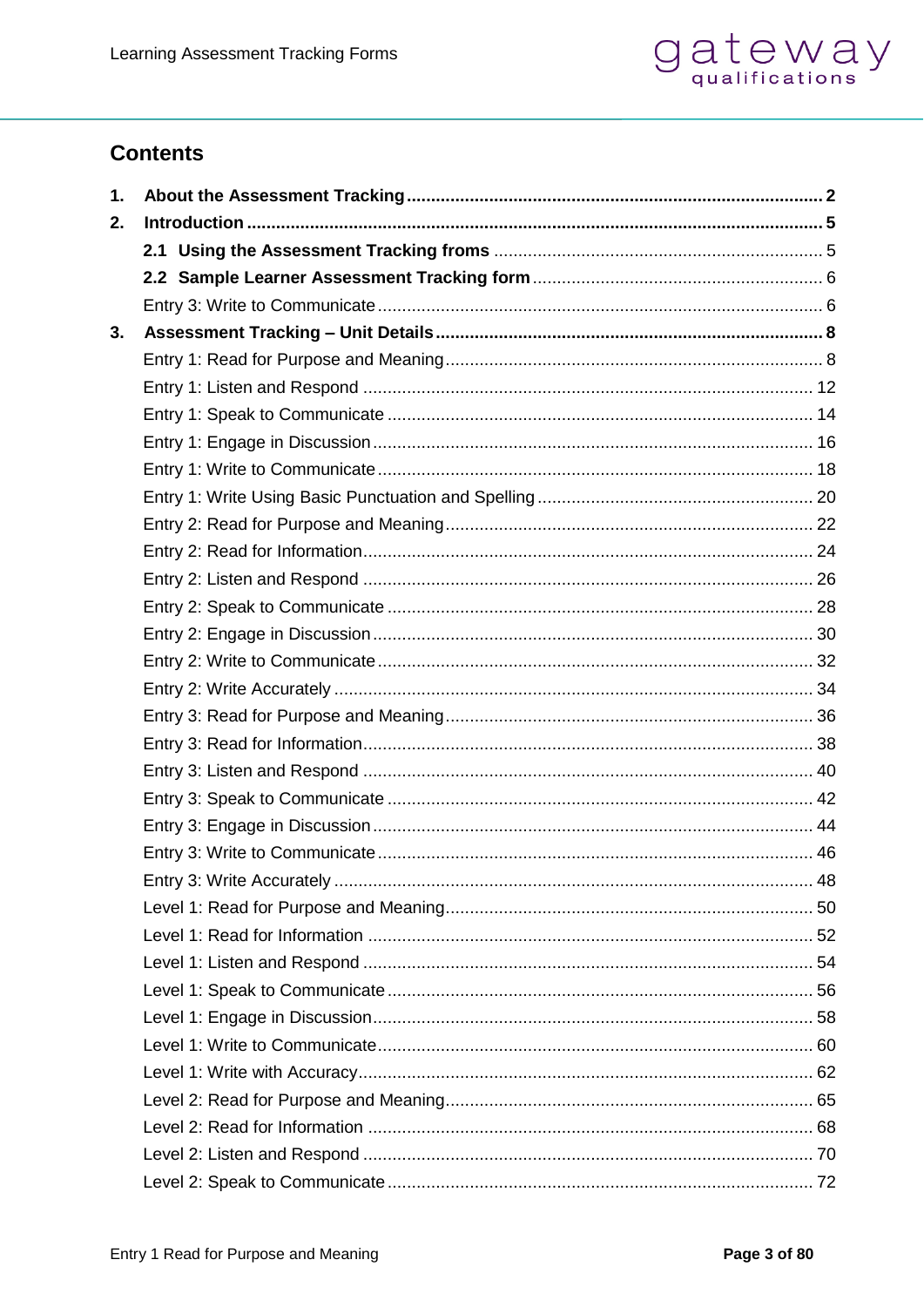# $\bigcirc \underset{\text{qualifications}}{\text{at}} \bigcirc \underset{\text{N}}{\text{in}} \mathbb{C} \times \mathbb{C} \times \mathbb{C} \times \mathbb{C}$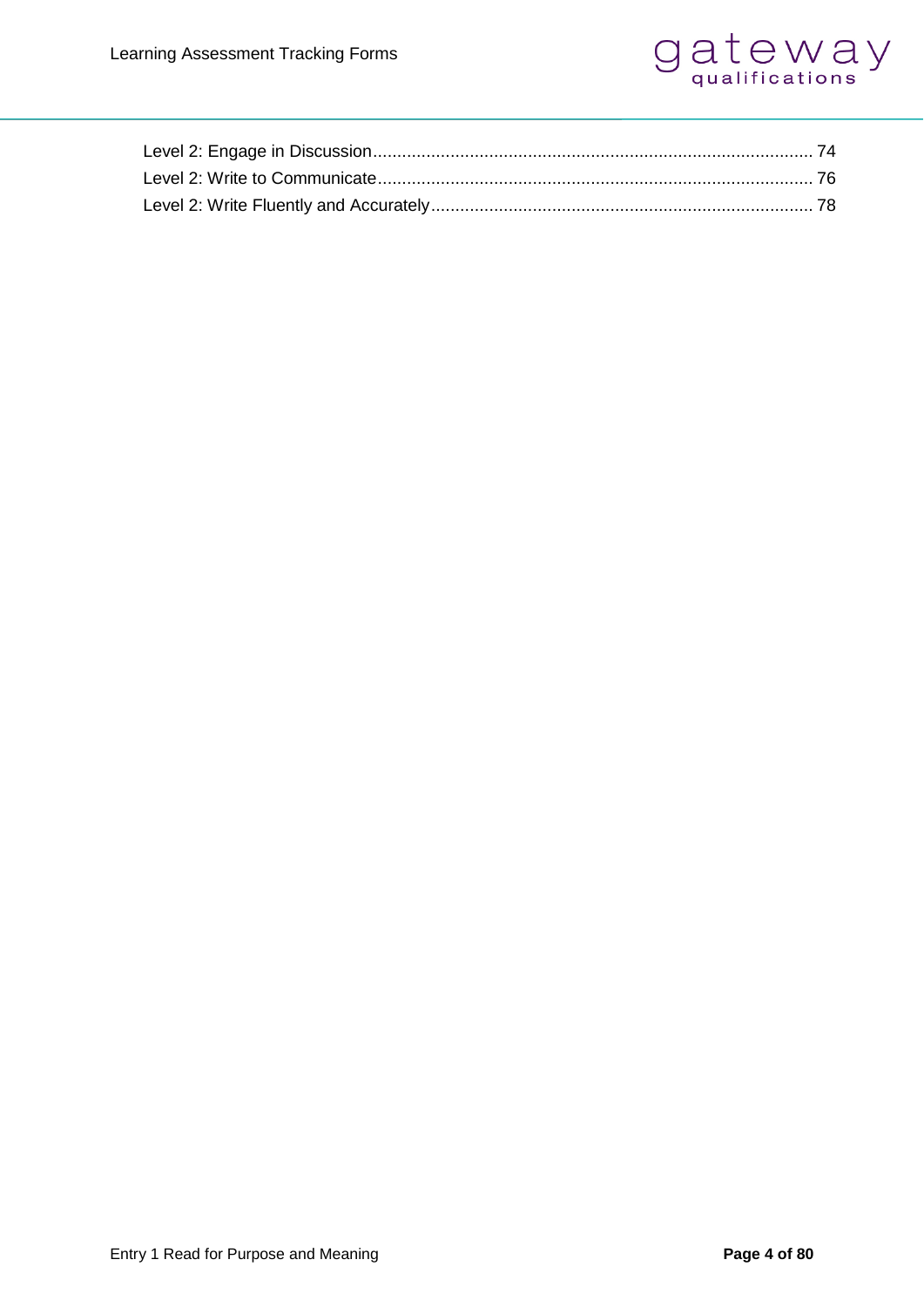

# <span id="page-5-0"></span>**2. Introduction**

### <span id="page-5-1"></span>**2.1 Using the Assessment Tracking forms**

The Assessment Tracking will help learners work towards the unit(s) or qualification they are aiming to achieve.

The example below shows how an Assessment Tracking page could be completed for a single unit.

For each criterion the location of evidence is identified by:

- the type of evidence e.g. witness statement handwritten letter, word processed form, reading log etc.
- a portfolio reference e.g. SLd/E1.1, SLc/E.2
- a brief title

This system for identifying evidence is an example and centres may use their own systems, however any system must be clear for verification purposes.

The sample completed log shows how assessment criteria can be grouped within the same activity and that some criteria are evidenced more than the minimum number of times because of their more general qualitative nature e.g. *Make observations about results* is likely to be evidenced in a number of activities.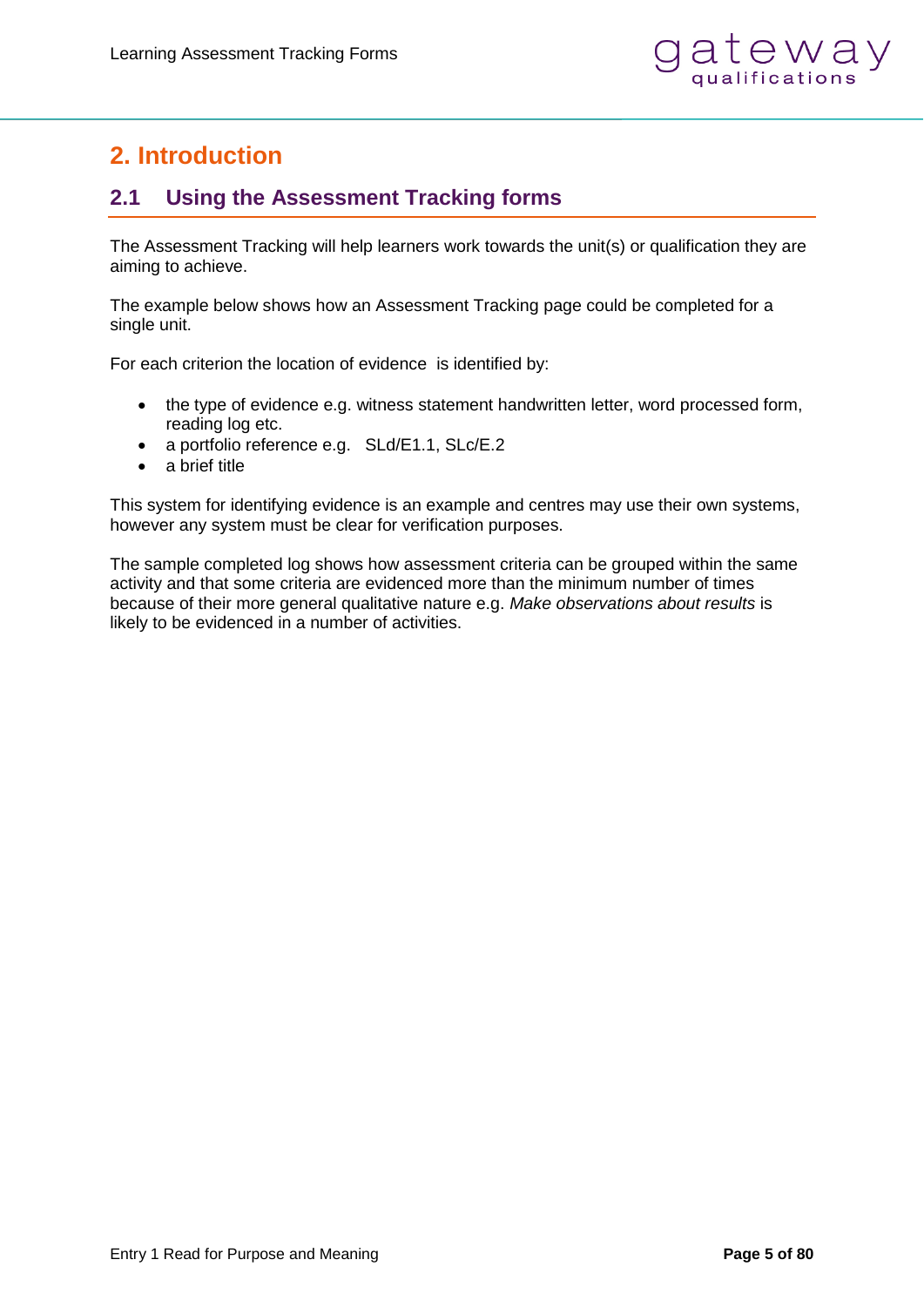# <span id="page-6-0"></span>**2.2 Sample Learner Assessment Tracking form**

# <span id="page-6-1"></span>**Entry 3: Write to Communicate**

| Unit code           | H/505/6130                                                                                                                   |
|---------------------|------------------------------------------------------------------------------------------------------------------------------|
| <b>Credit value</b> |                                                                                                                              |
| <b>GLH</b>          | 30                                                                                                                           |
| Aim                 | In this unit, learners will learn to plan their writing, write in short paragraphs<br>and to check their writing for errors. |

| $\mid$ Learner name and |  |
|-------------------------|--|
| number                  |  |
|                         |  |

#### **Criteria to be met on more than one occasion in different contexts**

| <b>Criteria to be met:</b>                            | <b>Evidence location</b>                                                                                                                                                                | <b>Tutor</b><br>signature | <b>IQA</b><br>signature |
|-------------------------------------------------------|-----------------------------------------------------------------------------------------------------------------------------------------------------------------------------------------|---------------------------|-------------------------|
| Be able to write to<br>1.<br>communicate.             |                                                                                                                                                                                         |                           |                         |
| 1.1 Plan and draft writing for<br>different purposes. | Portfolío - planning for Wr1<br>list points to be covered in<br>letter to teacher<br>First draft Wr1<br>Portfolio - planning for Wr2<br>notes for story for magazine<br>First draft Wr2 | BJones                    |                         |
| 1.2 Use short paragraphs to<br>organise writing.      | Portfolio - final piece for Wr1<br>handwritten letter<br>Portfolio - final piece for Wr2<br>word-processed story for<br>magazine                                                        | BJones                    |                         |
| 1.3 Write chronologically.                            | Portfolio - final piece for Wr1<br>handwritten letter<br>Portfolio - final piece for Wr2<br>word-processed story for<br>magazine                                                        | BJones                    |                         |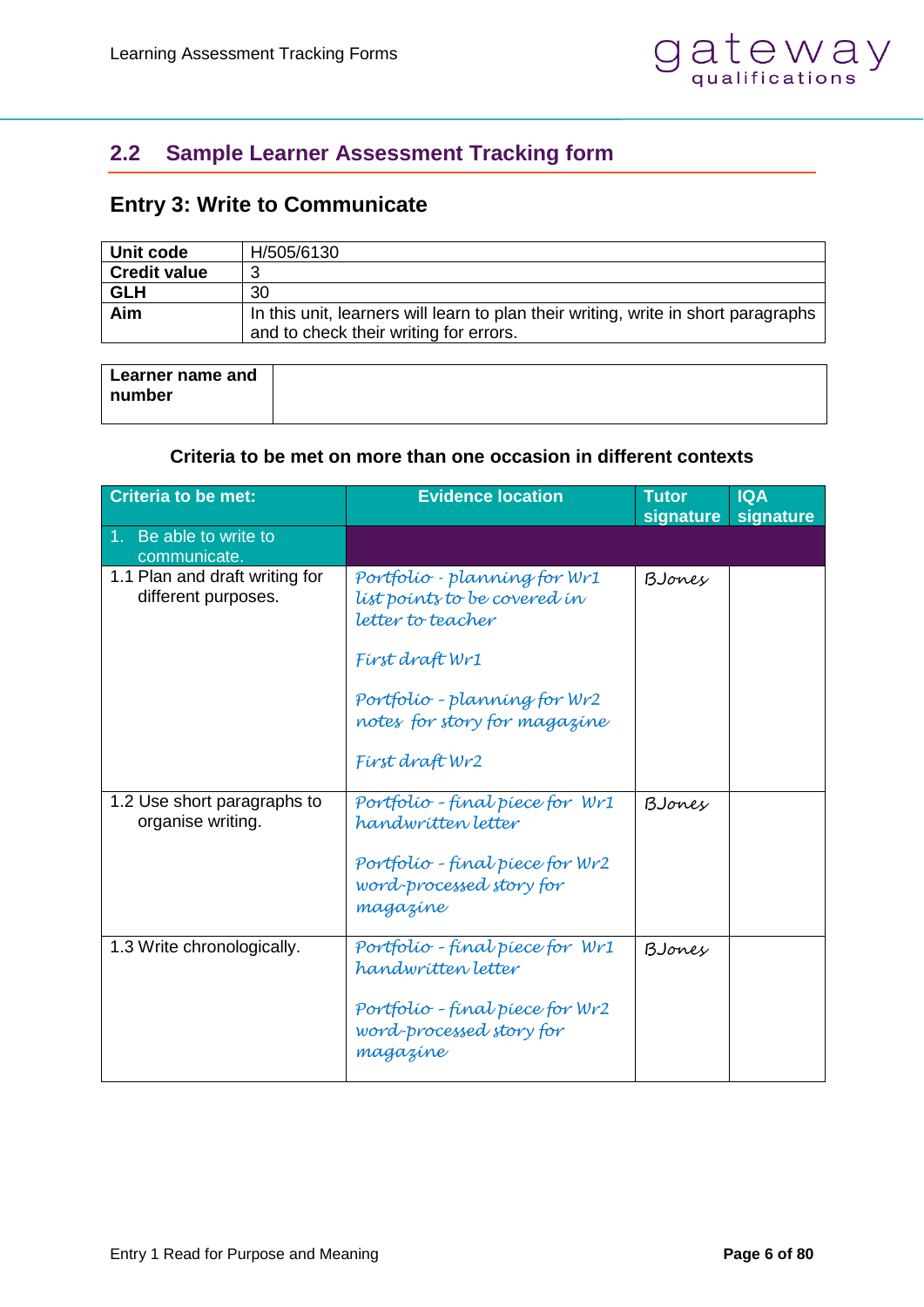

#### **Learner's Declaration:**

I certify that the work submitted for this Portfolio is my own.

| Name  Fred Smith |  |  | $Signed: \ldots \ldots \vdash \mathsf{Smith} \ldots \ldots \ldots$ | Date: 00/00/00 |
|------------------|--|--|--------------------------------------------------------------------|----------------|
|------------------|--|--|--------------------------------------------------------------------|----------------|

#### **Assessor feedback on unit:**

The evidence presented was well organised and has met the criteria.

#### **Assessor's Declaration:**

I certify that the learner named above completed the work submitted to the required standard.

| Date: 13/2/2018<br>Name  Barry Jones<br><b>Signed:</b> BJoney |
|---------------------------------------------------------------|
|---------------------------------------------------------------|

#### **Internal Quality Assurer's Declaration:**

|  | Name  John Moore | Signed: <i>JMoore</i> | Date: 20/2/2019 |
|--|------------------|-----------------------|-----------------|
|--|------------------|-----------------------|-----------------|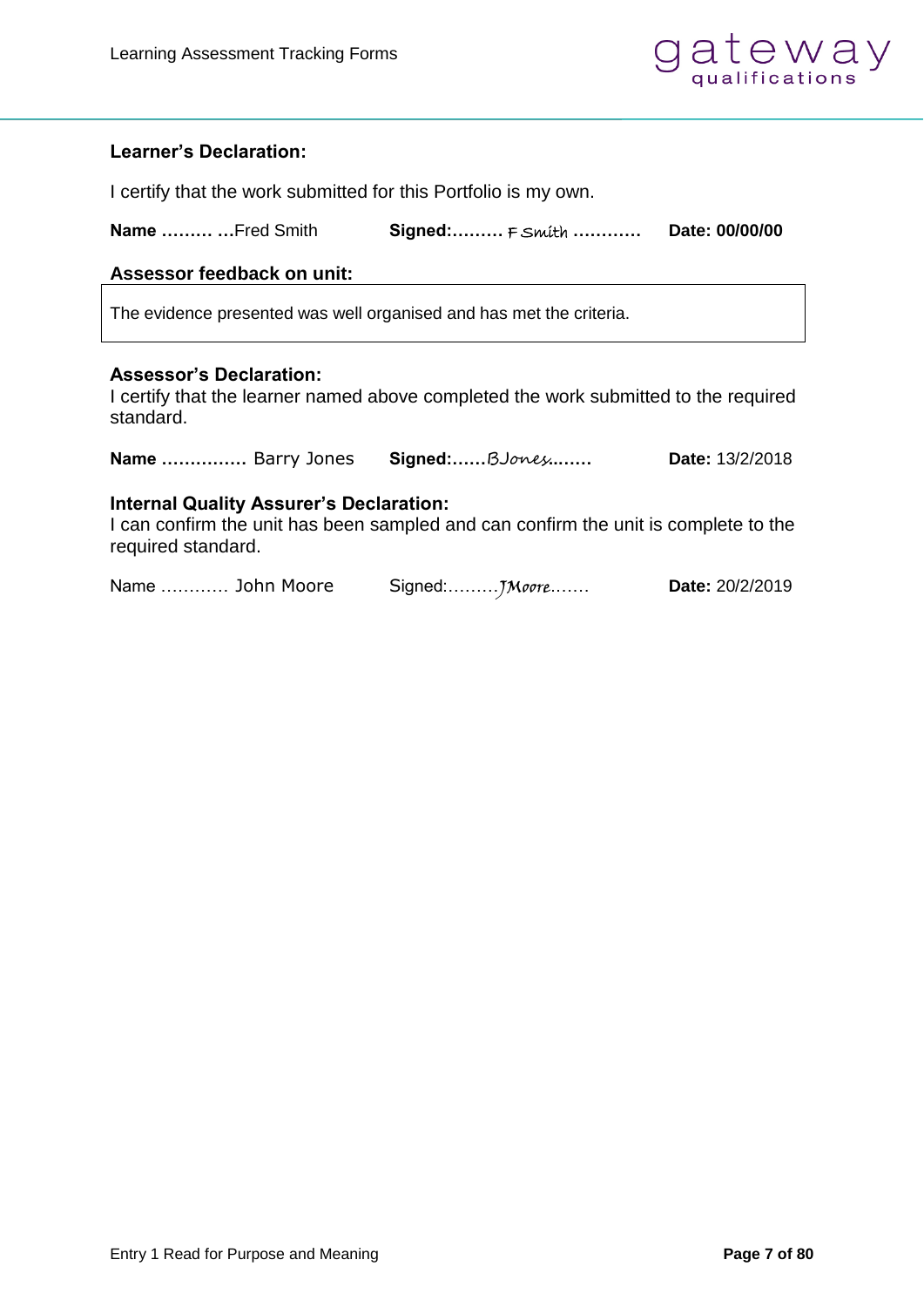# <span id="page-8-0"></span>**3. Assessment Tracking – Unit Details**

### <span id="page-8-1"></span>**Entry 1: Read for Purpose and Meaning**

| Unit code           | H/505/6113                                                                |
|---------------------|---------------------------------------------------------------------------|
| <b>Credit value</b> | ⌒                                                                         |
| <b>GLH</b>          | 30                                                                        |
| Aim                 | In this unit, learners will learn how to follow simple text and recognise |
|                     | purpose.                                                                  |

| Learner name and |  |  |
|------------------|--|--|
| number           |  |  |
|                  |  |  |

#### **Criteria to be met on more than one occasion in different contexts**

| <b>Criteria to be met:</b>                                                                                 | <b>Evidence location</b> | <b>Assessor</b><br>signature | <b>IQA</b><br>signature |
|------------------------------------------------------------------------------------------------------------|--------------------------|------------------------------|-------------------------|
| LO1 Be able to follow a simple<br>text.                                                                    |                          |                              |                         |
| 1.1 Follow simple text on a<br>familiar topic or experience.                                               |                          |                              |                         |
| 1.2 Recognise and read simple<br>sentence structures in order<br>to extract meaning.                       |                          |                              |                         |
| LO2 Know about purpose in<br>text.                                                                         |                          |                              |                         |
| 2.1 Recognise that there are<br>different types of text, for<br>example from layout,<br>visuals, headings. |                          |                              |                         |

#### **Learner's Declaration:**

I certify that the work submitted for this Portfolio is my own.

| Name |  | Date: |
|------|--|-------|
|------|--|-------|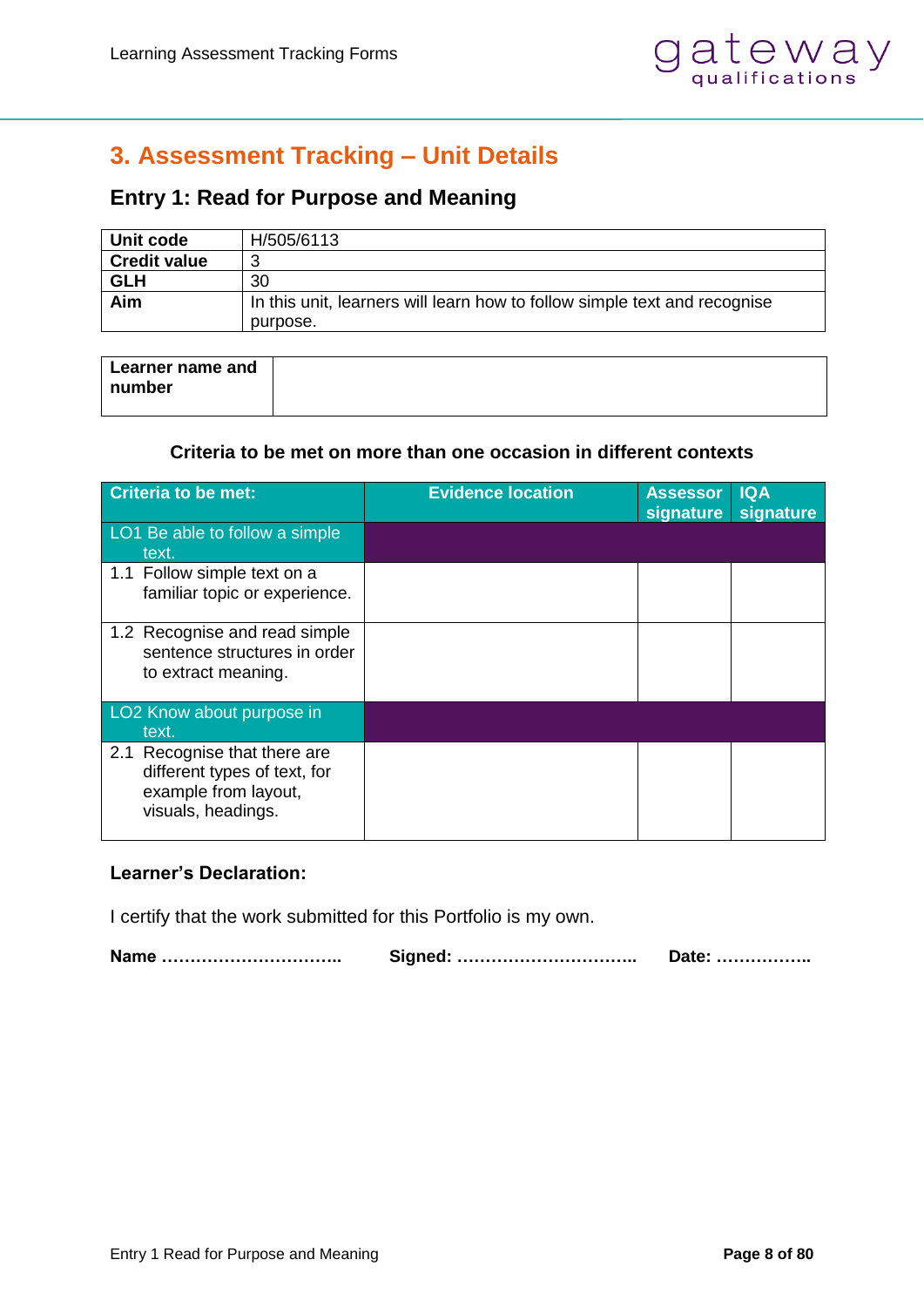

#### **Assessor Declaration:**

I certify that the learner named above completed the work submitted to the required standard.

| Name | Signed: | Date: |
|------|---------|-------|
|      |         |       |

### **Internal Quality Assurer's Declaration:**

| Name | Signed: | Dalt. |
|------|---------|-------|
|      |         |       |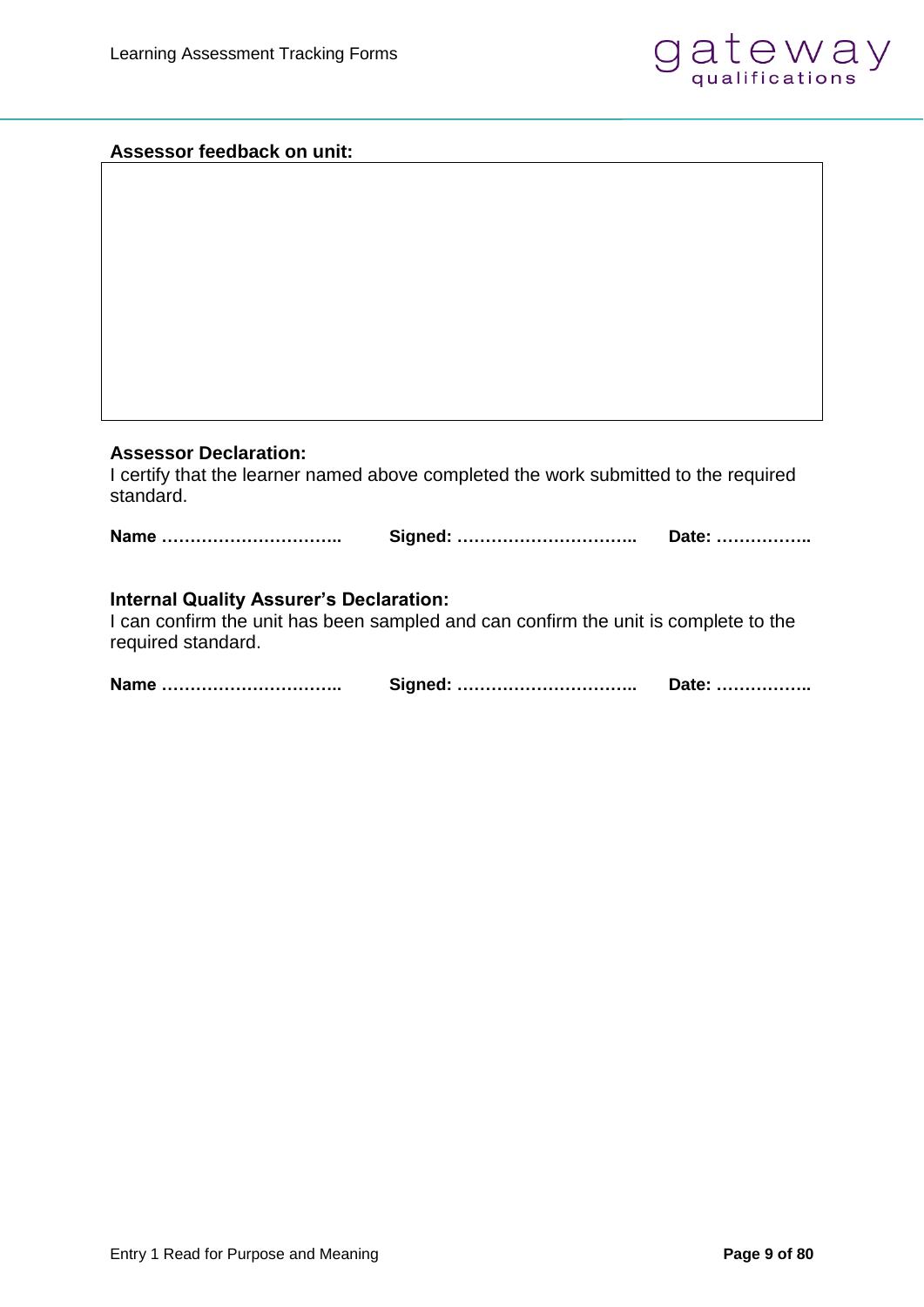

# **Entry 1: Read for Information**

| Unit code           | K/505/6114                                                                                                                                |
|---------------------|-------------------------------------------------------------------------------------------------------------------------------------------|
| <b>Credit value</b> |                                                                                                                                           |
| <b>GLH</b>          | 30                                                                                                                                        |
| Aim                 | In this unit, learners will learn how to decode a limited number of familiar<br>words and locate information from simple written sources. |

| Learner name and |  |
|------------------|--|
| number           |  |
|                  |  |

#### **Criteria to be met on more than one occasion in different contexts**

| <b>Criteria to be met:</b>                                                             | <b>Evidence location</b> | <b>Assessor</b><br>signature | <b>IQA</b><br>signature |
|----------------------------------------------------------------------------------------|--------------------------|------------------------------|-------------------------|
| LO1 Be able to use different<br>strategies to locate simple<br>information from texts. |                          |                              |                         |
| 1.1 Read a limited meaningful<br>sight vocabulary of familiar<br>words.                |                          |                              |                         |
| 1.2 Identify familiar key words in<br>simple written sources.                          |                          |                              |                         |
| 1.3 Identify the meaning of<br>simple signs and symbols.                               |                          |                              |                         |
| 1.4 Use visuals as clues to the<br>meaning of words.                                   |                          |                              |                         |
| LO <sub>2</sub> Be able to decode familiar<br>words in order to gain<br>information.   |                          |                              |                         |
| 2.1 Recognise the letters of the<br>alphabet in both upper and<br>lower case.          |                          |                              |                         |
| 2.2 Decode simple regular<br>words.                                                    |                          |                              |                         |

### **Learner's Declaration:**

I certify that the work submitted for this Portfolio is my own.

| Name | Date: |
|------|-------|
|------|-------|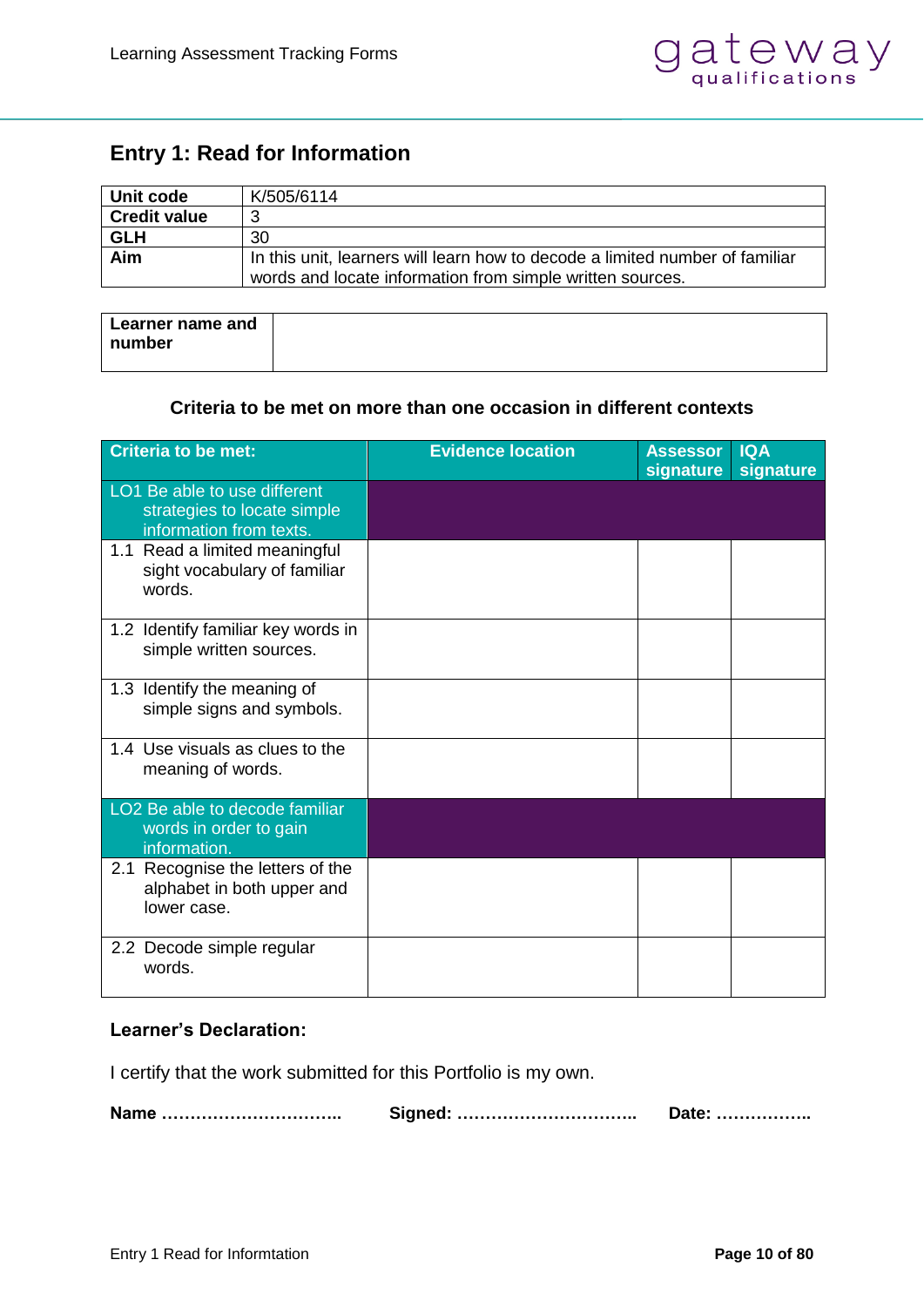

#### **Assessor Declaration:**

I certify that the learner named above completed the work submitted to the required standard.

| Name | Signed: | Date: |
|------|---------|-------|
|      |         |       |

### **Internal Quality Assurer's Declaration:**

| Name | Signed: | Dalt. |
|------|---------|-------|
|      |         |       |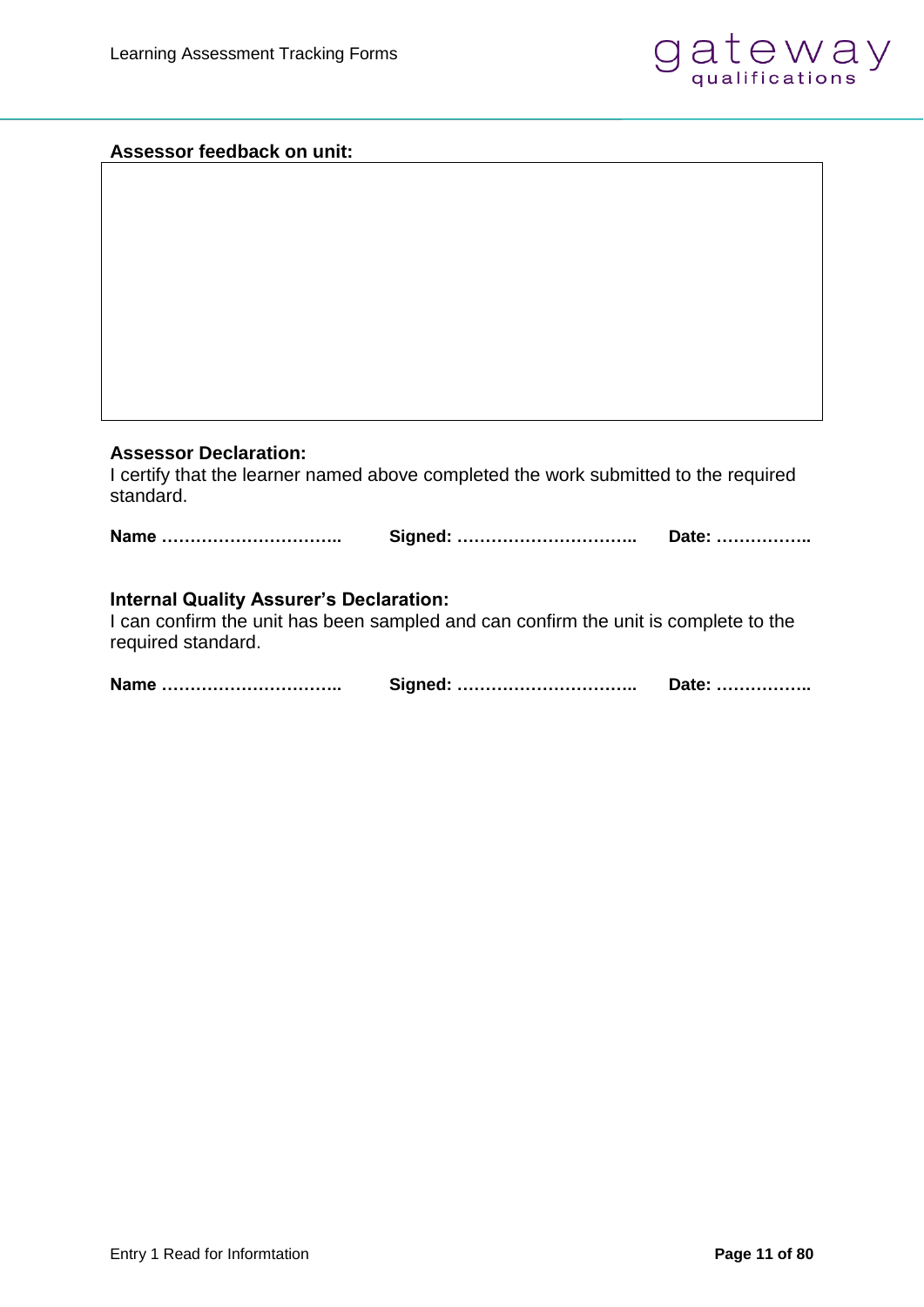

# <span id="page-12-0"></span>**Entry 1: Listen and Respond**

| In this unit, learners will learn how to listen and respond to simple spoken |
|------------------------------------------------------------------------------|
|                                                                              |

| Learner name and |  |
|------------------|--|
| ∣ number         |  |
|                  |  |

### **Criteria to be met on more than one occasion in different contexts**

| <b>Criteria to be met:</b>                                                                                                  | <b>Evidence location</b> | <b>Assessor</b><br>signature | <b>IQA</b><br>signature |
|-----------------------------------------------------------------------------------------------------------------------------|--------------------------|------------------------------|-------------------------|
| LO1 Be able to listen and<br>respond in verbal<br>exchanges.                                                                |                          |                              |                         |
| 1.1 Follow single-step<br>instructions in a familiar<br>context, asking for<br>instructions to be repeated if<br>necessary. |                          |                              |                         |
| 1.2 Listen and respond to<br>requests for personal<br>information.                                                          |                          |                              |                         |
| 1.3 Listen to and identify simply<br>expressed feelings and<br>opinions.                                                    |                          |                              |                         |
| 1.4 Respond to straightforward<br>questions.                                                                                |                          |                              |                         |
| LO <sub>2</sub> Be able to extract<br>information from verbal<br>exchanges.                                                 |                          |                              |                         |
| 2.1 Listen for and follow the gist<br>of short explanations.                                                                |                          |                              |                         |
| 2.2 Use key words to help<br>identify specific information<br>in short explanations.                                        |                          |                              |                         |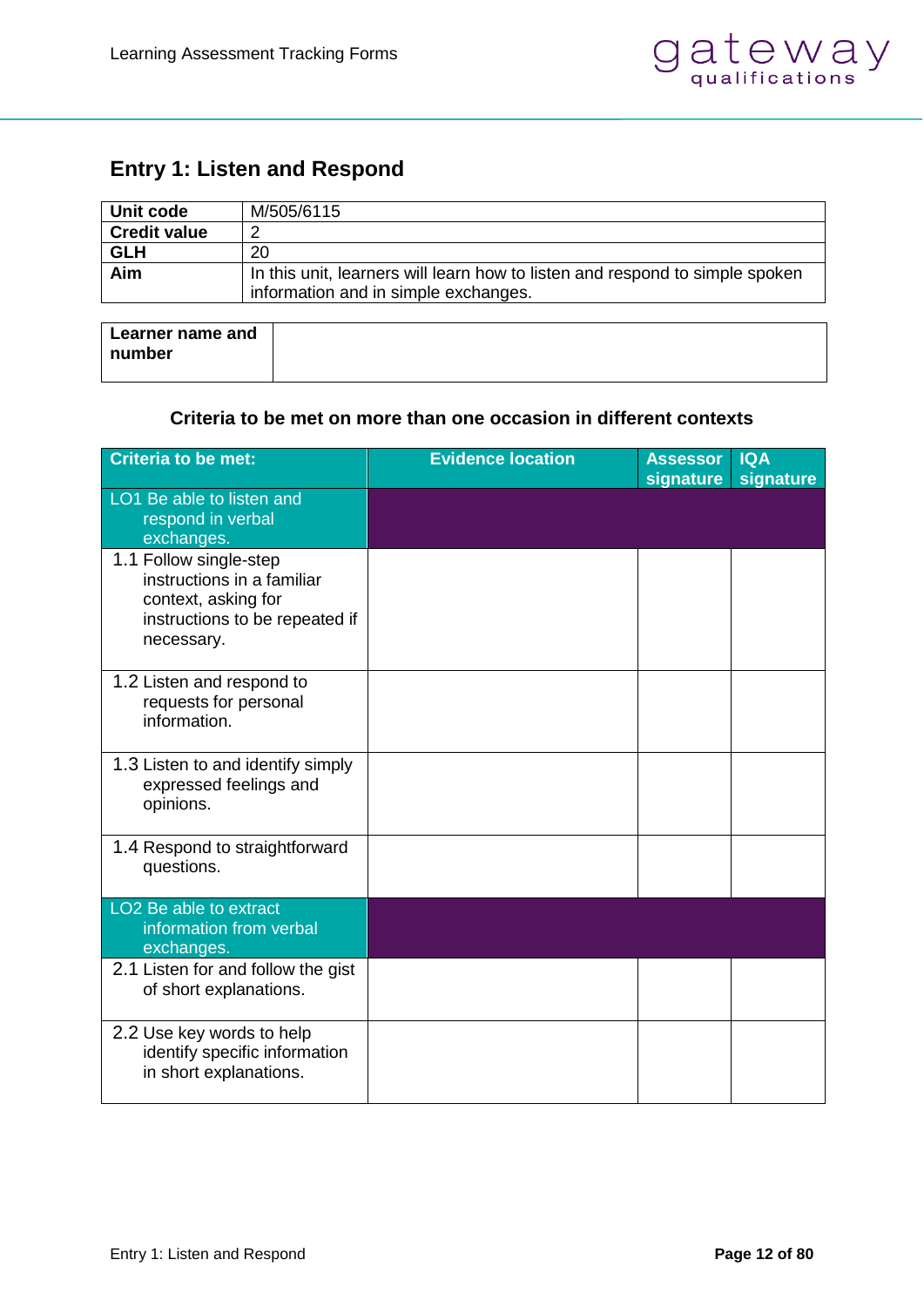

#### **Learner's Declaration:**

I certify that the work submitted for this Portfolio is my own.

| Name | Date: |
|------|-------|
|      |       |

#### **Assessor feedback on unit:**

#### **Assessor Declaration:**

I certify that the learner named above completed the work submitted to the required standard.

| Name | Signed: | Date: |
|------|---------|-------|
|      |         |       |

#### **Internal Quality Assurer's Declaration:**

| Name<br><b>Pianod</b><br><b>Signed:</b> |  |
|-----------------------------------------|--|
|-----------------------------------------|--|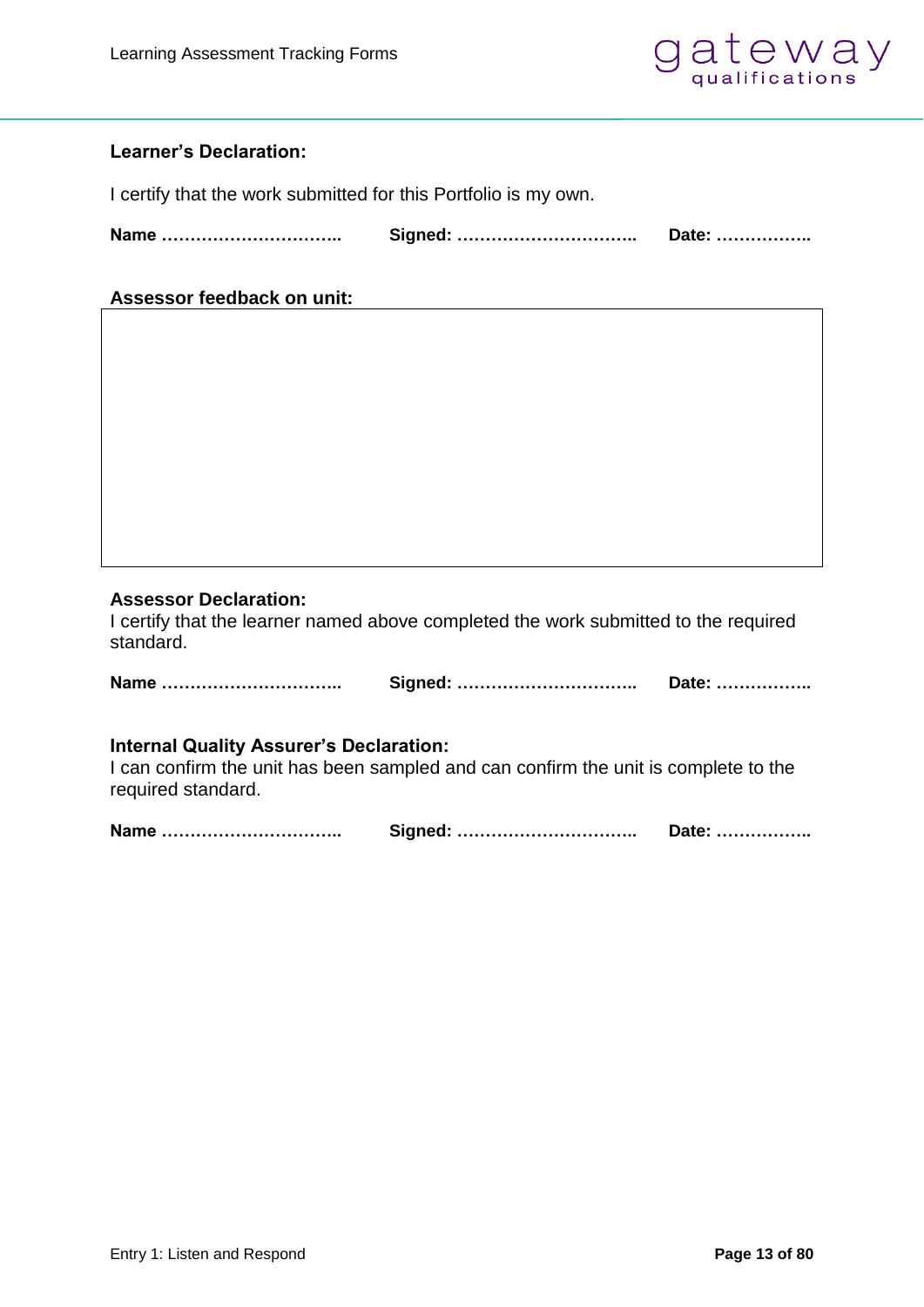

# <span id="page-14-0"></span>**Entry 1: Speak to Communicate**

| Unit code           | T/505/6116                                                                                                   |
|---------------------|--------------------------------------------------------------------------------------------------------------|
| <b>Credit value</b> |                                                                                                              |
| <b>GLH</b>          | 20                                                                                                           |
| Aim                 | In this unit, learners will learn how to communicate basic information in<br>informal and formal situations. |

| Learner name and |  |
|------------------|--|
| ∣ number         |  |
|                  |  |

#### **Criteria to be met on more than one occasion in different contexts**

| <b>Criteria to be met:</b>                                                                                        | <b>Evidence location</b> | <b>Assessor</b><br>signature | <b>IQA</b><br>signature |
|-------------------------------------------------------------------------------------------------------------------|--------------------------|------------------------------|-------------------------|
| LO1 Be able to speak to<br>communicate basic<br>information.                                                      |                          |                              |                         |
| 1.1 Speak clearly to be heard<br>and understood.                                                                  |                          |                              |                         |
| 1.2 Make statements of fact<br>clearly.                                                                           |                          |                              |                         |
| LO <sub>2</sub> Be able to make requests<br>and ask questions                                                     |                          |                              |                         |
| Make simple requests using<br>2.1<br>appropriate terms and<br>conventions, for example<br>relating to politeness. |                          |                              |                         |
| 2.2 Ask questions to obtain<br>specific information.                                                              |                          |                              |                         |

#### **Learner's Declaration:**

I certify that the work submitted for this Portfolio is my own.

**Name ………………………….. Signed: ………………………….. Date: ……………..**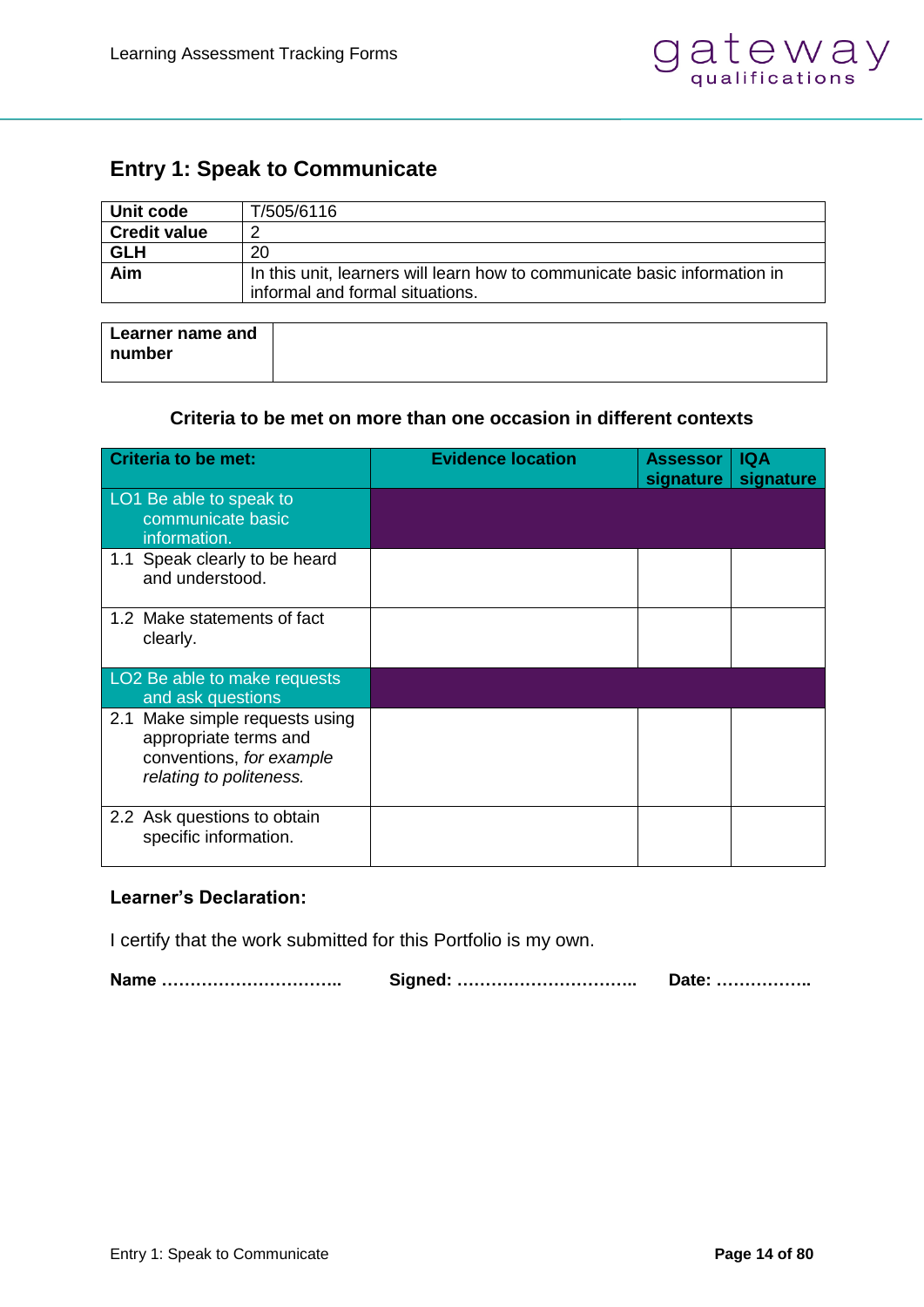

#### **Assessor Declaration:**

I certify that the learner named above completed the work submitted to the required standard.

| Name | Signed: | Date: |
|------|---------|-------|
|      |         |       |

### **Internal Quality Assurer's Declaration:**

| Name | Signed: | Dalt. |
|------|---------|-------|
|      |         |       |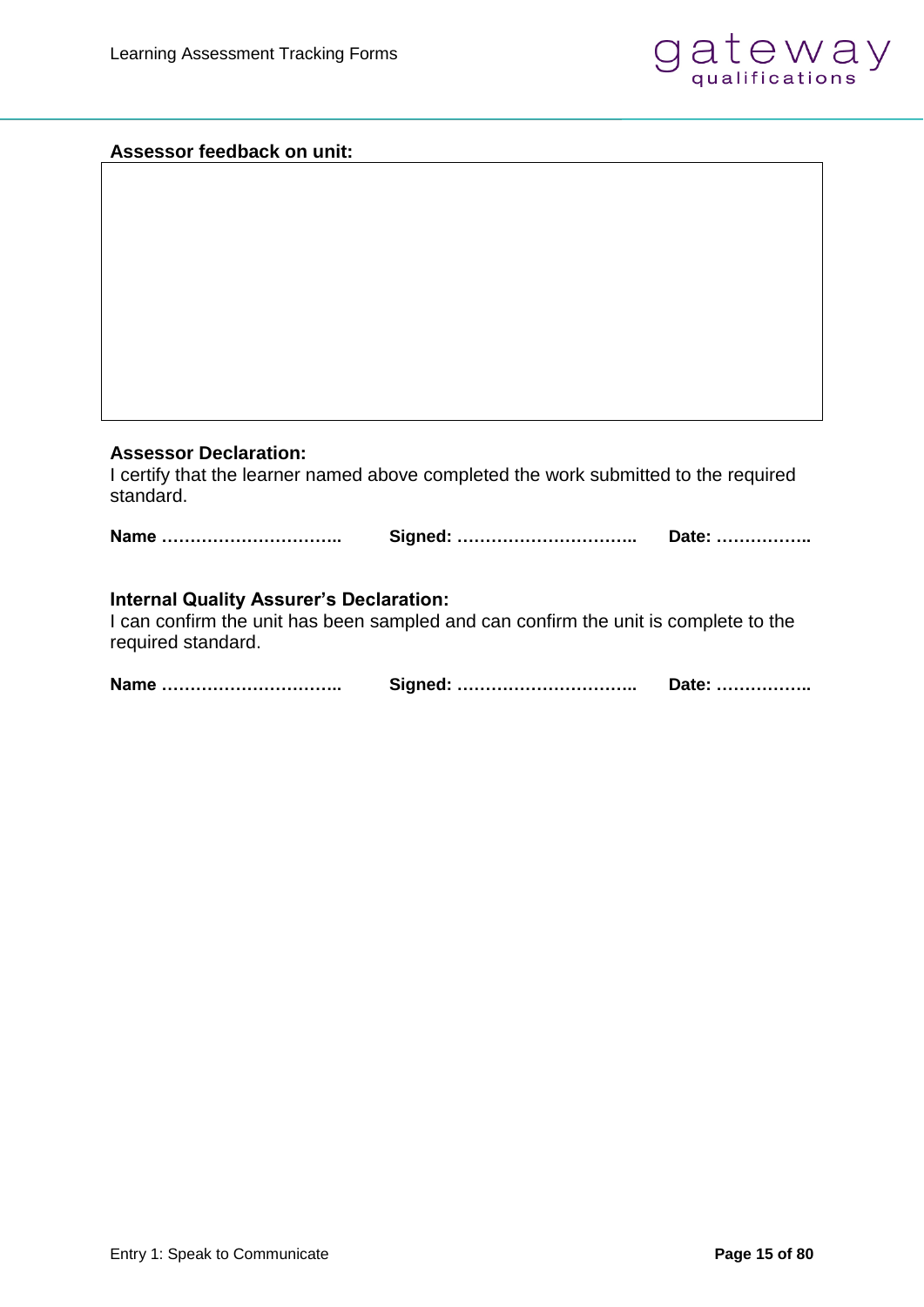# <span id="page-16-0"></span>**Entry 1: Engage in Discussion**

| Unit code           | L/505/4145                                                            |
|---------------------|-----------------------------------------------------------------------|
| <b>Credit value</b> |                                                                       |
| <b>GLH</b>          | 20                                                                    |
| Aim                 | In this unit, learners will learn how to engage in simple discussion. |
|                     |                                                                       |

| Learner name and |  |
|------------------|--|
| number           |  |
|                  |  |

#### **Criteria to be met on more than one occasion in different contexts**

| <b>Criteria to be met:</b>                                                                                     | <b>Evidence location</b> | <b>Assessor</b><br>signature | <b>IQA</b><br>signature |
|----------------------------------------------------------------------------------------------------------------|--------------------------|------------------------------|-------------------------|
| LO1 Be able to engage in simple<br>discussion.                                                                 |                          |                              |                         |
| 1.1 Respond to others in simple<br>exchanges in everyday<br>contexts.                                          |                          |                              |                         |
| 1.2 Listen to others talk about<br>familiar topics.                                                            |                          |                              |                         |
| 1.3 Speak clearly in discussion<br>with others so that they can<br>be heard and understood.                    |                          |                              |                         |
| 1.4 Use verbal and non-verbal<br>conventions as appropriate<br>when discussing familiar<br>topics with others. |                          |                              |                         |

### **Learner's Declaration:**

I certify that the work submitted for this Portfolio is my own.

**Name ………………………….. Signed: ………………………….. Date: ……………..**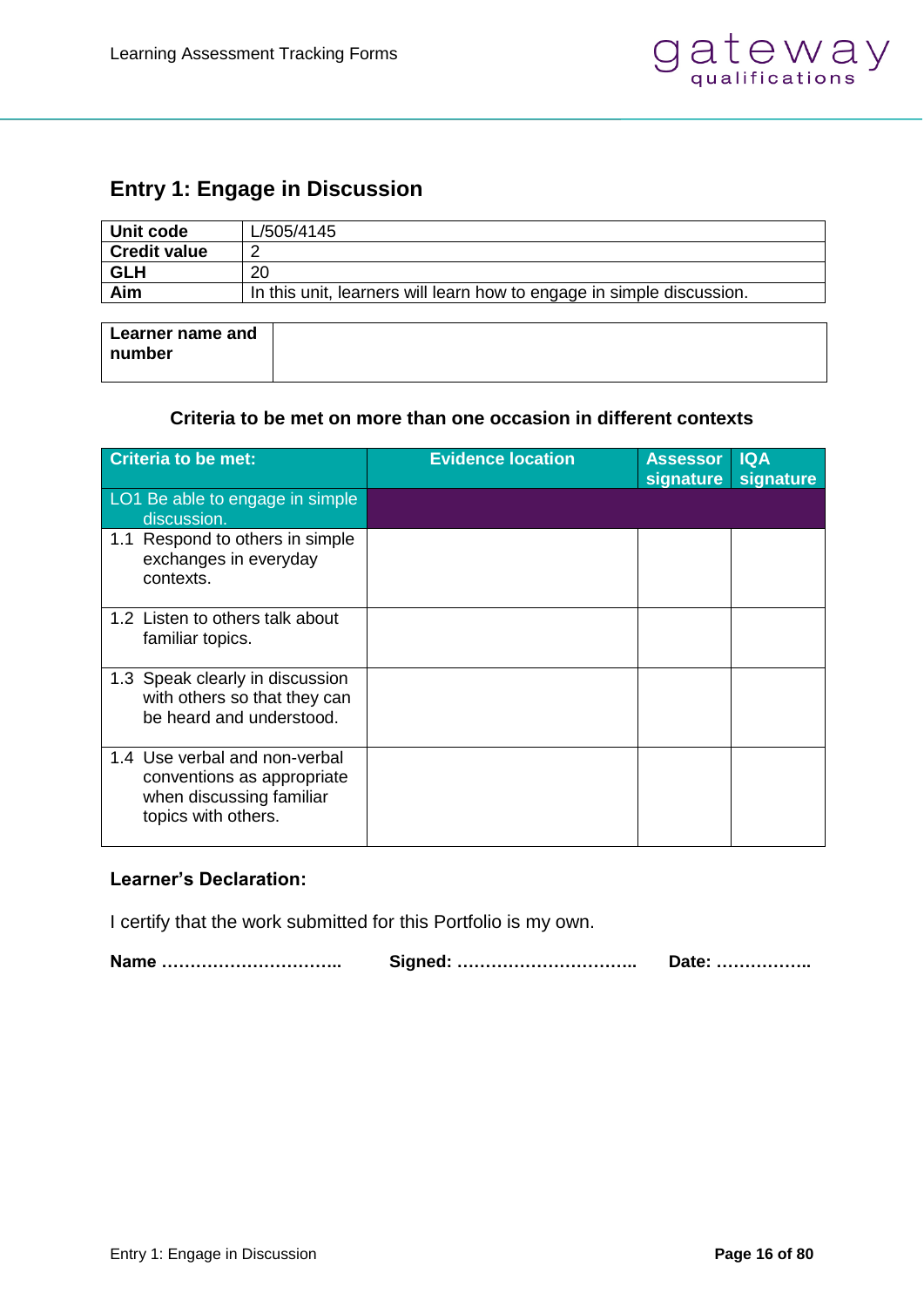

#### **Assessor Declaration:**

I certify that the learner named above completed the work submitted to the required standard.

| Name | Signed: | Date: |
|------|---------|-------|
|      |         |       |

### **Internal Quality Assurer's Declaration:**

| Name | Signed: | Dalt. |
|------|---------|-------|
|      |         |       |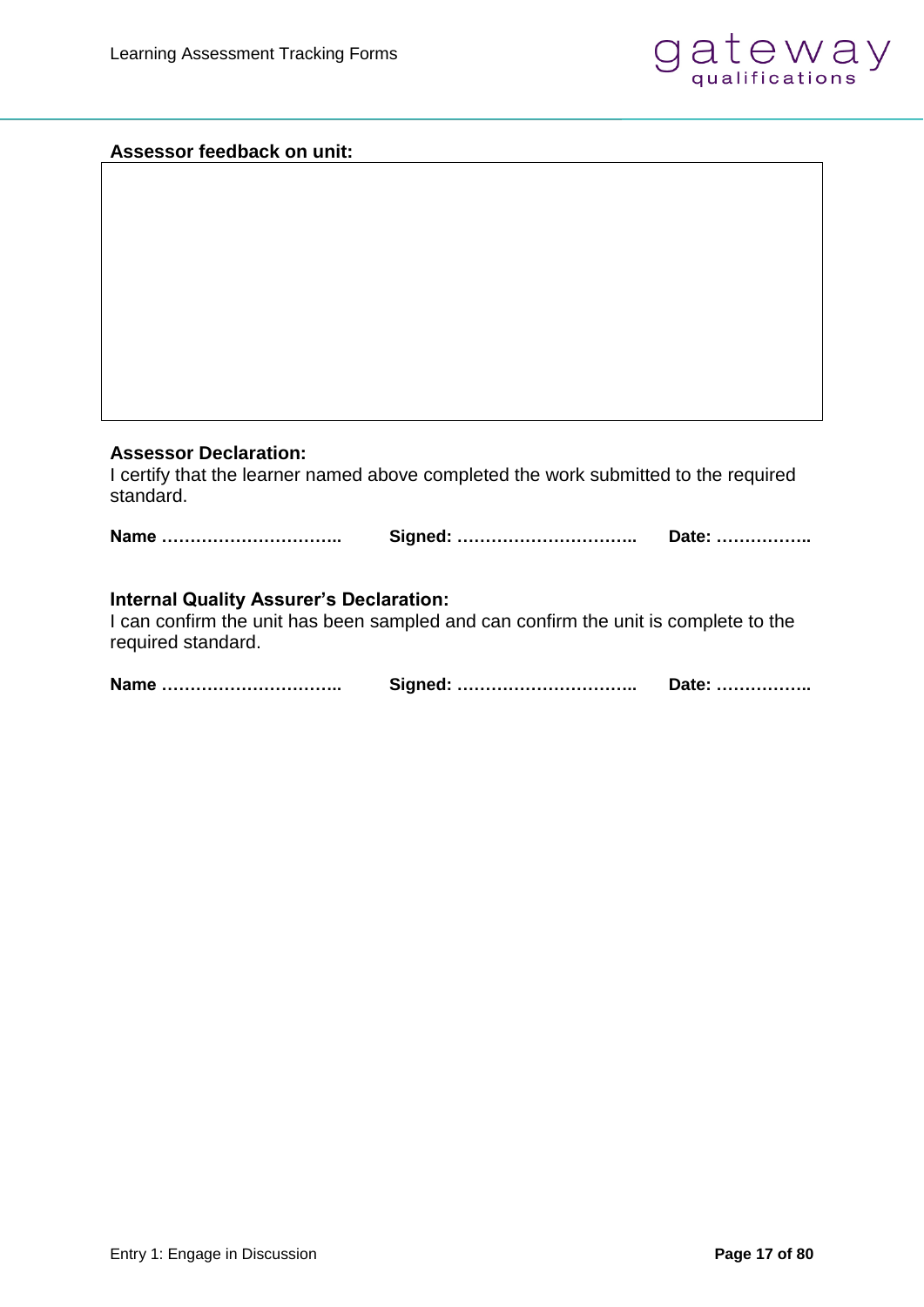

# <span id="page-18-0"></span>**Entry 1: Write to Communicate**

| Unit code           | A/505/6117                                                                   |
|---------------------|------------------------------------------------------------------------------|
| <b>Credit value</b> | n                                                                            |
| <b>GLH</b>          | 30                                                                           |
| Aim                 | In this unit, learners will learn to write to communicate basic information. |
|                     |                                                                              |

| Learner name and |  |
|------------------|--|
| number           |  |
|                  |  |

#### **Criteria to be met on more than one occasion in different contexts**

| <b>Criteria to be met:</b>                                                                                                      | <b>Evidence location</b> | <b>Assessor</b><br>signature | <b>IQA</b><br>signature |
|---------------------------------------------------------------------------------------------------------------------------------|--------------------------|------------------------------|-------------------------|
| LO1 Be able to write to<br>communicate information.                                                                             |                          |                              |                         |
| 1.1 Use written words and<br>phrases to record or present<br>basic information, e.g. a<br>shopping list, a note to a<br>friend. |                          |                              |                         |
| 1.2 Select, from a given range,<br>a format for written text<br>appropriate to its purpose.                                     |                          |                              |                         |

#### **Learner's Declaration:**

I certify that the work submitted for this Portfolio is my own.

| Name |  | ח+פר<br><b>Dalt.</b> |
|------|--|----------------------|
|------|--|----------------------|

### **Assessor feedback on unit:**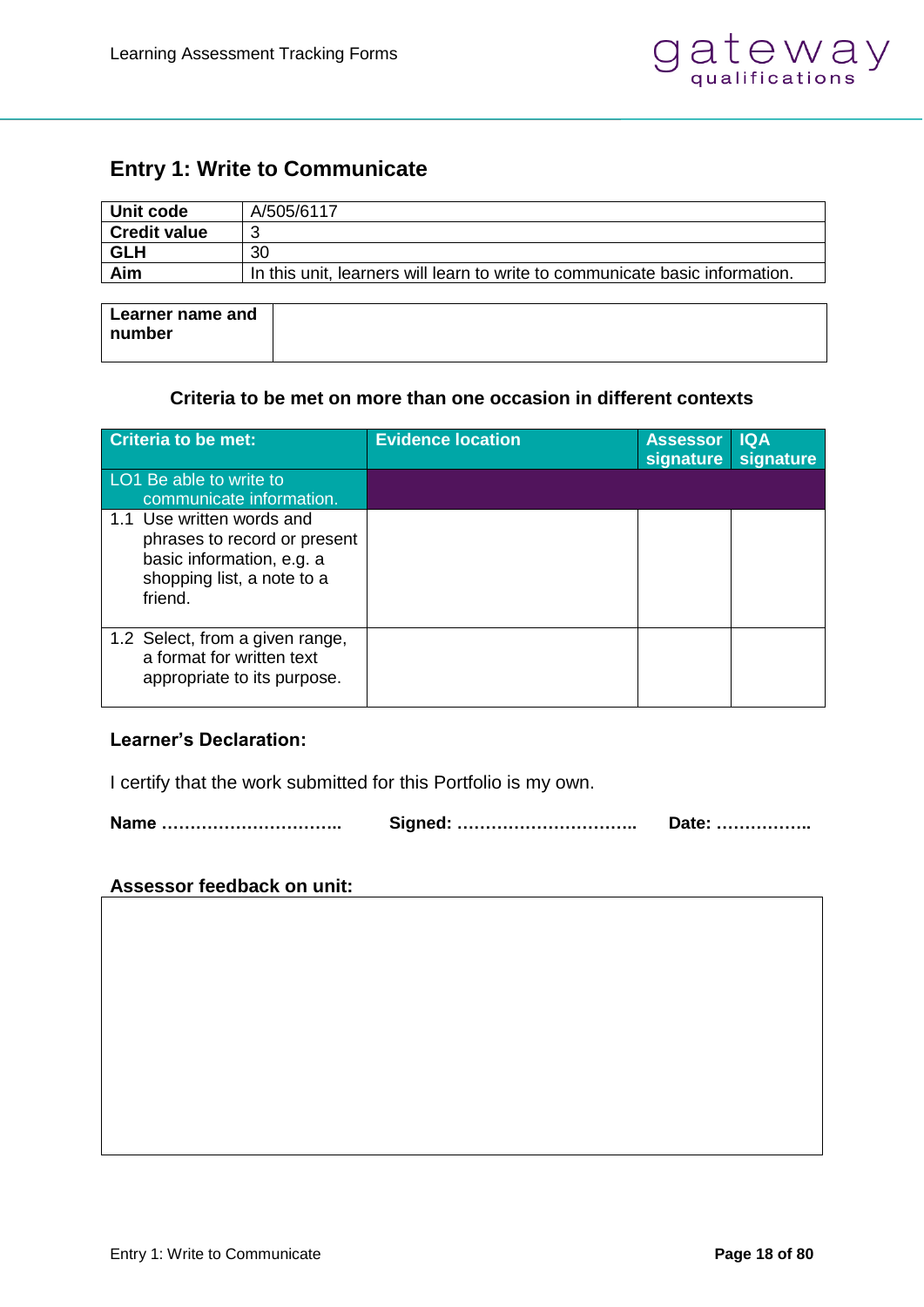

#### **Assessor Declaration:**

I certify that the learner named above completed the work submitted to the required standard.

| Name | Signed: | Pal <del>c. </del> |
|------|---------|--------------------|
|      |         |                    |

#### **Internal Quality Assurer's Declaration:**

| Name |  | Date: |
|------|--|-------|
|------|--|-------|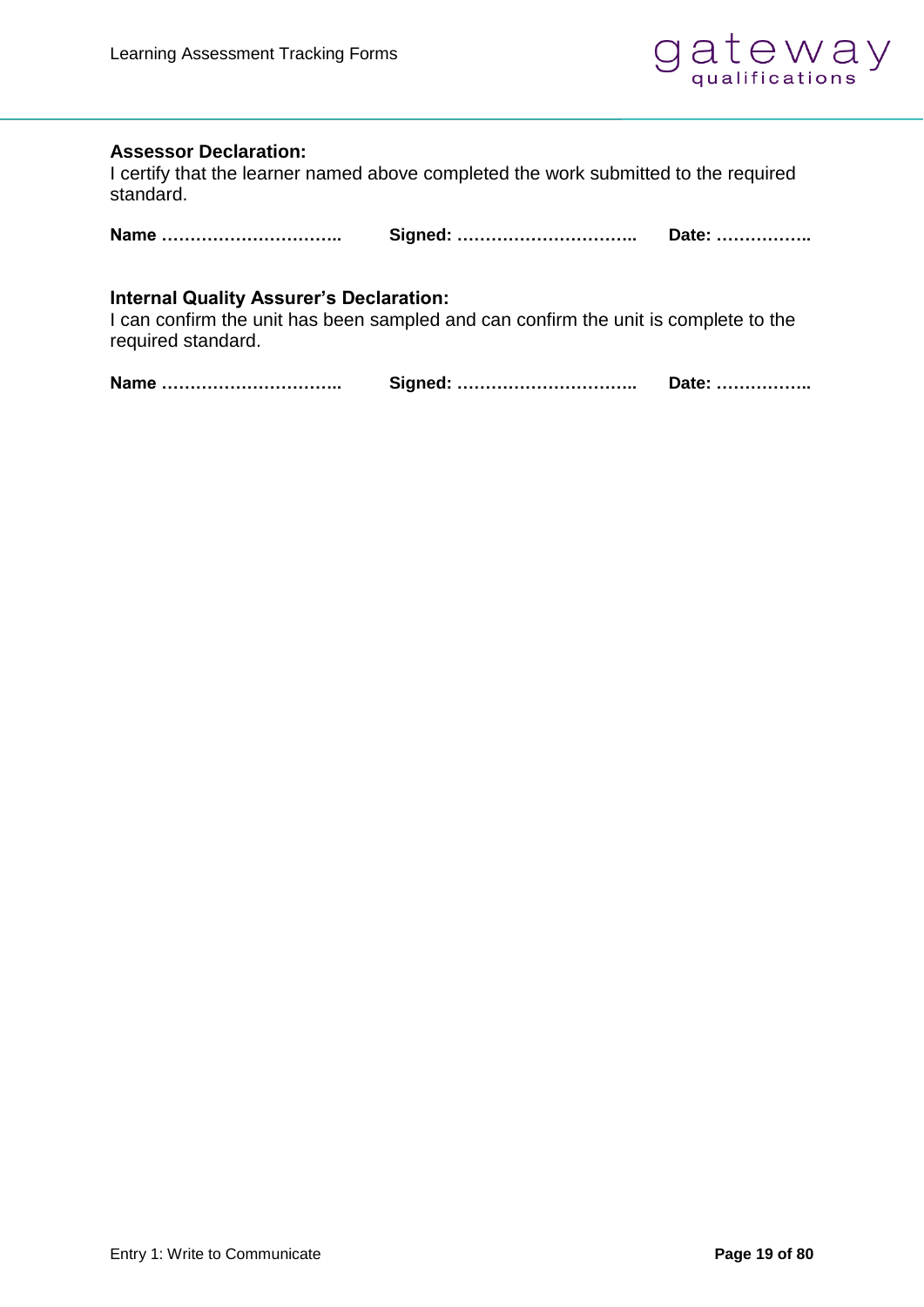

# <span id="page-20-0"></span>**Entry 1: Write Using Basic Punctuation and Spelling**

| Unit code           | A/505/6120                                                                       |
|---------------------|----------------------------------------------------------------------------------|
| <b>Credit value</b> |                                                                                  |
| <b>GLH</b>          | 30                                                                               |
| Aim                 | In this unit, learners will learn to write using basic punctuation and spelling. |
|                     |                                                                                  |

| Learner name and |  |
|------------------|--|
| number           |  |
|                  |  |

#### **Criteria to be met on more than one occasion in different contexts**

| <b>Criteria to be met:</b>                                                                                           | <b>Evidence location</b> | <b>Assessor</b><br>signature | <b>IQA</b><br>signature |
|----------------------------------------------------------------------------------------------------------------------|--------------------------|------------------------------|-------------------------|
| LO1 Be able to produce writing<br>using basic punctuation and<br>spelling.                                           |                          |                              |                         |
| 1.1 Construct a simple<br>sentence, using a capital<br>letter and full stop.                                         |                          |                              |                         |
| 1.2 Use a capital letter for 'I'.                                                                                    |                          |                              |                         |
| 1.3 Spell correctly some<br>personal key words and<br>familiar words.                                                |                          |                              |                         |
| 1.4 Use strategies to aid<br>spelling, for example look,<br>say, cover, write, check;<br>tracing letters in the air. |                          |                              |                         |
| 1.5 Write the letters of the<br>alphabet using upper and<br>lower case.                                              |                          |                              |                         |

#### **Learner's Declaration:**

I certify that the work submitted for this Portfolio is my own.

**Name ………………………….. Signed: ………………………….. Date: ……………..**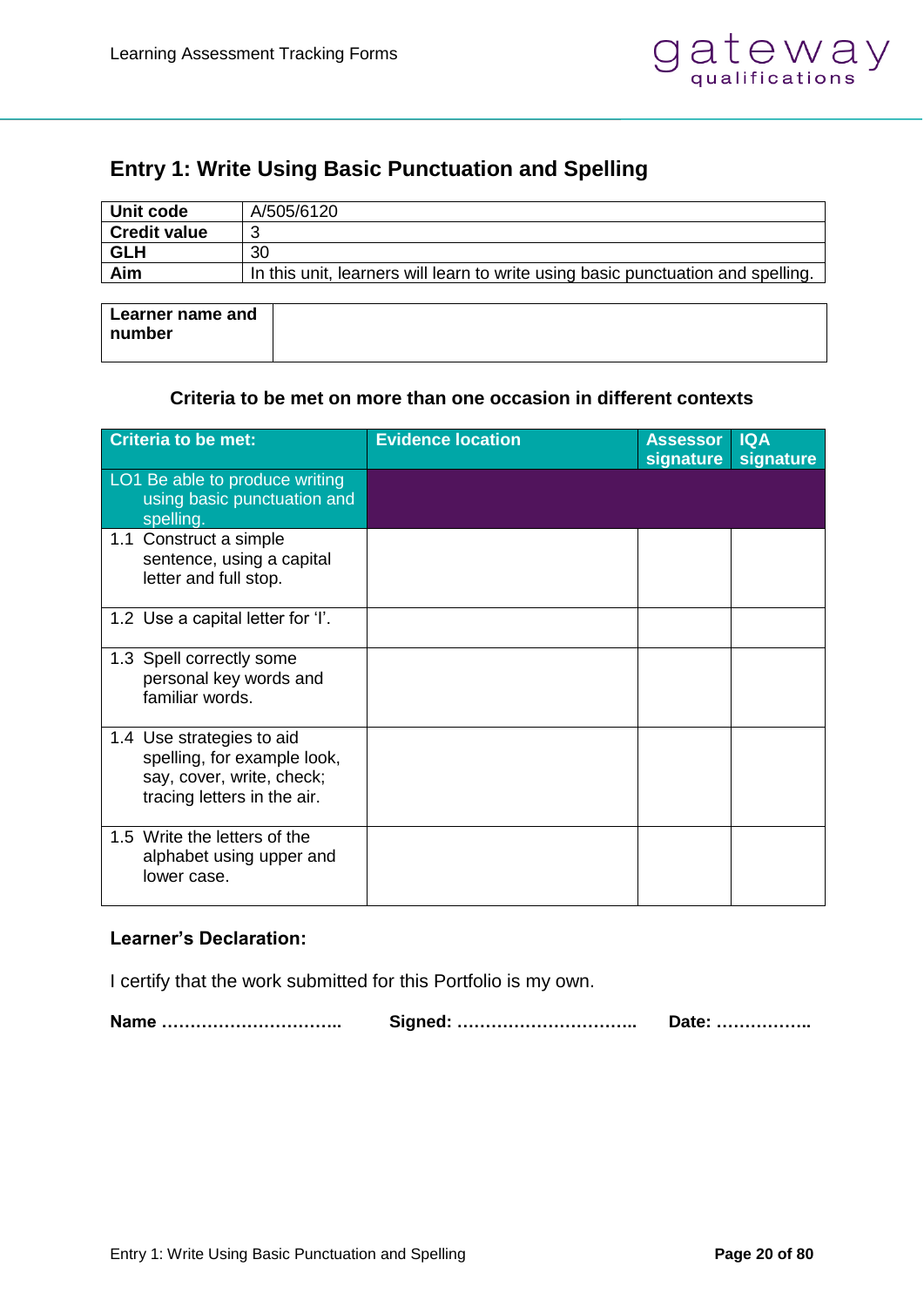

#### **Assessor Declaration:**

I certify that the learner named above completed the work submitted to the required standard.

| Name | Signed: | Date: |
|------|---------|-------|
|      |         |       |

### **Internal Quality Assurer's Declaration:**

| Name | Signed: | Dalt. |
|------|---------|-------|
|      |         |       |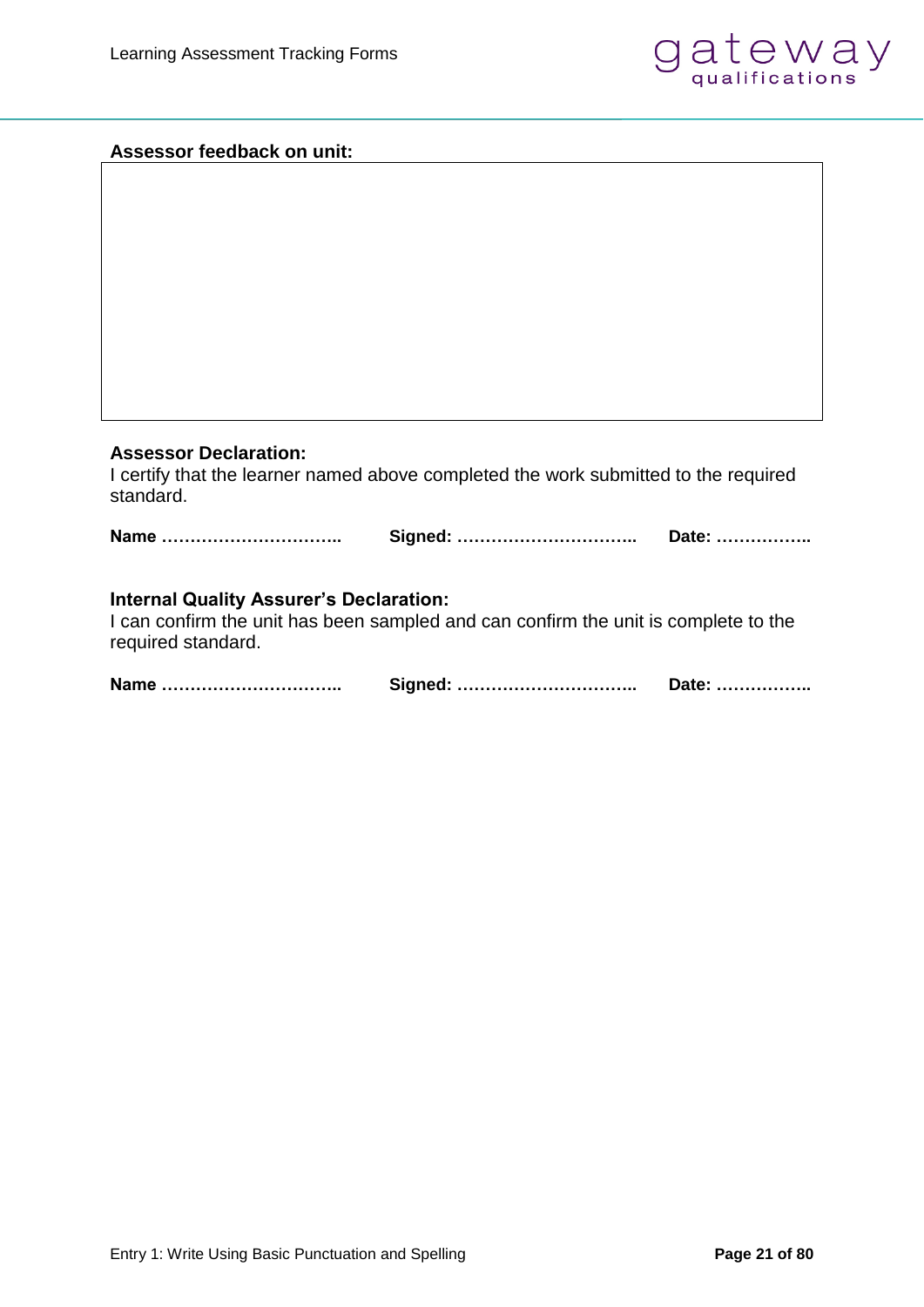# <span id="page-22-0"></span>**Entry 2: Read for Purpose and Meaning**

| Unit code           | K/505/4122                                                                                                                                               |
|---------------------|----------------------------------------------------------------------------------------------------------------------------------------------------------|
| <b>Credit value</b> | ◠                                                                                                                                                        |
| <b>GLH</b>          | 30                                                                                                                                                       |
| Aim                 | In this unit, learners will learn how to read short straightforward texts for<br>purpose and meaning and use simple strategies to support understanding. |

| Learner name and |  |
|------------------|--|
| number           |  |
|                  |  |

### **Criteria to be met on more than one occasion in different contexts**

| <b>Criteria to be met:</b>                                                                                                           | <b>Evidence location</b> | <b>Assessor</b><br>signature | <b>IQA</b><br>signature |
|--------------------------------------------------------------------------------------------------------------------------------------|--------------------------|------------------------------|-------------------------|
| LO1 Be able to read<br>straightforward texts.                                                                                        |                          |                              |                         |
| 1.1 Identify the purposes of<br>simple everyday texts.                                                                               |                          |                              |                         |
| 1.2 Follow and understand the<br>main events of short<br>chronological texts.                                                        |                          |                              |                         |
| 1.3 Follow and understand the<br>main steps in short<br>instructional texts.                                                         |                          |                              |                         |
| 1.4 Identify linking words and<br>adverbials in instructions<br>and directions, for example<br>next, then, right and straight<br>on. |                          |                              |                         |
| LO2 Be able to use simple<br>reading strategies.                                                                                     |                          |                              |                         |
| 2.1 Identify punctuation and<br>capital letters to support<br>understanding.                                                         |                          |                              |                         |
| 2.2 Use simple sentence<br>structure and word order to<br>help decipher unfamiliar<br>words and predict meaning.                     |                          |                              |                         |
| 2.3 Identify plausible meanings<br>of sentences using context<br>and own experience to<br>predict unknown words.                     |                          |                              |                         |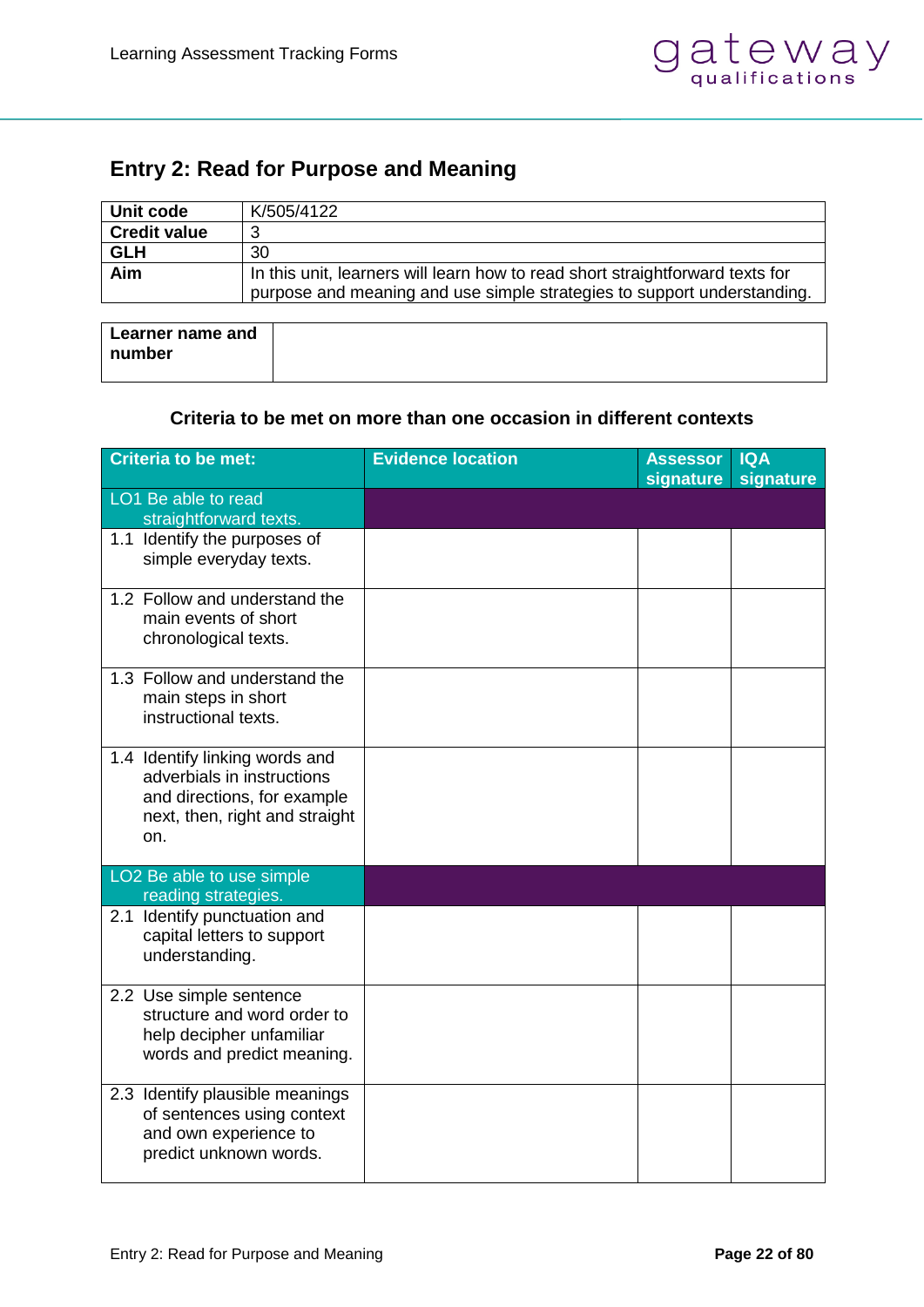

#### **Learner's Declaration:**

I certify that the work submitted for this Portfolio is my own.

| Name | Signed: | Date: |
|------|---------|-------|
|      |         |       |

#### **Assessor feedback on unit:**

#### **Assessor Declaration:**

I certify that the learner named above completed the work submitted to the required standard.

| Name | Signed: | Date: |
|------|---------|-------|
|      |         |       |

#### **Internal Quality Assurer's Declaration:**

| Name<br><b>Pianod</b><br><b>Signed:</b> |  |
|-----------------------------------------|--|
|-----------------------------------------|--|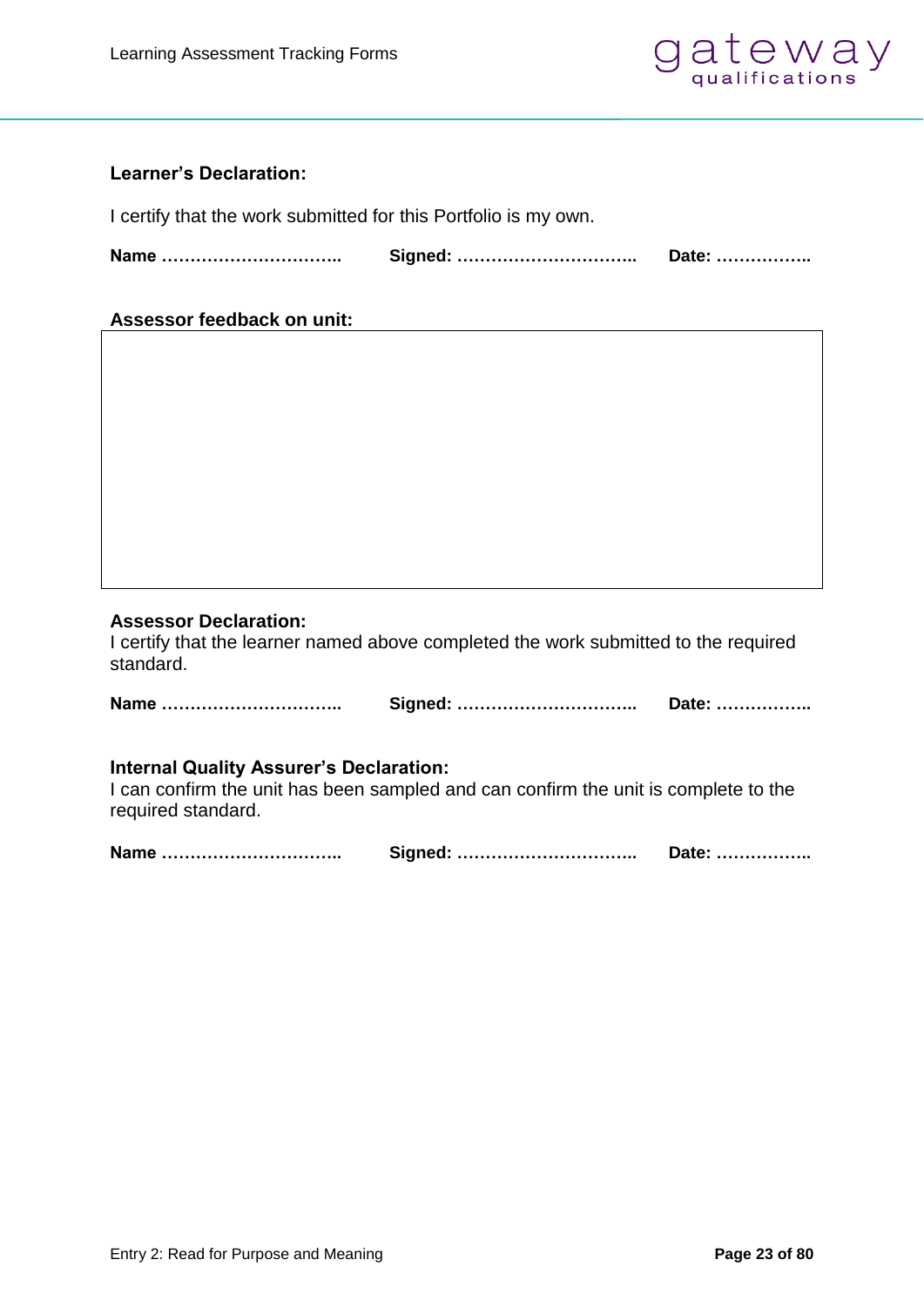

# <span id="page-24-0"></span>**Entry 2: Read for Information**

| Unit code           | F/505/6121                                                                                                                                                          |
|---------------------|---------------------------------------------------------------------------------------------------------------------------------------------------------------------|
| <b>Credit value</b> | ◠                                                                                                                                                                   |
| <b>GLH</b>          | 30                                                                                                                                                                  |
| Aim                 | In this unit, learners will learn how to read straightforward written sources<br>for information and to develop their understanding of spelling to decode<br>words. |

| Learner name and |  |
|------------------|--|
| number           |  |
|                  |  |

#### **Criteria to be met on more than one occasion in different contexts**

| <b>Criteria to be met:</b>                                                               | <b>Evidence location</b> | <b>Assessor</b><br>signature | <b>IQA</b><br>signature |
|------------------------------------------------------------------------------------------|--------------------------|------------------------------|-------------------------|
| LO1 Be able to locate<br>information in<br>straightforward written<br>sources.           |                          |                              |                         |
| 1.1 Identify common sources of<br>information.                                           |                          |                              |                         |
| 1.2 Locate specific information<br>in short printed and<br>electronic sources            |                          |                              |                         |
| 1.3 Use illustrations and<br>captions to locate<br>information.                          |                          |                              |                         |
| LO2 Be able to de-code words<br>to obtain information.                                   |                          |                              |                         |
| 2.1 Use phonic and graphic<br>knowledge to decode<br>words.                              |                          |                              |                         |
| 2.2 Recognise high frequency<br>words.                                                   |                          |                              |                         |
| 2.3 Recognise words with<br>common spelling patterns.                                    |                          |                              |                         |
| LO3 Be able to apply<br>understanding of<br>alphabetical order to locate<br>information. |                          |                              |                         |
| 3.1. Use initial letters to find out<br>and sequence words in<br>alphabetical order.     |                          |                              |                         |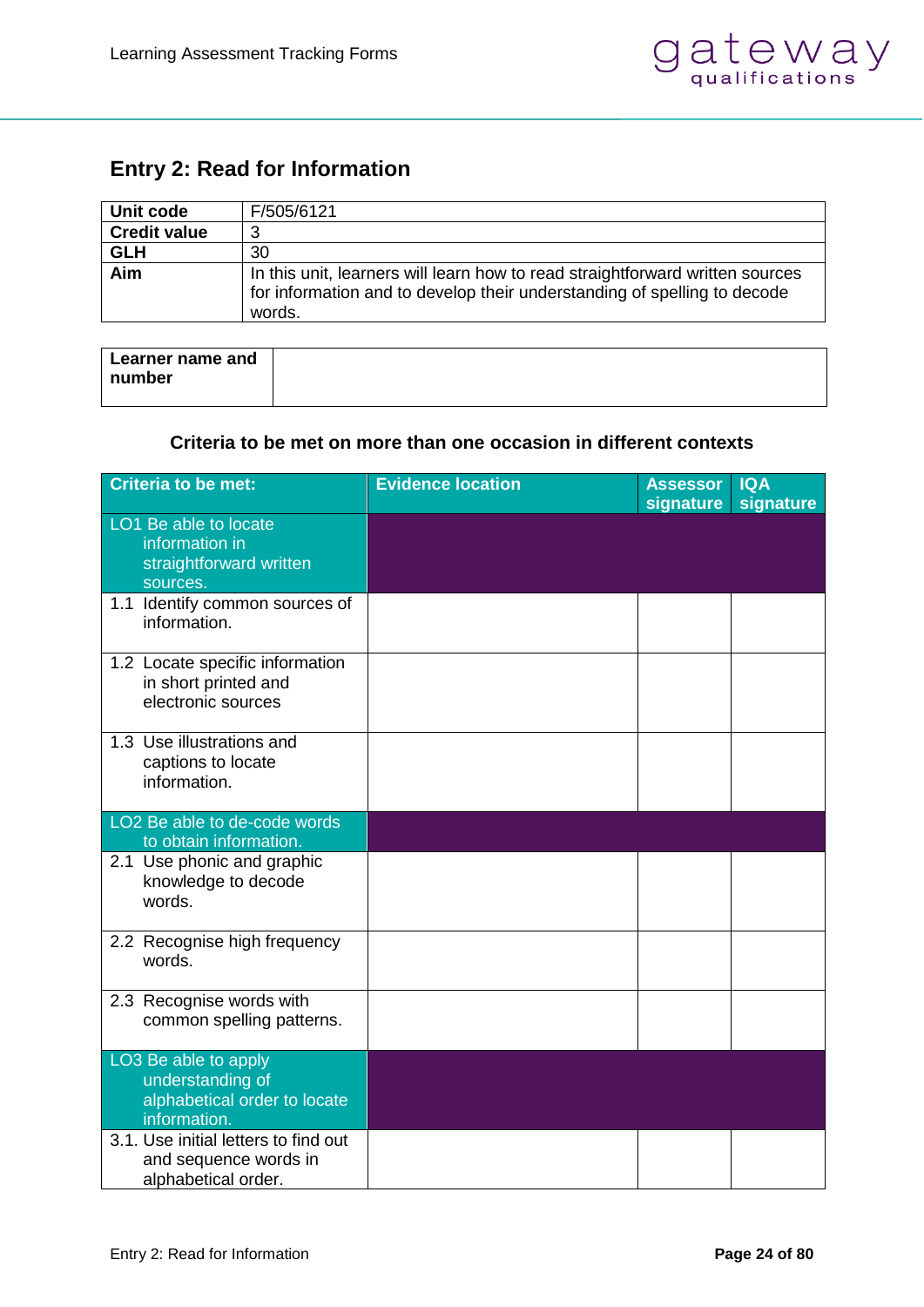

| Criteria to be met:                                                             | <b>Evidence location</b> | <b>Assessor   IQA</b><br>signature signature |  |
|---------------------------------------------------------------------------------|--------------------------|----------------------------------------------|--|
| 3.2. Use a simplified dictionary<br>to find the meaning of<br>unfamiliar words. |                          |                                              |  |

#### **Learner's Declaration:**

I certify that the work submitted for this Portfolio is my own.

| Name | Signed: | Date: |
|------|---------|-------|
|      |         |       |

#### **Assessor feedback on unit:**

#### **Assessor Declaration:**

I certify that the learner named above completed the work submitted to the required standard.

| Name | Signed: | Date: |
|------|---------|-------|
|      |         |       |

#### **Internal Quality Assurer's Declaration:**

| Name |  | Date: |
|------|--|-------|
|------|--|-------|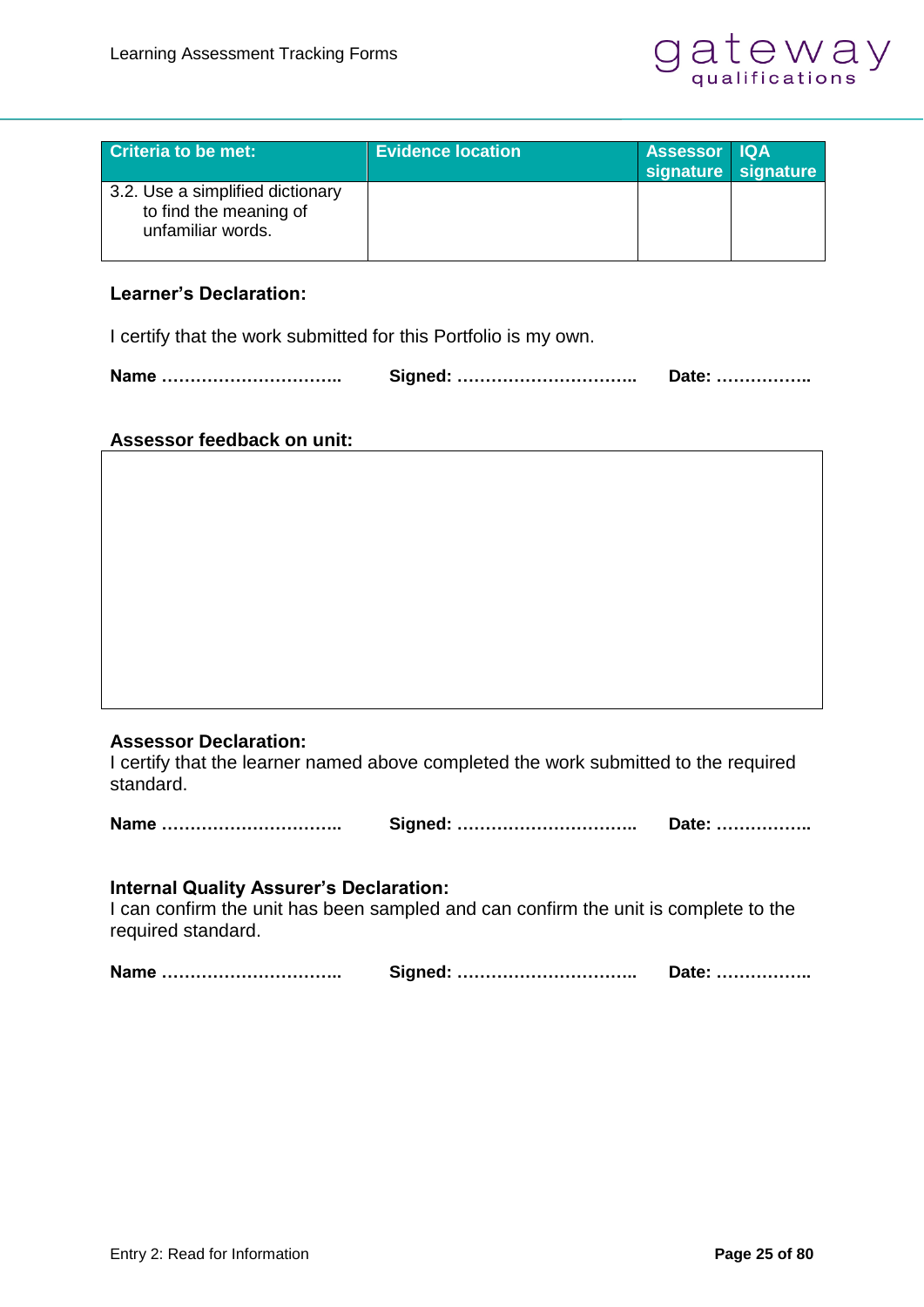

# <span id="page-26-0"></span>**Entry 2: Listen and Respond**

| Unit code           | L/505/6123                                                                                       |
|---------------------|--------------------------------------------------------------------------------------------------|
| <b>Credit value</b> |                                                                                                  |
| <b>GLH</b>          | 20                                                                                               |
| Aim                 | In this unit, learners will learn how to listen and respond in conversations<br>and discussions. |

| Learner name and |  |
|------------------|--|
| number           |  |
|                  |  |

#### **Criteria to be met on more than one occasion in different contexts**

| <b>Criteria to be met:</b>                                                                  | <b>Evidence location</b> | <b>Assessor</b><br>signature | <b>IQA</b><br>signature |
|---------------------------------------------------------------------------------------------|--------------------------|------------------------------|-------------------------|
| LO1 Be able to listen and extract<br>meaning in verbal<br>exchanges.                        |                          |                              |                         |
| 1.1 Follow the gist of<br>straightforward narratives,<br>descriptions and<br>conversations. |                          |                              |                         |
| 1.2 Identify the main points in<br>short explanations and<br>presentations.                 |                          |                              |                         |
| 1.3 Listen for detail in short<br>explanations and<br>instructions.                         |                          |                              |                         |
| LO2 Be able to respond in<br>verbal exchanges                                               |                          |                              |                         |
| 2.1 Follow short straightforward<br>oral instructions.                                      |                          |                              |                         |
| 2.2 Give appropriate responses<br>to straightforward questions<br>or requests.              |                          |                              |                         |

### **Learner's Declaration:**

I certify that the work submitted for this Portfolio is my own.

| Name |  | <b>Doto:</b><br><b>Dalt.</b> |
|------|--|------------------------------|
|------|--|------------------------------|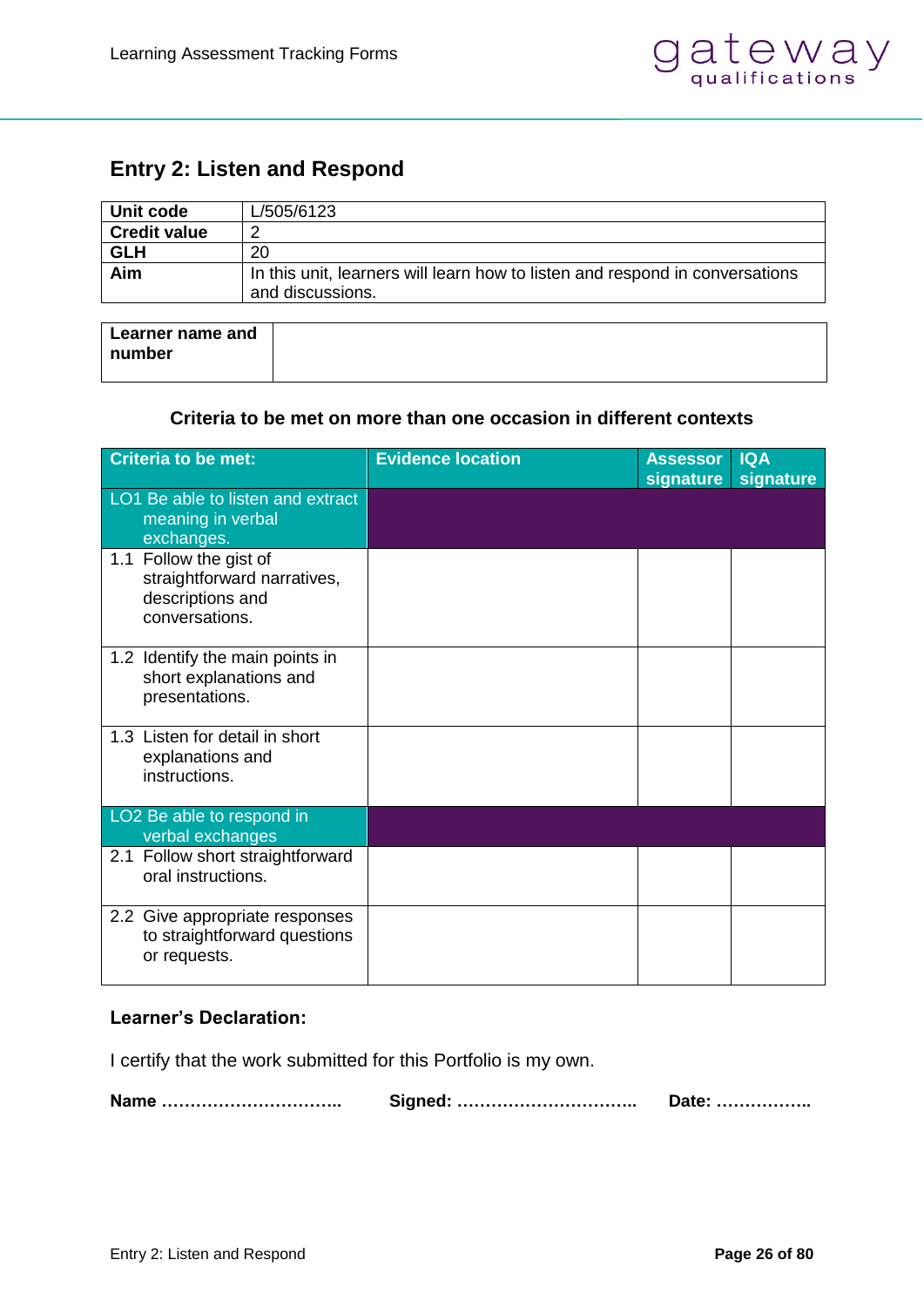

#### **Assessor Declaration:**

I certify that the learner named above completed the work submitted to the required standard.

| Name | Signed: | Date: |
|------|---------|-------|
|      |         |       |

### **Internal Quality Assurer's Declaration:**

| Name | Signed: | Dalt. |
|------|---------|-------|
|      |         |       |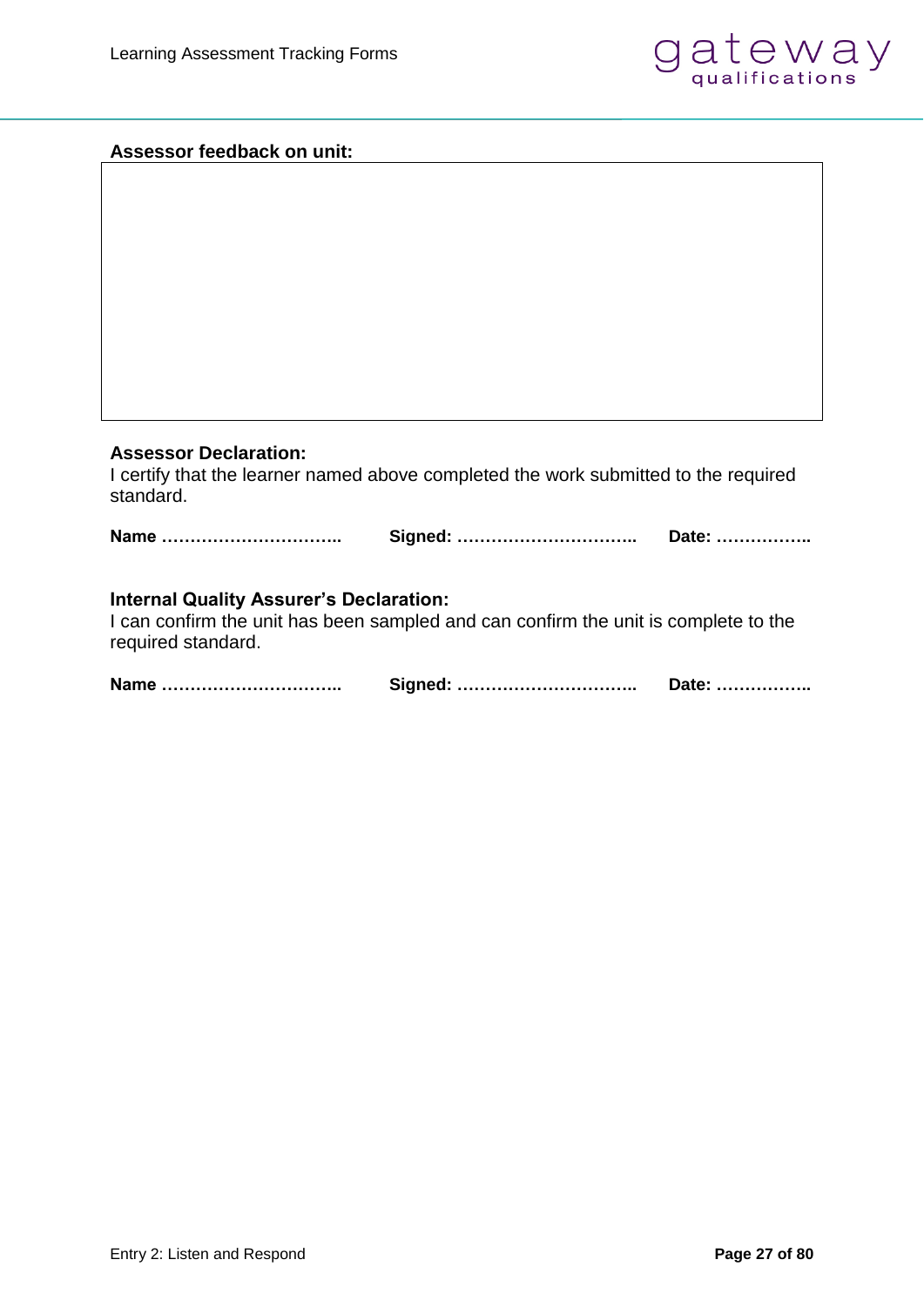

# <span id="page-28-0"></span>**Entry 2: Speak to Communicate**

| Unit code           | M/505/4140                                                                               |
|---------------------|------------------------------------------------------------------------------------------|
| <b>Credit value</b> |                                                                                          |
| <b>GLH</b>          | 20                                                                                       |
| Aim                 | In this unit, learners will learn how to speak to communicate in different<br>situations |

| Learner name and |  |
|------------------|--|
| number           |  |
|                  |  |

#### **Criteria to be met on more than one occasion in different contexts**

| <b>Criteria to be met:</b>                                                                 | <b>Evidence location</b> | <b>Assessor</b><br>signature | <b>IQA</b><br>signature |
|--------------------------------------------------------------------------------------------|--------------------------|------------------------------|-------------------------|
| LO1 Be able to speak to<br>communicate.                                                    |                          |                              |                         |
| 1.1 Speak clearly to be heard<br>and understood in<br>straightforward exchanges.           |                          |                              |                         |
| 1.2 Ask questions and make<br>requests to obtain<br>information in everyday<br>situations. |                          |                              |                         |
| 1.3 Express statements of fact<br>about familiar topics.                                   |                          |                              |                         |
| 1.4 Give short accounts and<br>descriptions in familiar<br>contexts.                       |                          |                              |                         |

#### **Learner's Declaration:**

I certify that the work submitted for this Portfolio is my own.

**Name ………………………….. Signed: ………………………….. Date: ……………..**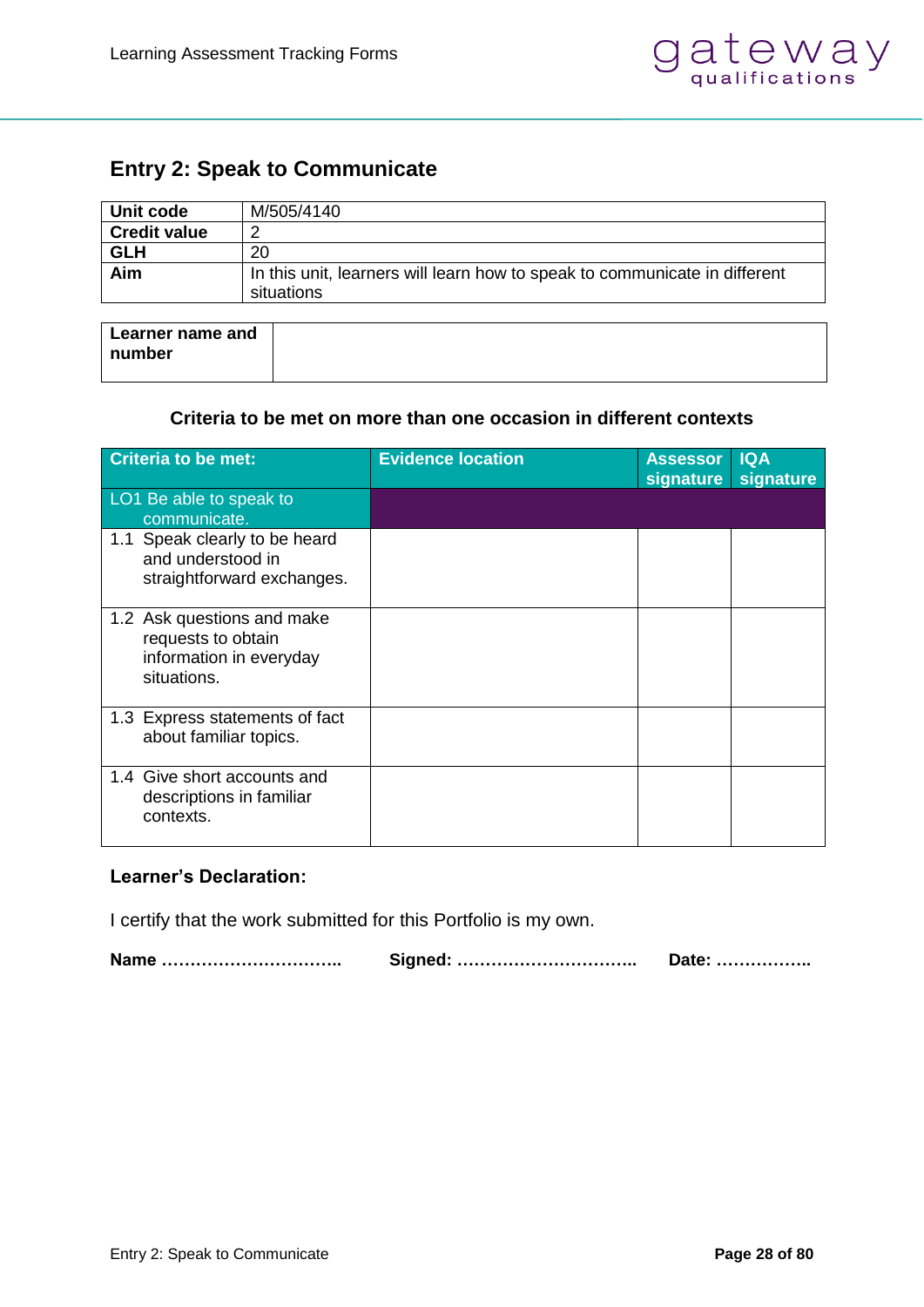

#### **Assessor Declaration:**

I certify that the learner named above completed the work submitted to the required standard.

| Name | Signed: | Date: |
|------|---------|-------|
|      |         |       |

### **Internal Quality Assurer's Declaration:**

| Name | Signed: | Dalt. |
|------|---------|-------|
|      |         |       |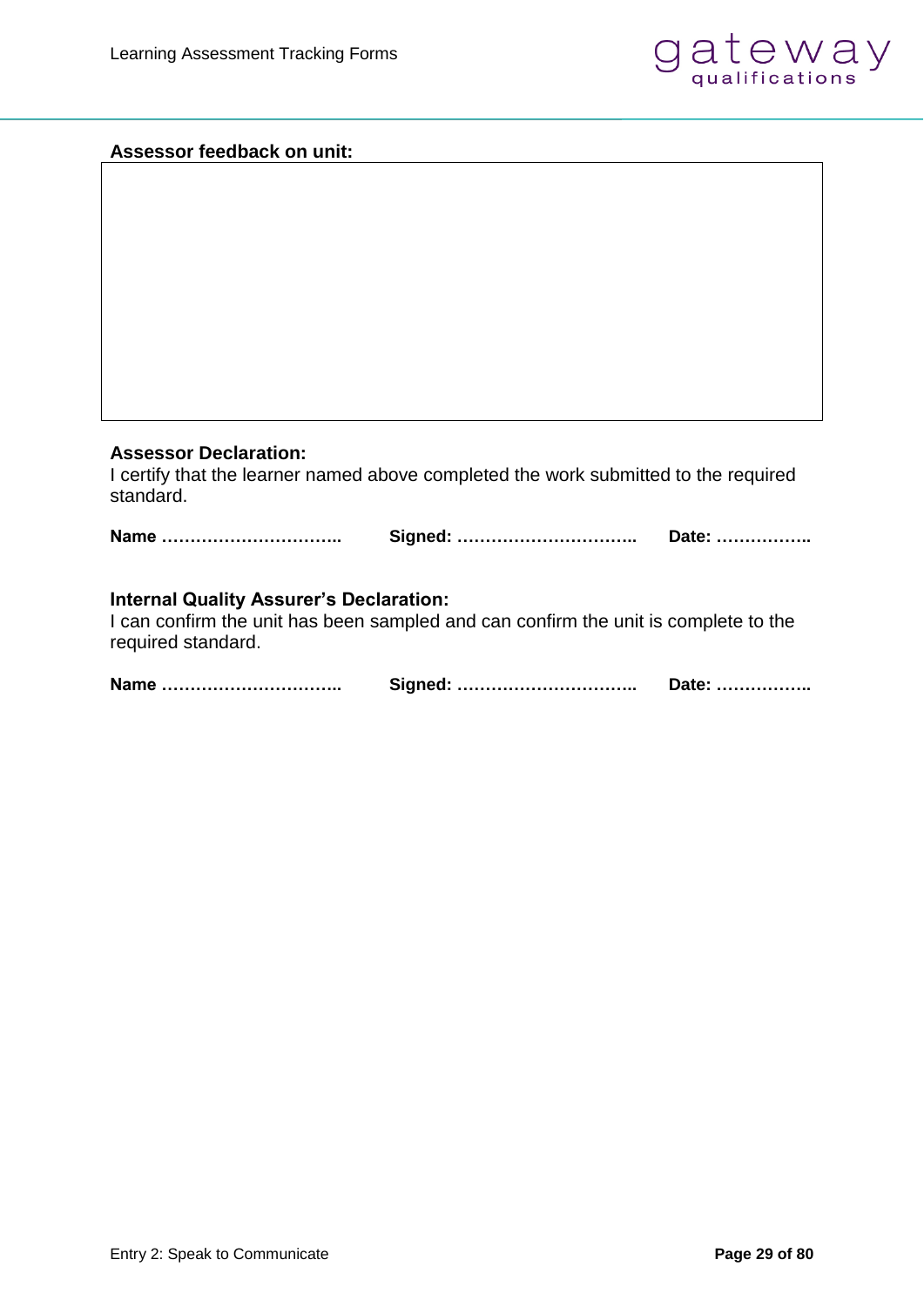

# <span id="page-30-0"></span>**Entry 2: Engage in Discussion**

| In this unit, learners will learn how to engage in straightforward discussion |
|-------------------------------------------------------------------------------|
|                                                                               |

| Learner name and |  |
|------------------|--|
| number           |  |
|                  |  |

#### **Criteria to be met on more than one occasion in different contexts**

| <b>Criteria to be met:</b>                                                   | <b>Evidence location</b> | <b>Assessor</b><br>signature | <b>IQA</b><br>signature |
|------------------------------------------------------------------------------|--------------------------|------------------------------|-------------------------|
| LO1 Be able to engage in<br>discussion.                                      |                          |                              |                         |
| 1.1 Follow the gist and main<br>points of discussions on<br>familiar topics. |                          |                              |                         |
| 1.2 Make appropriate<br>contributions to discussions<br>on familiar topics.  |                          |                              |                         |
| 1.3 Ask questions to clarify<br>understanding                                |                          |                              |                         |
| 1.4 Respond to straightforward<br>questions                                  |                          |                              |                         |

#### **Learner's Declaration:**

I certify that the work submitted for this Portfolio is my own.

| Name |  | - ה+הר<br><b>Dalt.</b> |
|------|--|------------------------|
|------|--|------------------------|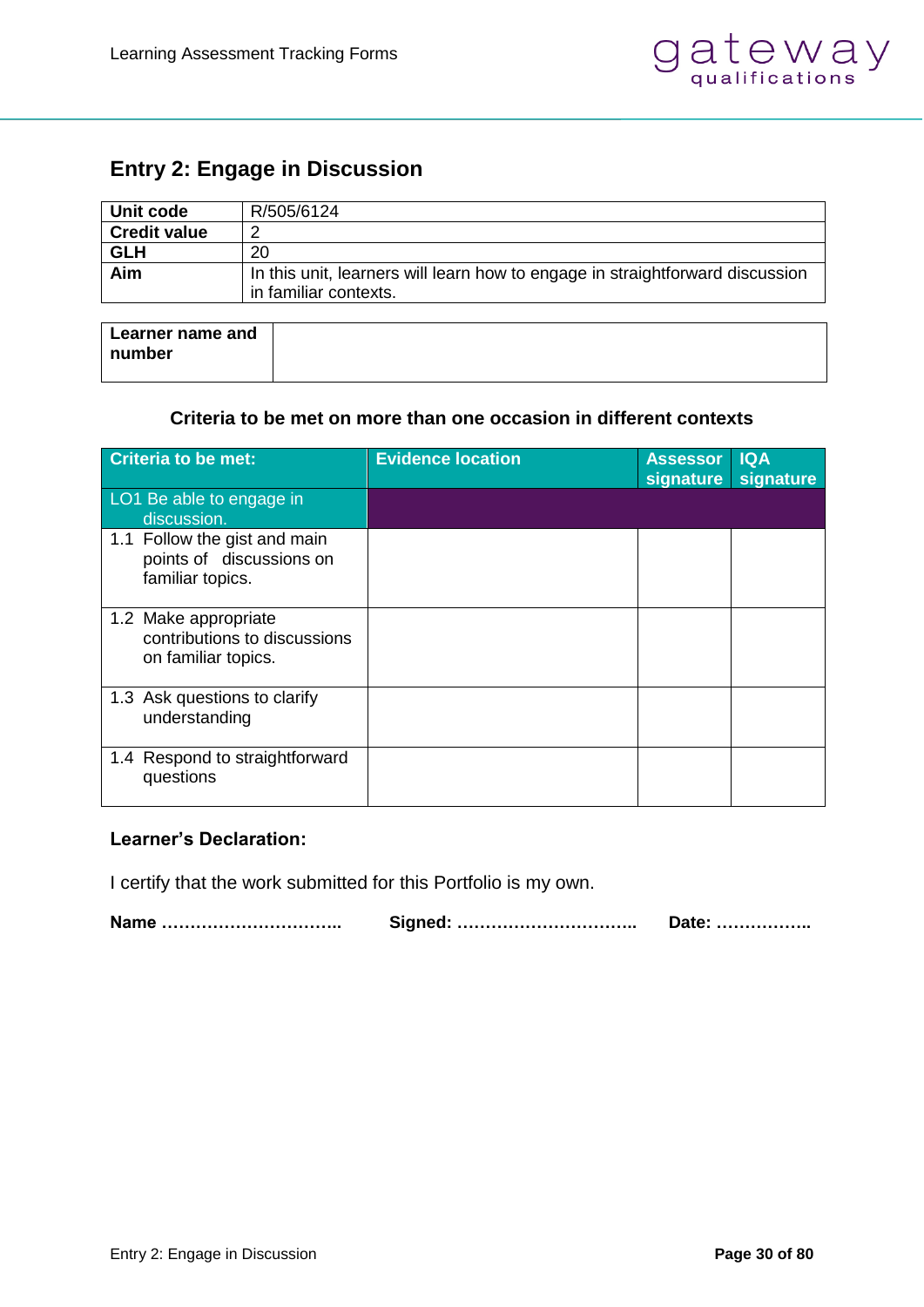

#### **Assessor Declaration:**

I certify that the learner named above completed the work submitted to the required standard.

| Name | Signed: | Date: |
|------|---------|-------|
|      |         |       |

### **Internal Quality Assurer's Declaration:**

| Name | Signed: | Dalt. |
|------|---------|-------|
|      |         |       |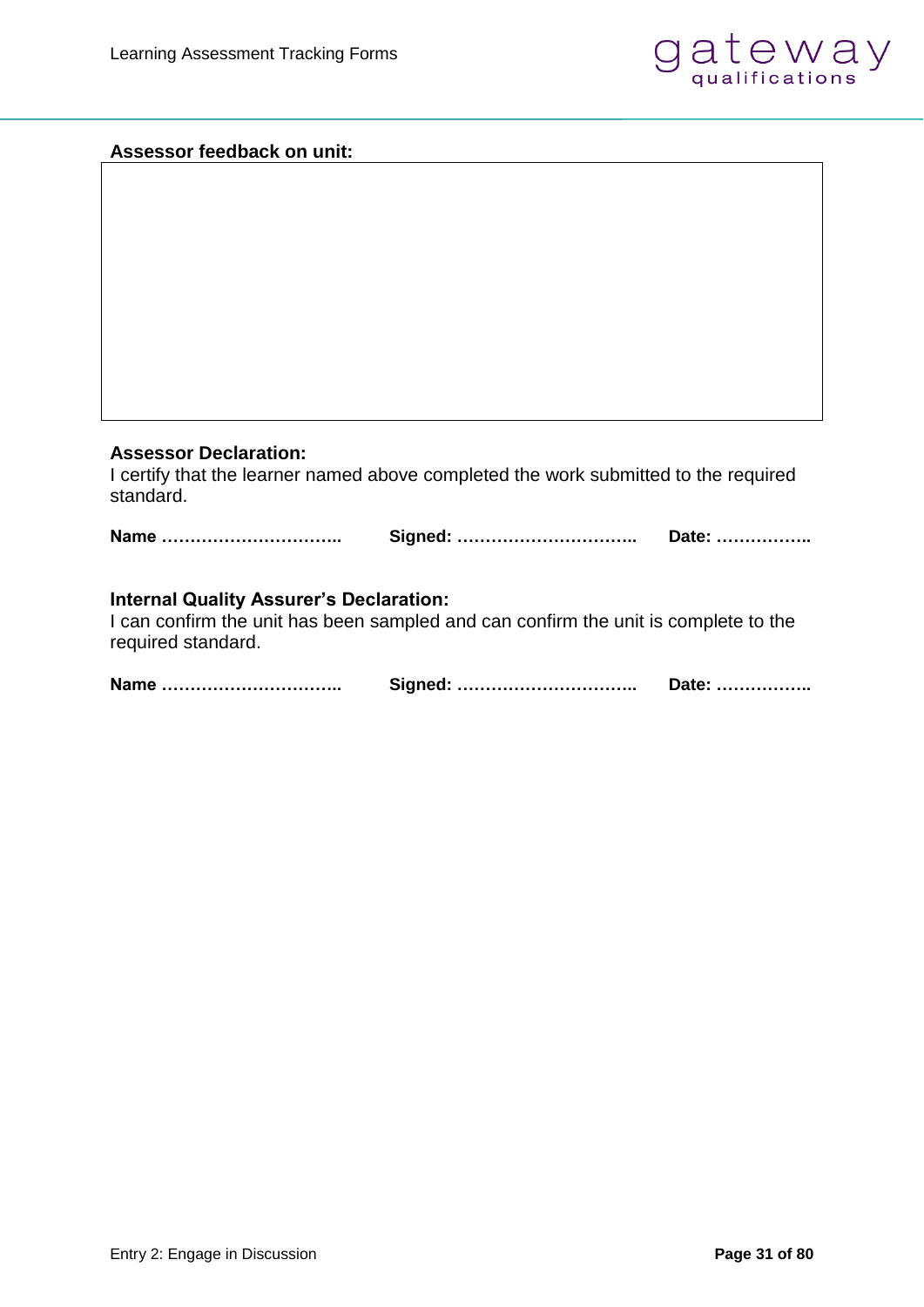

# <span id="page-32-0"></span>**Entry 2: Write to Communicate**

| Unit code           | Y/505/6125                                                                    |
|---------------------|-------------------------------------------------------------------------------|
| <b>Credit value</b> |                                                                               |
| <b>GLH</b>          | 30                                                                            |
| Aim                 | In this unit, learners will learn to write to communicate simple information. |
|                     |                                                                               |

| Learner name and |  |
|------------------|--|
| number           |  |
|                  |  |

#### **Criteria to be met on more than one occasion in different contexts**

| <b>Criteria to be met:</b>                                                                                 | <b>Evidence location</b> | <b>Assessor</b><br>signature | <b>IQA</b><br>signature |
|------------------------------------------------------------------------------------------------------------|--------------------------|------------------------------|-------------------------|
| LO1 Be able to write to<br>communicate information.                                                        |                          |                              |                         |
| 1.1 Use written words and<br>phrases, including<br>adjectives, to record or<br>present simple information. |                          |                              |                         |
| 1.2 Select and use an<br>appropriate format and<br>basic style to match the<br>purpose of their writing.   |                          |                              |                         |

#### **Learner's Declaration:**

I certify that the work submitted for this Portfolio is my own.

| Name |  | Date: |
|------|--|-------|
|------|--|-------|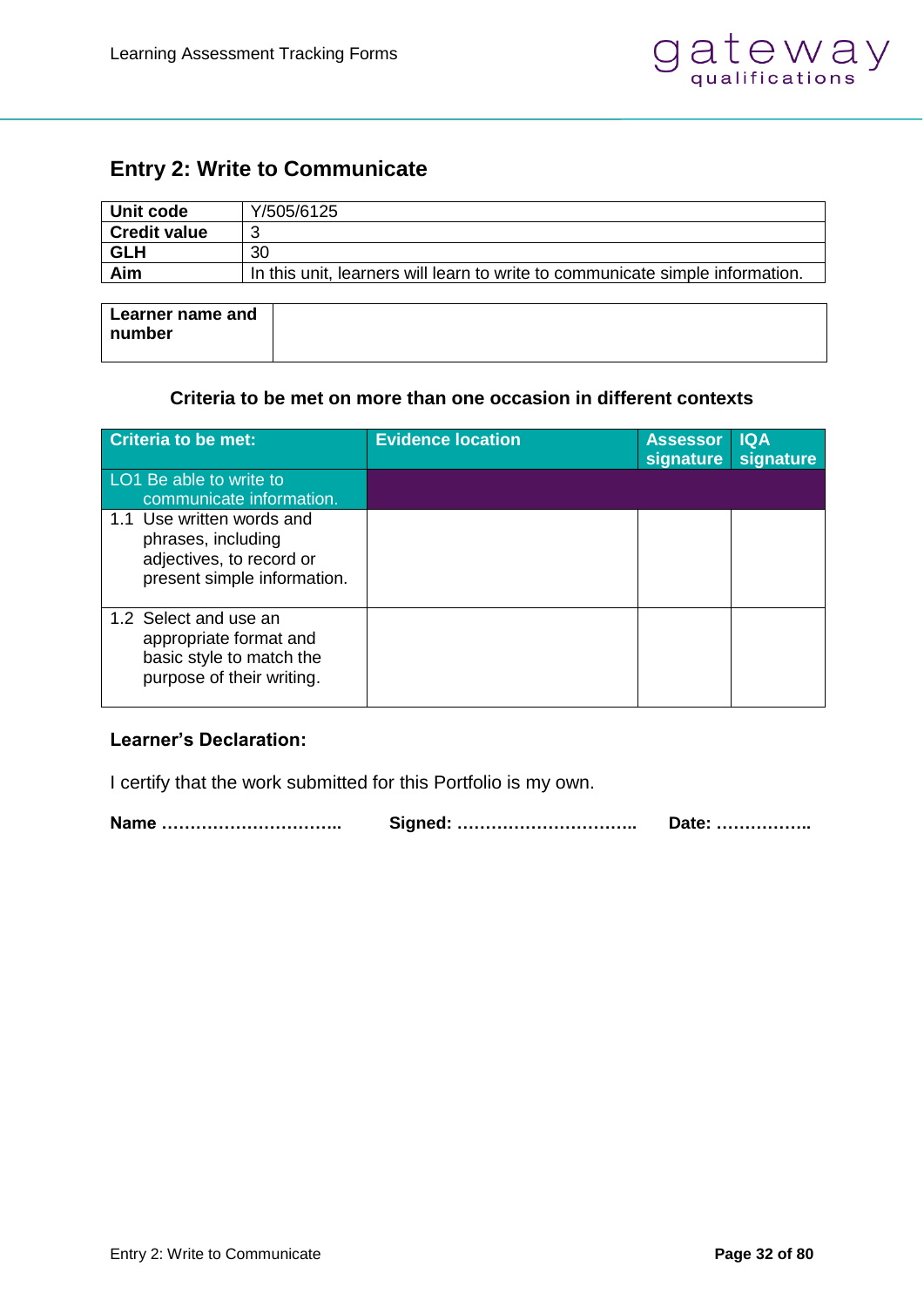

#### **Assessor Declaration:**

I certify that the learner named above completed the work submitted to the required standard.

| Name | Signed: | Date: |
|------|---------|-------|
|      |         |       |

### **Internal Quality Assurer's Declaration:**

| Name | Signed: | Dalt. |
|------|---------|-------|
|      |         |       |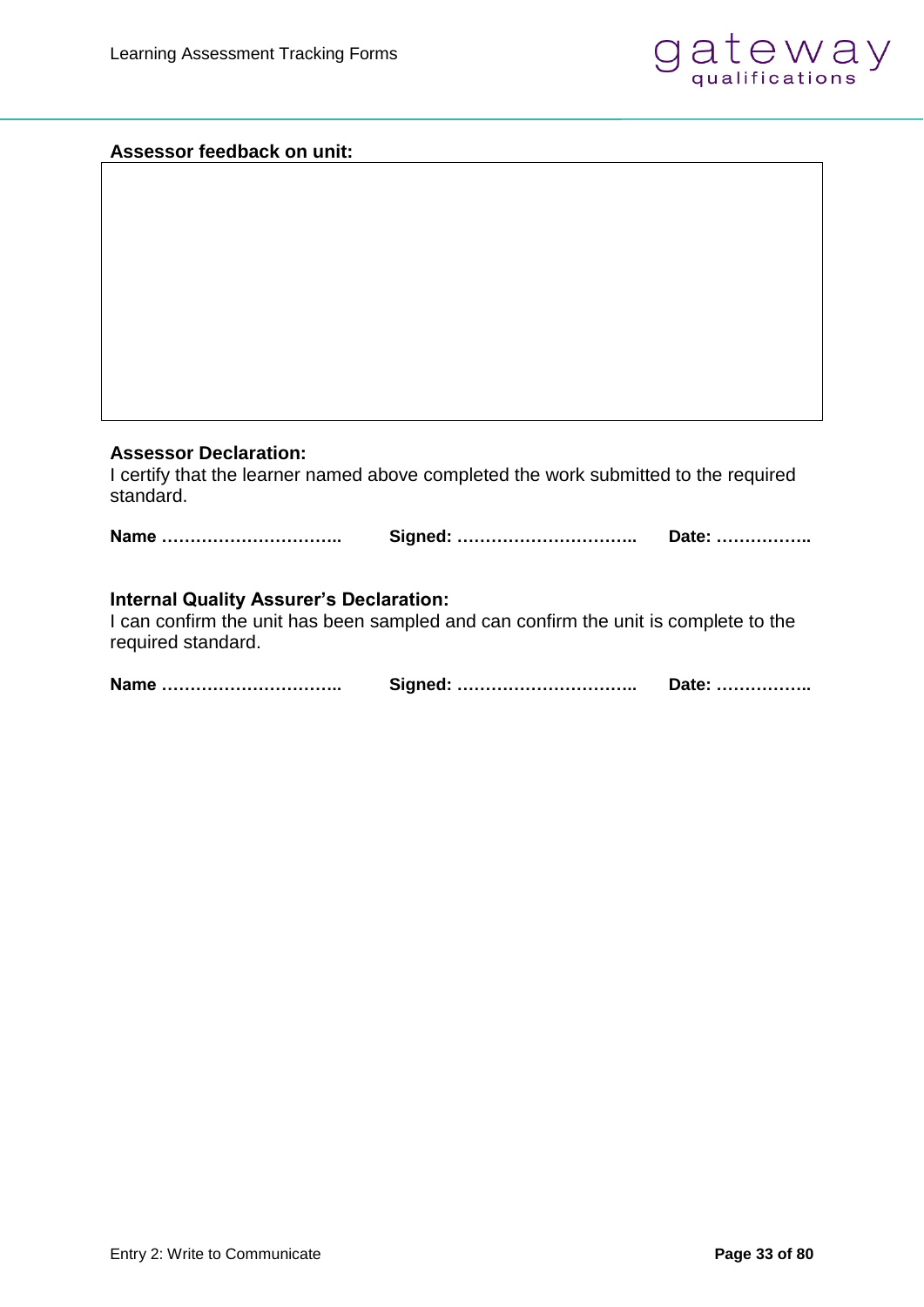

# <span id="page-34-0"></span>**Entry 2: Write Accurately**

| Unit code           | J/505/6119                                                                                                      |
|---------------------|-----------------------------------------------------------------------------------------------------------------|
| <b>Credit value</b> |                                                                                                                 |
| <b>GLH</b>          | 30                                                                                                              |
| Aim                 | In this unit, learners will learn to write legibly, using punctuation and<br>spelling familiar words correctly. |
|                     |                                                                                                                 |

| Learner name and |  |
|------------------|--|
| number           |  |
|                  |  |

#### **Criteria to be met on more than one occasion in different contexts**

| <b>Criteria to be met:</b>                                                                                                    | <b>Evidence location</b> | <b>Assessor</b><br>signature | <b>IQA</b><br>signature |
|-------------------------------------------------------------------------------------------------------------------------------|--------------------------|------------------------------|-------------------------|
| LO1 Be able to produce<br>accurately text.                                                                                    |                          |                              |                         |
| 1.1 Construct simple and<br>compound sentences, using<br>common conjunctions to<br>connect two clauses, e.g.<br>as, and, but. |                          |                              |                         |
| 1.2 Use punctuation correctly,<br>e.g. capital letters including<br>for proper nouns, full stops,<br>question marks.          |                          |                              |                         |
| 1.3 Spell correctly words<br>relating to personal details<br>and familiar common words.                                       |                          |                              |                         |
| 1.4 Produce legible text in short<br>familiar formats.                                                                        |                          |                              |                         |

#### **Learner's Declaration:**

I certify that the work submitted for this Portfolio is my own.

| Name | Signed: | ∟Al <del>c</del> . |
|------|---------|--------------------|
|      |         |                    |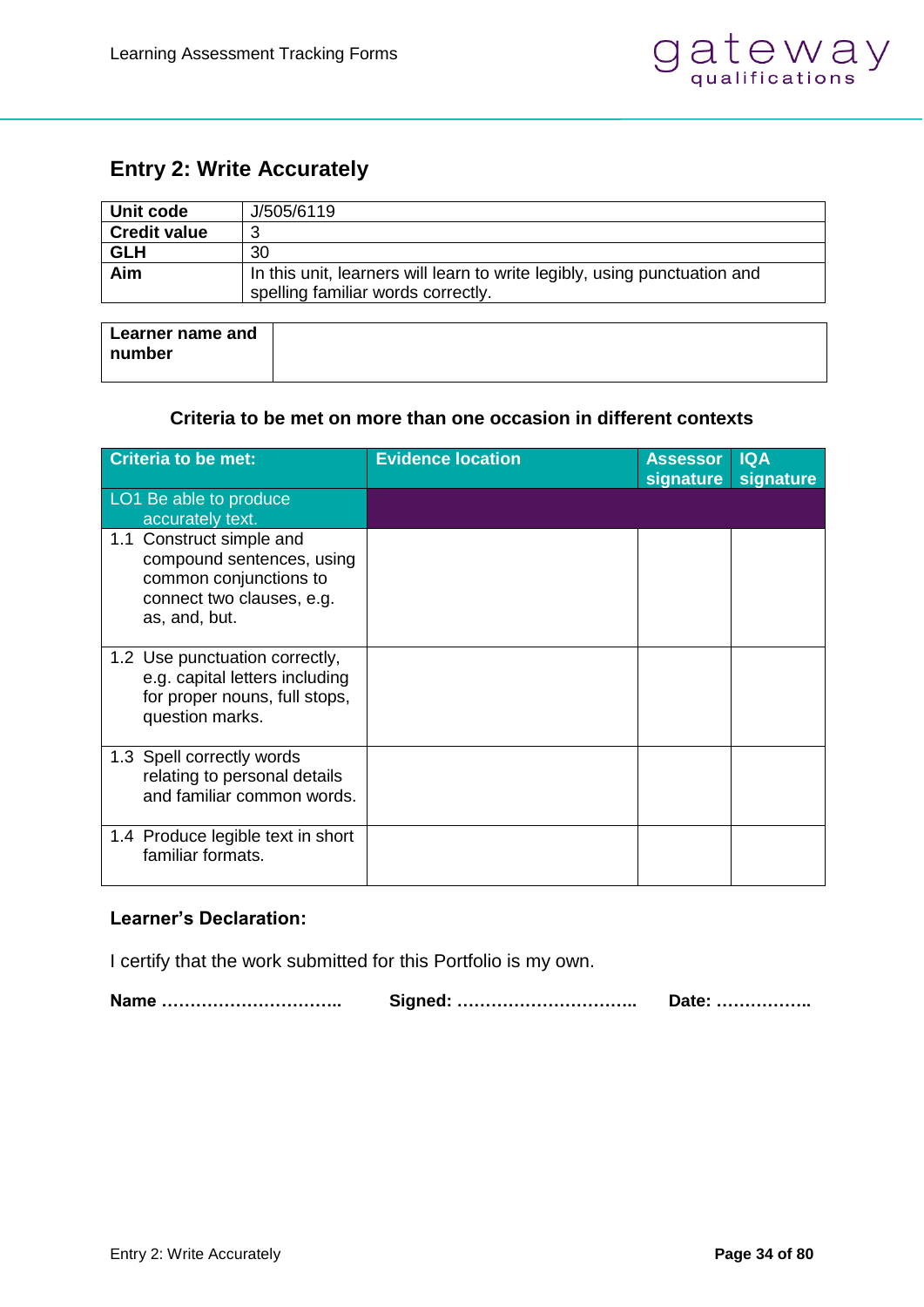

#### **Assessor Declaration:**

I certify that the learner named above completed the work submitted to the required standard.

| Name | Signed: | Date: |
|------|---------|-------|
|      |         |       |

### **Internal Quality Assurer's Declaration:**

| Name | Signed: | Dalt. |
|------|---------|-------|
|      |         |       |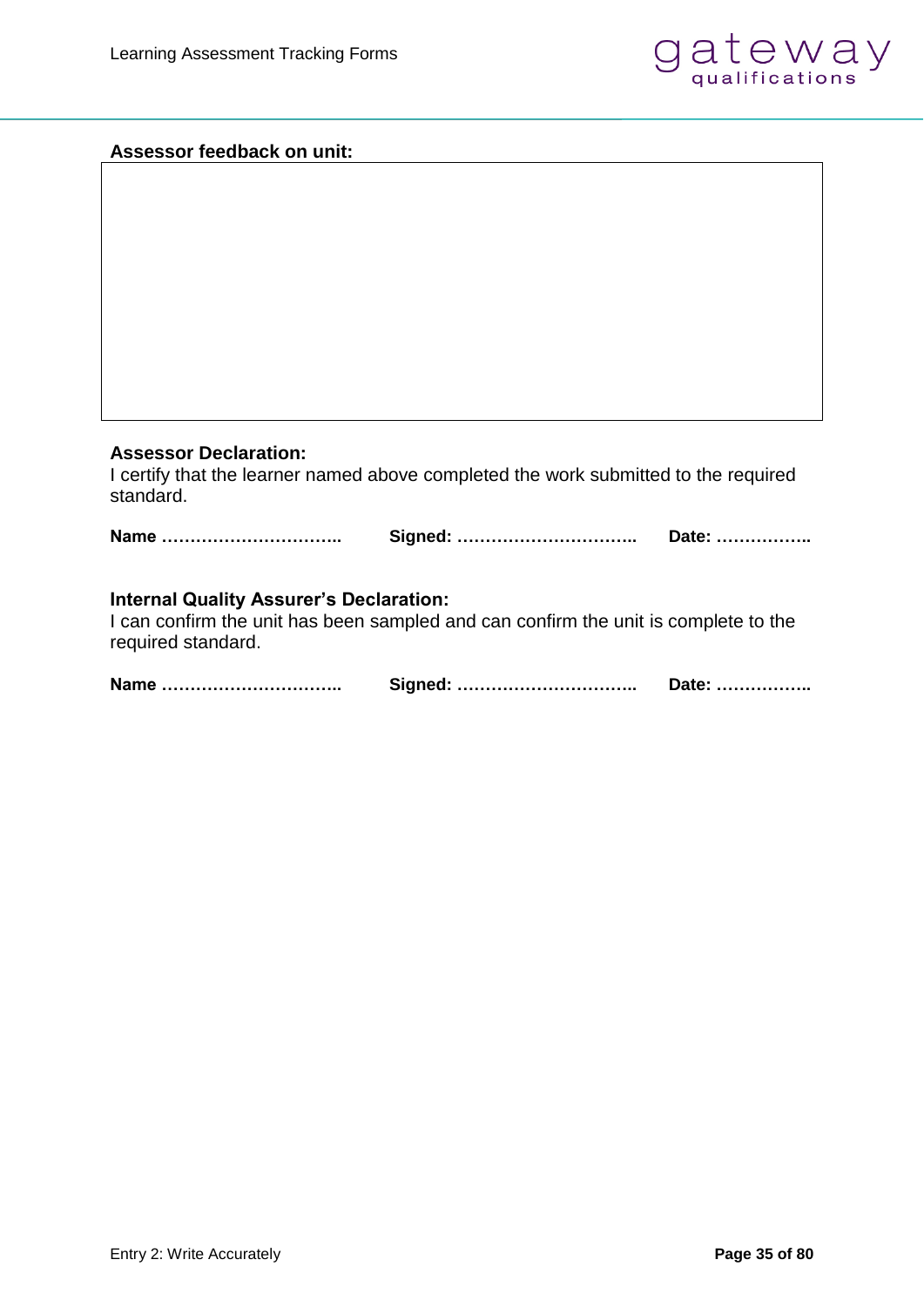# **Entry 3: Read for Purpose and Meaning**

| Unit code           | D/505/6126                                                                                                                                                             |
|---------------------|------------------------------------------------------------------------------------------------------------------------------------------------------------------------|
| <b>Credit value</b> |                                                                                                                                                                        |
| <b>GLH</b>          | 30                                                                                                                                                                     |
| Aim                 | In this unit, learners will learn how to read and understand purpose and<br>meaning in straightforward texts as well as simple strategies to support<br>understanding. |

| Learner name and |  |
|------------------|--|
| ∣ number         |  |
|                  |  |

| <b>Criteria to be met:</b>                                                        | <b>Evidence location</b> | <b>Assessor</b> | <b>IQA</b> |
|-----------------------------------------------------------------------------------|--------------------------|-----------------|------------|
|                                                                                   |                          | signature       | signature  |
| LO1 Be able to read and<br>understand texts.                                      |                          |                 |            |
| 1.1 Follow key events in<br>different types of<br>straightforward text.           |                          |                 |            |
| 1.2 Identify the main points and<br>ideas in straightforward<br>texts.            |                          |                 |            |
| 1.3 Identify the purposes of<br>different types of texts.                         |                          |                 |            |
| 1.4 Skim title, headings and<br>illustrations for general<br>meaning and purpose. |                          |                 |            |
| LO2 Be able to use simple                                                         |                          |                 |            |
| reading strategies to                                                             |                          |                 |            |
| support understanding.<br>2.1 Use organisational features,                        |                          |                 |            |
| including images to support<br>understanding.                                     |                          |                 |            |
| 2.2 Use punctuation and<br>capitalisation in texts to aid<br>understanding.       |                          |                 |            |
| 2.3 Use context to work out<br>unfamiliar words.                                  |                          |                 |            |
| 2.4 Use knowledge of words,<br>spelling and sentence<br>patterns to support       |                          |                 |            |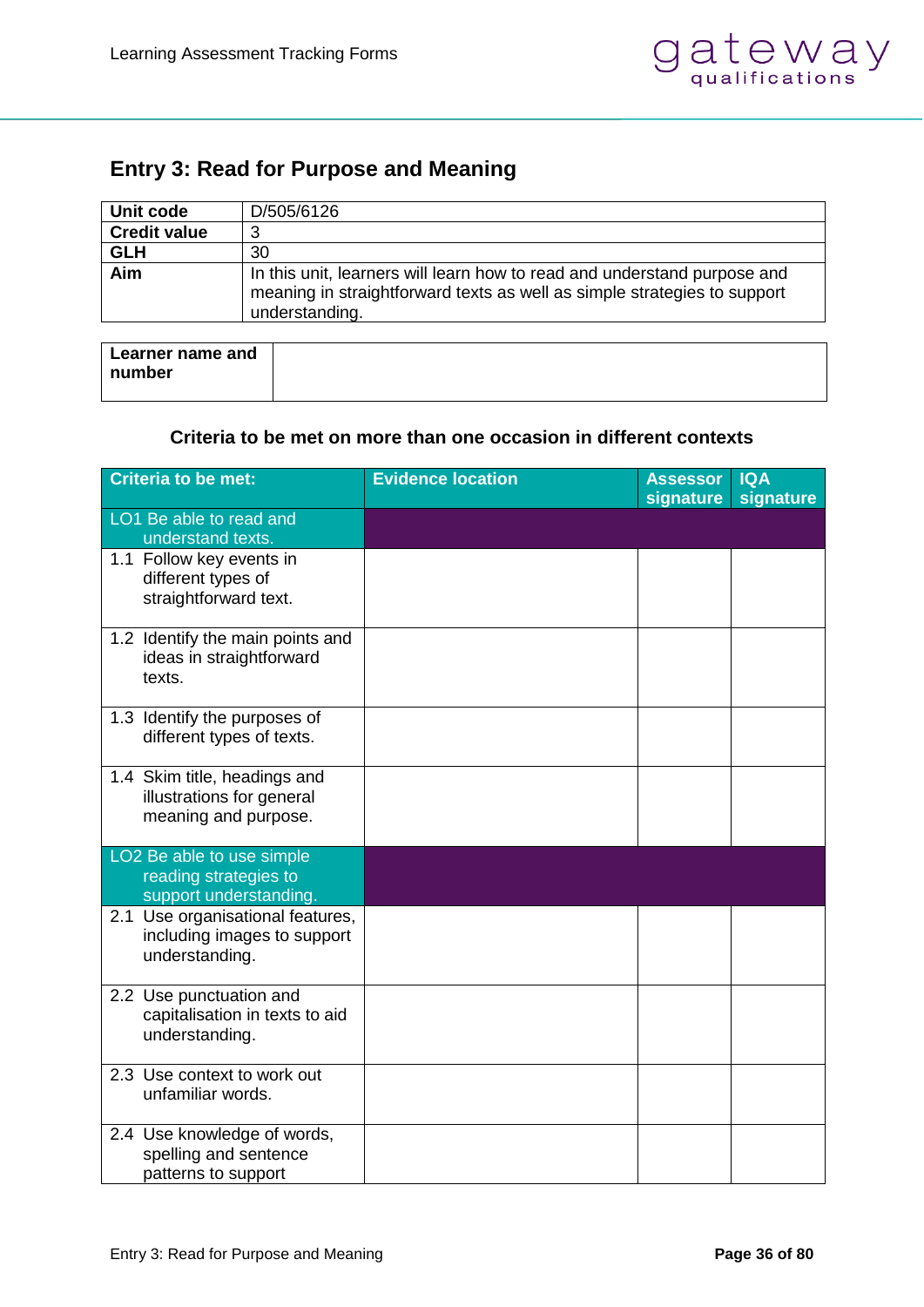

| <b>Criteria to be met:</b>                                                                                                 | <b>Evidence location</b> | <b>Assessor</b><br>signature | <b>IQA</b><br>signature |
|----------------------------------------------------------------------------------------------------------------------------|--------------------------|------------------------------|-------------------------|
| understanding for example,<br>nouns, adjectives,<br>connectives, verbs, prefixes<br>and suffixes and plausible<br>meaning. |                          |                              |                         |

I certify that the work submitted for this Portfolio is my own.

| Name | Date: |
|------|-------|
|      |       |

#### **Assessor feedback on unit:**

#### **Assessor Declaration:**

I certify that the learner named above completed the work submitted to the required standard.

**Name ………………………….. Signed: ………………………….. Date: ……………..**

#### **Internal Quality Assurer's Declaration:**

| Name |  | Dalt. |
|------|--|-------|
|------|--|-------|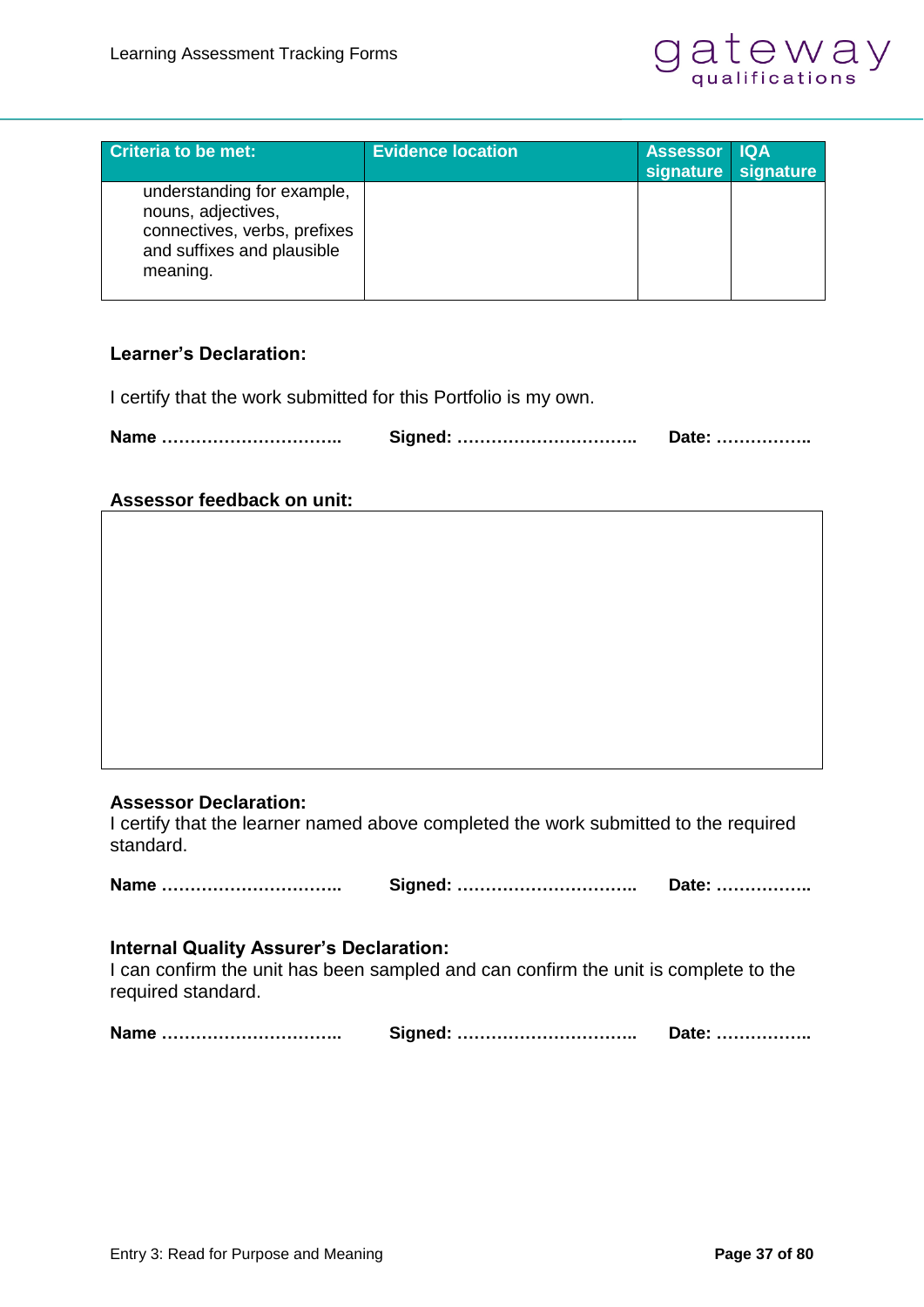

# **Entry 3: Read for Information**

| Unit code           | H/505/6127                                                                                                                                                 |
|---------------------|------------------------------------------------------------------------------------------------------------------------------------------------------------|
| <b>Credit value</b> |                                                                                                                                                            |
| <b>GLH</b>          | 30                                                                                                                                                         |
| Aim                 | In this unit, learners will learn how to read straightforward written sources,<br>including instructional texts, and use a dictionary to gain information. |

| Learner name and |  |
|------------------|--|
| ∣ number         |  |
|                  |  |

#### **Criteria to be met on more than one occasion in different contexts**

| <b>Criteria to be met:</b>                                                    | <b>Evidence location</b> | <b>Assessor</b><br>signature | <b>IQA</b><br>signature |
|-------------------------------------------------------------------------------|--------------------------|------------------------------|-------------------------|
| LO1 Be able to read and obtain<br>information from everyday<br>sources.       |                          |                              |                         |
| 1.1 Scan texts to locate<br>information                                       |                          |                              |                         |
| 1.2 Obtain information through<br>detailed reading                            |                          |                              |                         |
| 1.3 Show understanding of<br>straightforward instructional<br>texts           |                          |                              |                         |
| 1.4 Identify common and<br>specialist key words,<br>including words on forms. |                          |                              |                         |
| LO2 Be able to use a dictionary<br>to obtain information                      |                          |                              |                         |
| 2.1 Find the meaning of<br>unfamiliar words in a simple<br>dictionary         |                          |                              |                         |
| 2.2 Use alphabetical order to<br>support dictionary use.                      |                          |                              |                         |

#### **Learner's Declaration:**

I certify that the work submitted for this Portfolio is my own.

| Name |  | ה+הר<br><b>Dalt.</b> |
|------|--|----------------------|
|------|--|----------------------|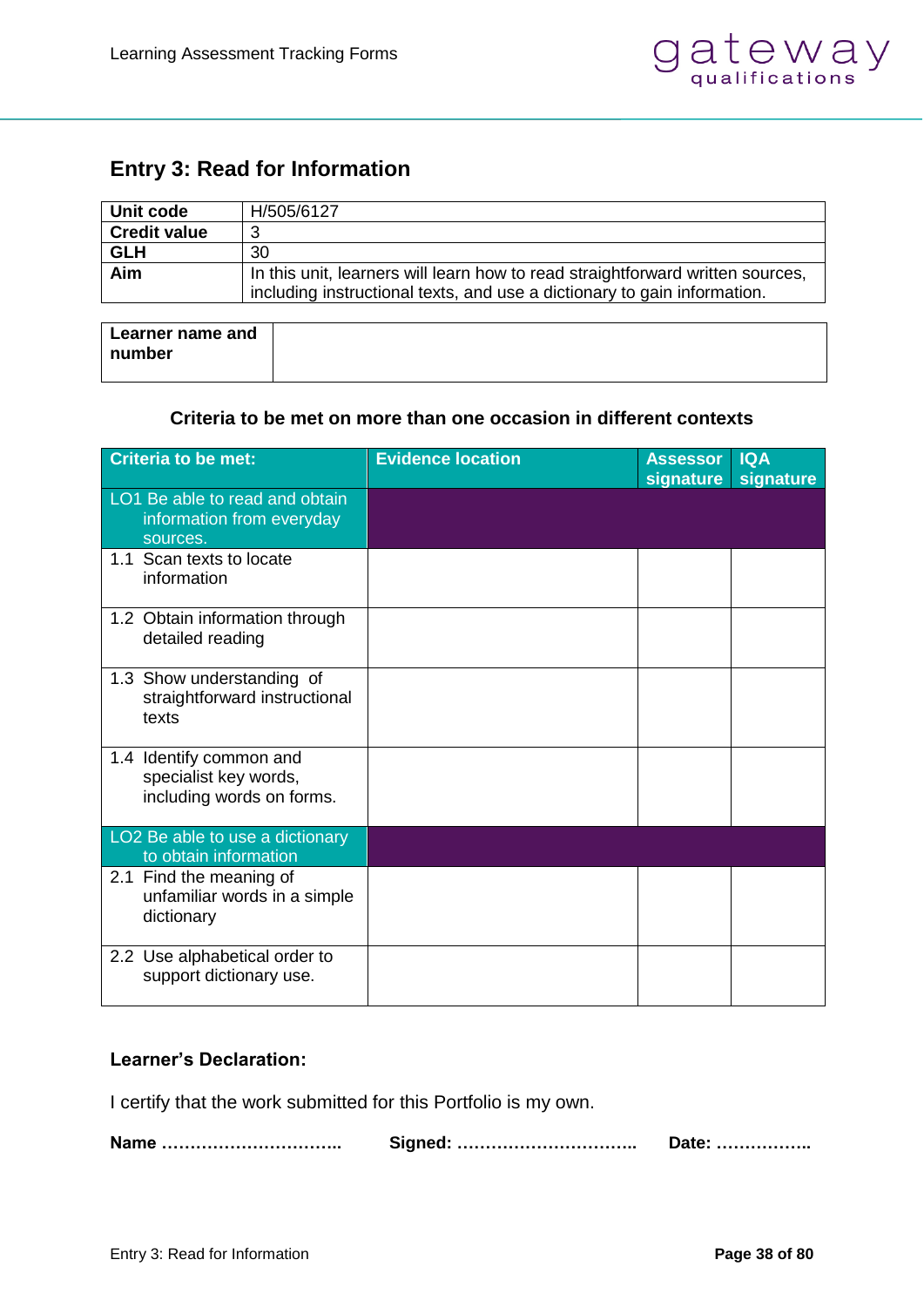

#### **Assessor Declaration:**

I certify that the learner named above completed the work submitted to the required standard.

| Name | Date: |
|------|-------|
|      |       |

## **Internal Quality Assurer's Declaration:**

| Name | Signed: | Dalt. |
|------|---------|-------|
|      |         |       |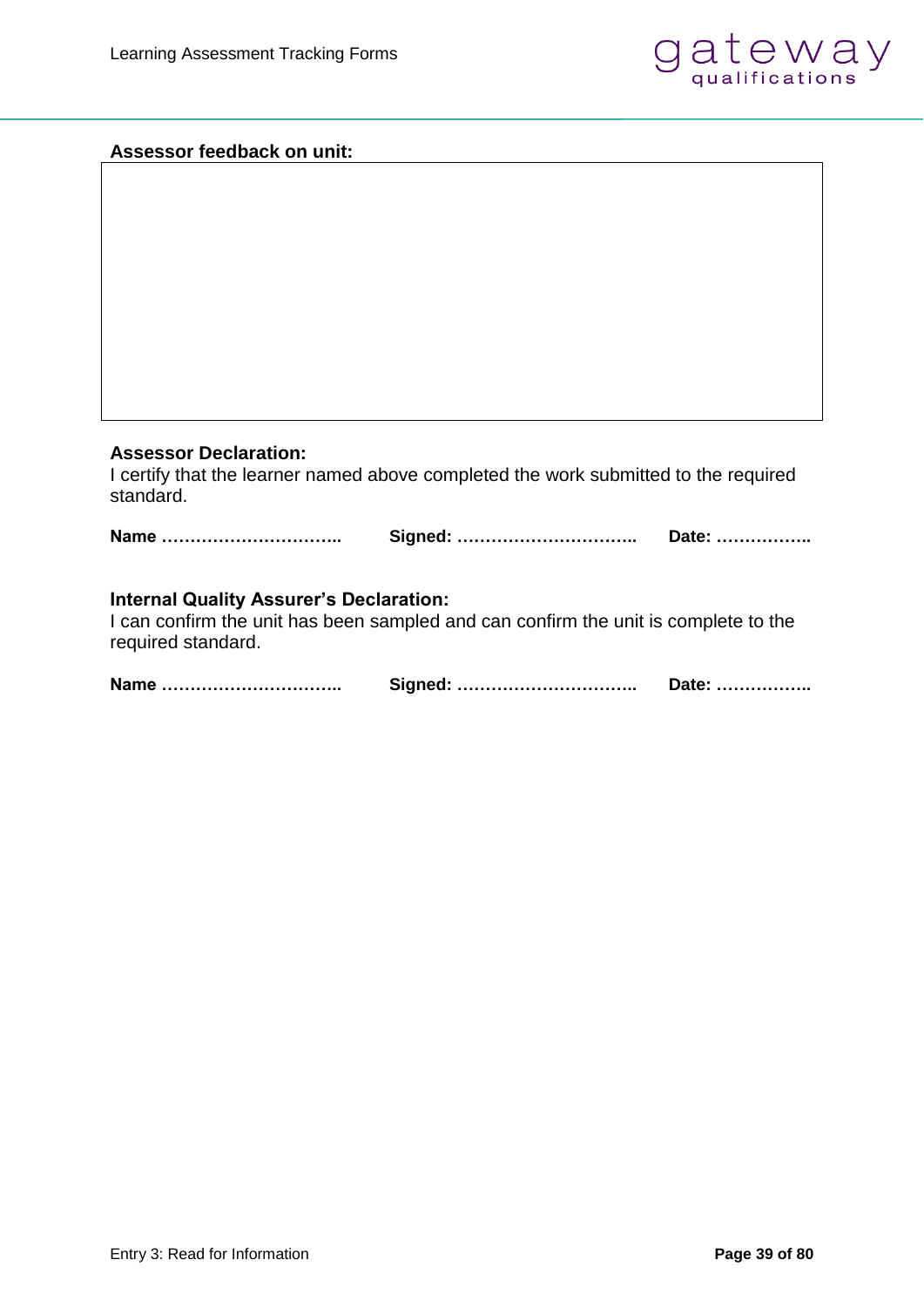

# **Entry 3: Listen and Respond**

| Unit code           | H/505/4135                                                                                       |
|---------------------|--------------------------------------------------------------------------------------------------|
| <b>Credit value</b> |                                                                                                  |
| <b>GLH</b>          | 20                                                                                               |
| Aim                 | In this unit, learners will learn how to listen and respond in conversations<br>and discussions. |

| Learner name and |  |
|------------------|--|
| ∣ number         |  |
|                  |  |

### **Criteria to be met on more than one occasion in different contexts**

| <b>Criteria to be met:</b>                                               | <b>Evidence location</b> | <b>Assessor</b><br>signature | <b>IQA</b><br>signature |
|--------------------------------------------------------------------------|--------------------------|------------------------------|-------------------------|
| LO1 Be able to listen and<br>respond in verbal<br>exchanges.             |                          |                              |                         |
| 1.1 Follow the gist of spoken<br>communication in different<br>contexts. |                          |                              |                         |
| 1.2 Listen for detail and identify<br>specific information.              |                          |                              |                         |
| 1.3 Use visual and verbal<br>feedback signals to aid<br>understanding.   |                          |                              |                         |
| 1.4 Respond to spoken<br>information and opinions.                       |                          |                              |                         |
| 1.5 Respond to questions on<br>familiar topics.                          |                          |                              |                         |

### **Learner's Declaration:**

I certify that the work submitted for this Portfolio is my own.

| Name | i<br><b>Signed:</b> | Dalt. |
|------|---------------------|-------|
|      |                     |       |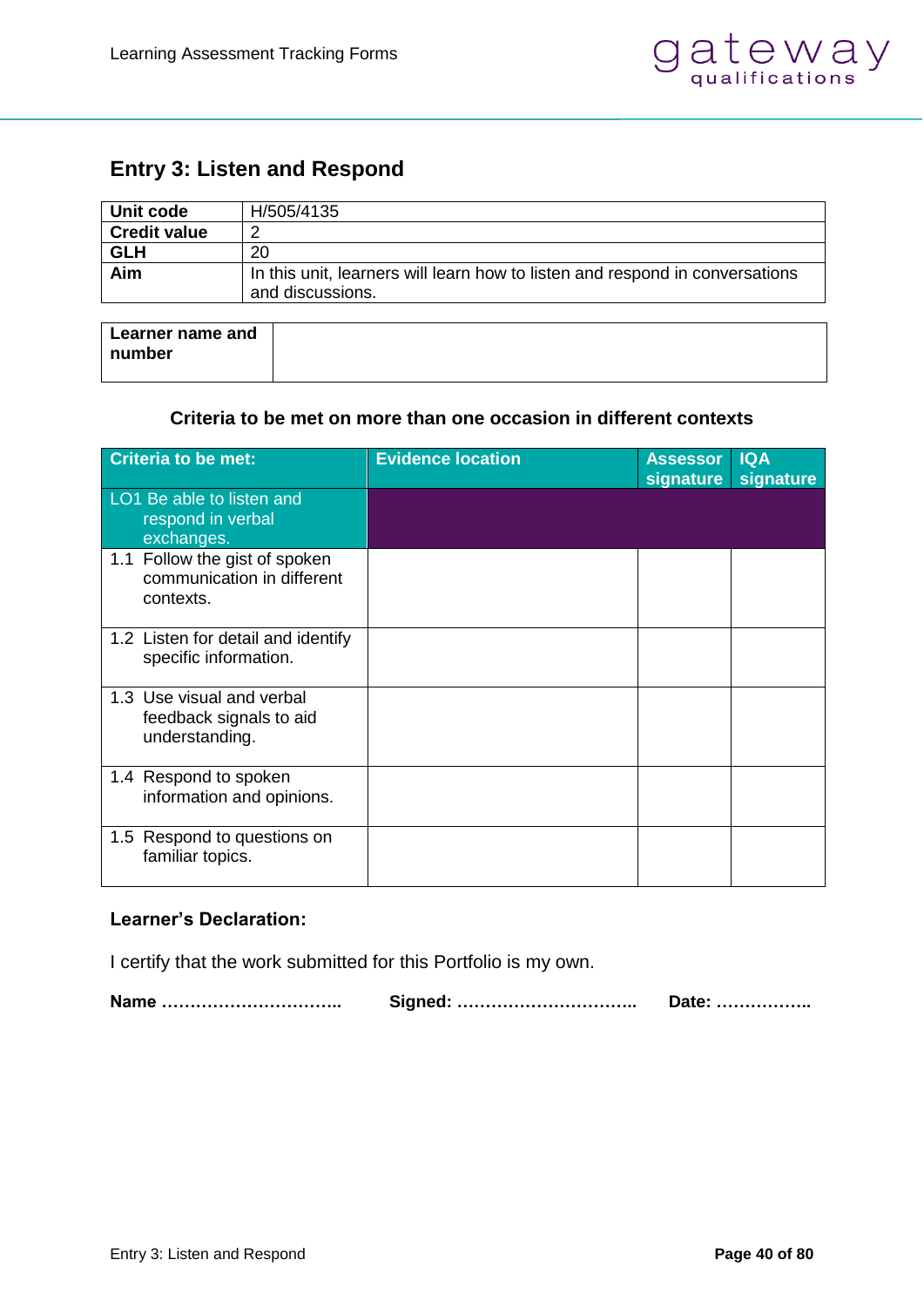

#### **Assessor Declaration:**

I certify that the learner named above completed the work submitted to the required standard.

| Name | Date: |
|------|-------|
|      |       |

## **Internal Quality Assurer's Declaration:**

| Name | Signed: | Dalt. |
|------|---------|-------|
|      |         |       |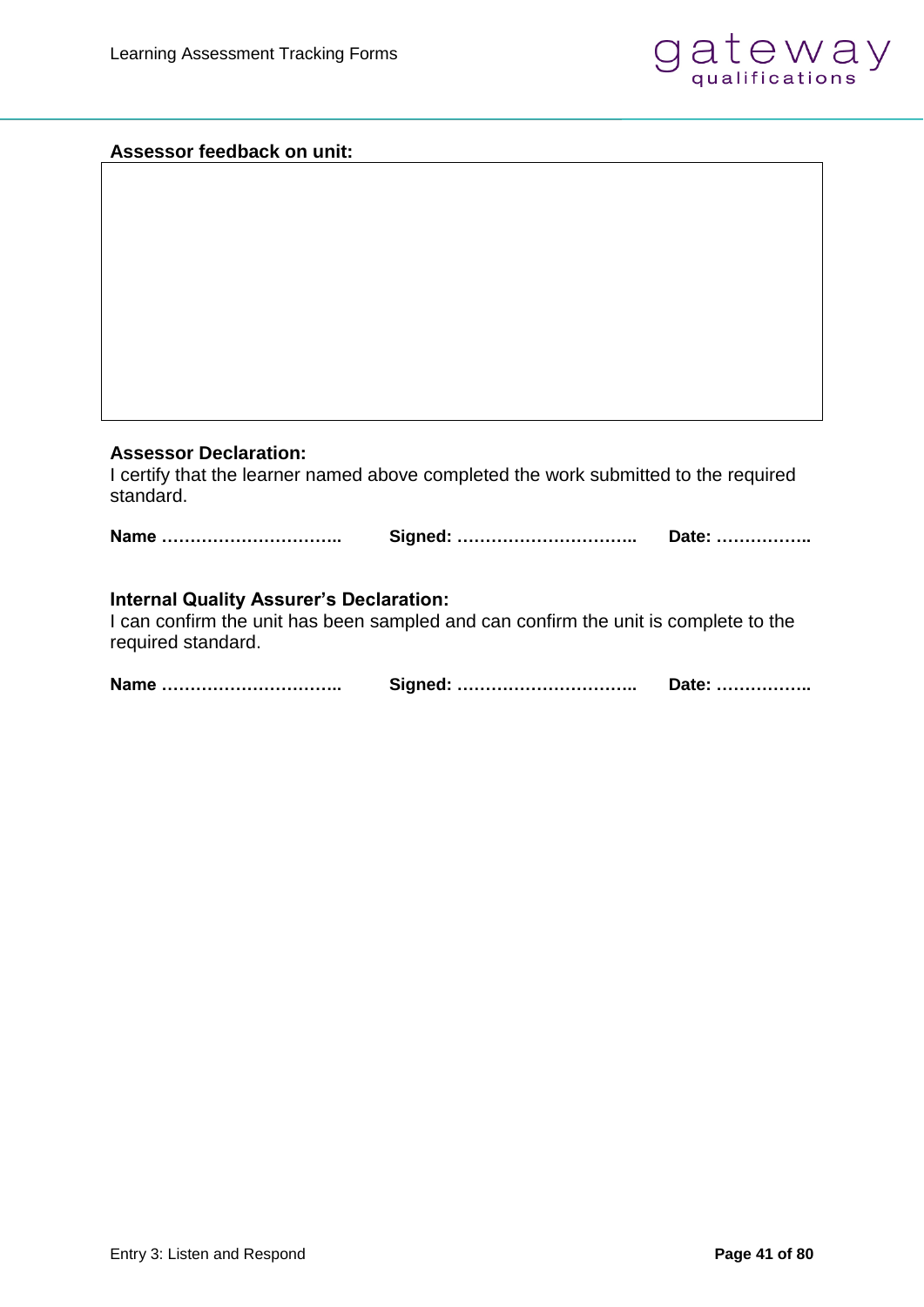

# **Entry 3: Speak to Communicate**

| Unit code           | K/505/6128                                                                                |
|---------------------|-------------------------------------------------------------------------------------------|
| <b>Credit value</b> |                                                                                           |
| <b>GLH</b>          | 20                                                                                        |
| Aim                 | In this unit, learners will learn how to speak to communicate in different<br>situations. |

| Learner name and |  |
|------------------|--|
| number           |  |
|                  |  |

### **Criteria to be met on more than one occasion in different contexts**

| <b>Criteria to be met:</b>                                                                                | <b>Evidence location</b> | <b>Assessor</b><br>signature | <b>IQA</b><br>signature |
|-----------------------------------------------------------------------------------------------------------|--------------------------|------------------------------|-------------------------|
| LO1 Be able to speak to<br>communicate information,<br>feelings and opinions.                             |                          |                              |                         |
| 1.1 Speak with appropriate<br>clarity, speed and phrasing.                                                |                          |                              |                         |
| 1.2 Use appropriate language<br>and register in different<br>formal and informal, familiar<br>situations. |                          |                              |                         |
| 1.3 Give short explanations,<br>accounts and descriptions.                                                |                          |                              |                         |
| 1.4 Ask questions and make<br>requests to obtain<br>information.                                          |                          |                              |                         |

#### **Learner's Declaration:**

I certify that the work submitted for this Portfolio is my own.

**Name ………………………….. Signed: ………………………….. Date: ……………..**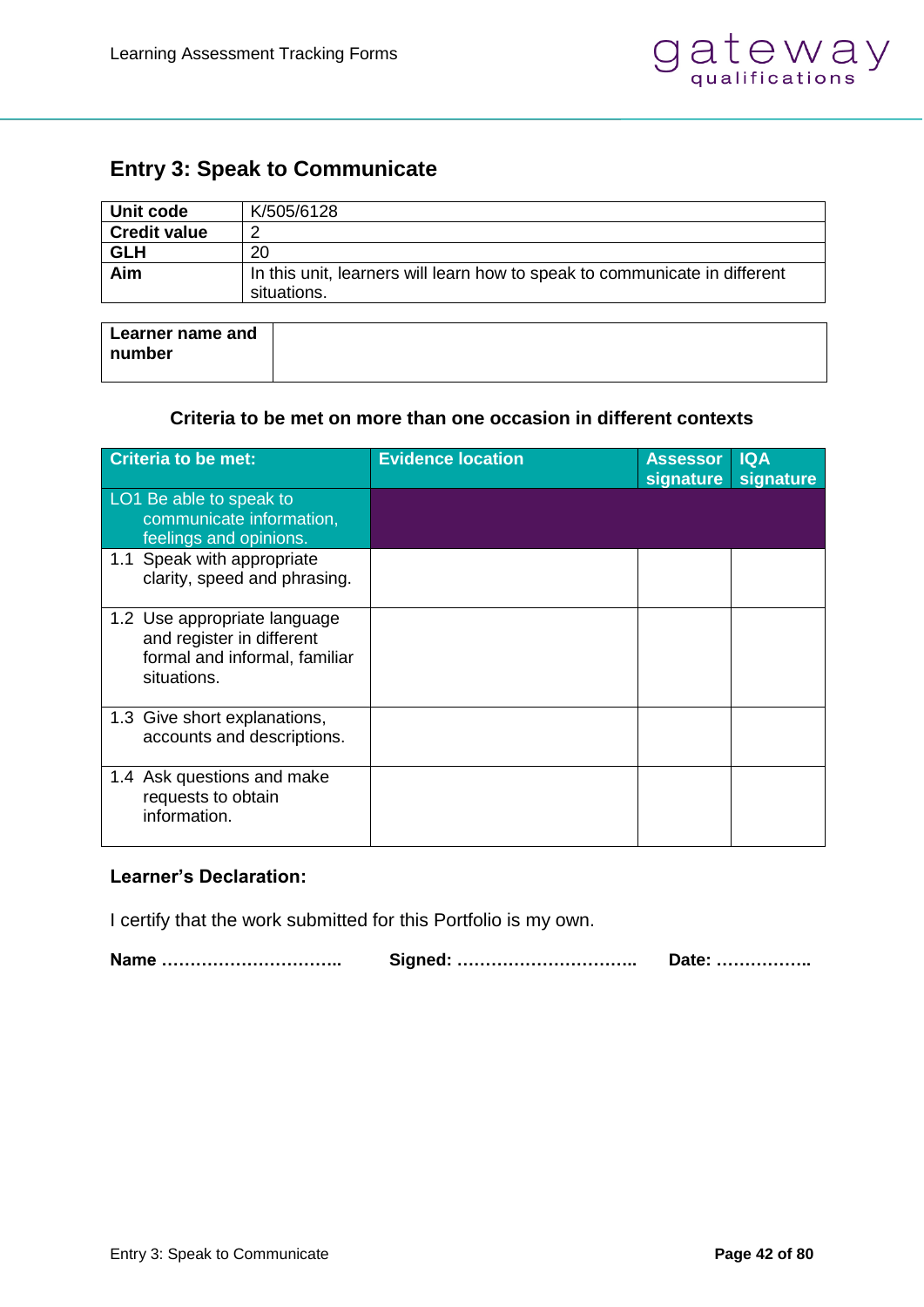

#### **Assessor Declaration:**

I certify that the learner named above completed the work submitted to the required standard.

| Name | Date: |
|------|-------|
|      |       |

## **Internal Quality Assurer's Declaration:**

| Name | Signed: | Dalt. |
|------|---------|-------|
|      |         |       |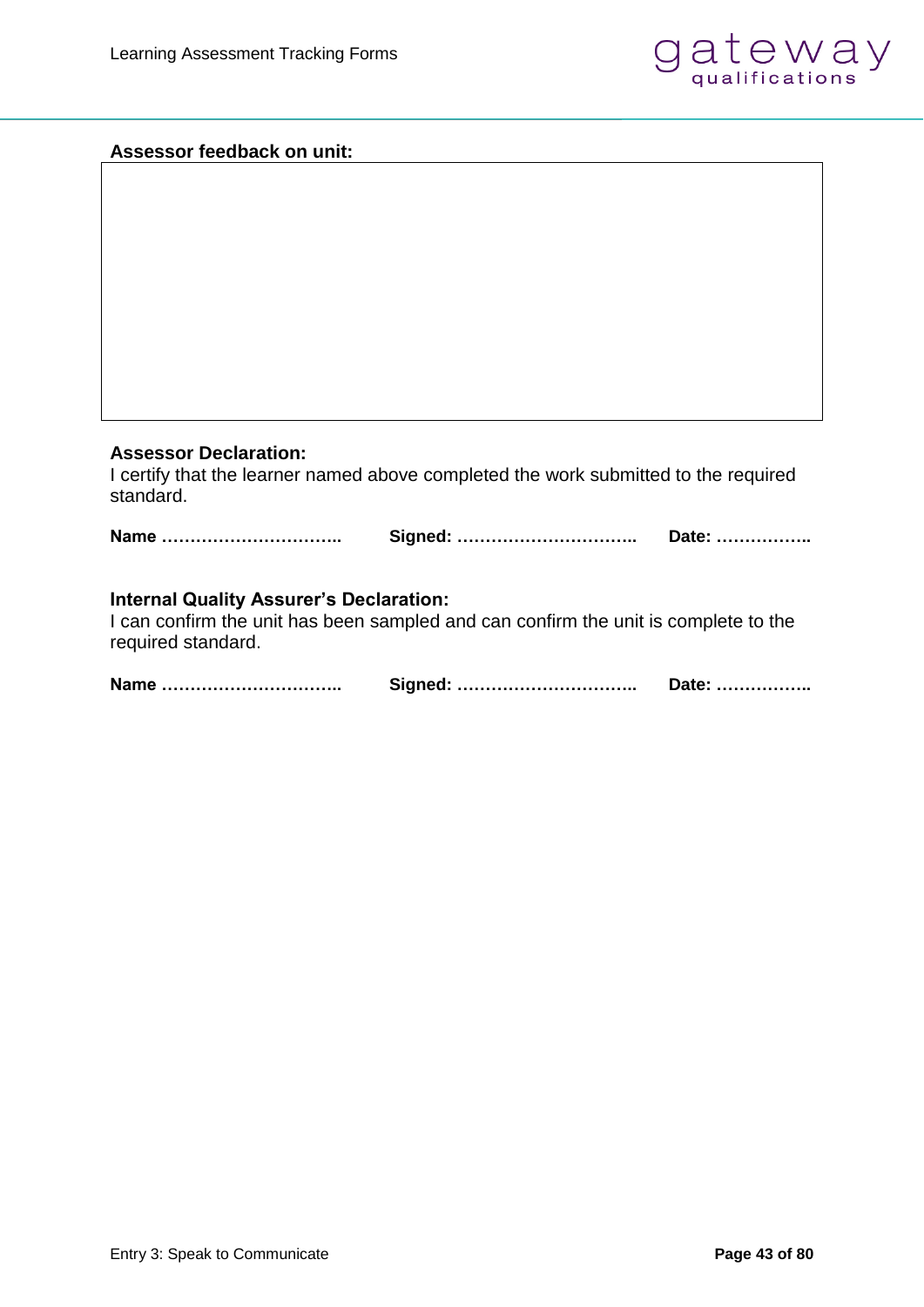

# **Entry 3: Engage in Discussion**

| Unit code           | M/505/6129                                                                                 |
|---------------------|--------------------------------------------------------------------------------------------|
| <b>Credit value</b> |                                                                                            |
| <b>GLH</b>          | 20                                                                                         |
| Aim                 | In this unit, learners will learn how to engage in discussion and make<br>relevant points. |

| I Learner name and |  |
|--------------------|--|
| number             |  |
|                    |  |

#### **Criteria to be met on more than one occasion in different contexts**

| <b>Criteria to be met:</b>                                                               | <b>Evidence location</b> | <b>Assessor</b><br>signature | <b>IQA</b><br>signature |
|------------------------------------------------------------------------------------------|--------------------------|------------------------------|-------------------------|
| LO1 Be able to engage in<br>discussion to reach a<br>shared understanding of a<br>topic. |                          |                              |                         |
| 1.1 Follow and understand the<br>main points in discussions<br>on different topics.      |                          |                              |                         |
| 1.2 Make relevant contributions<br>at an appropriate point.                              |                          |                              |                         |
| 1.3 Respect turn-taking<br>conventions.                                                  |                          |                              |                         |
| 1.4 Respond appropriately to<br>the contributions of others                              |                          |                              |                         |

### **Learner's Declaration:**

I certify that the work submitted for this Portfolio is my own.

**Name ………………………….. Signed: ………………………….. Date: ……………..**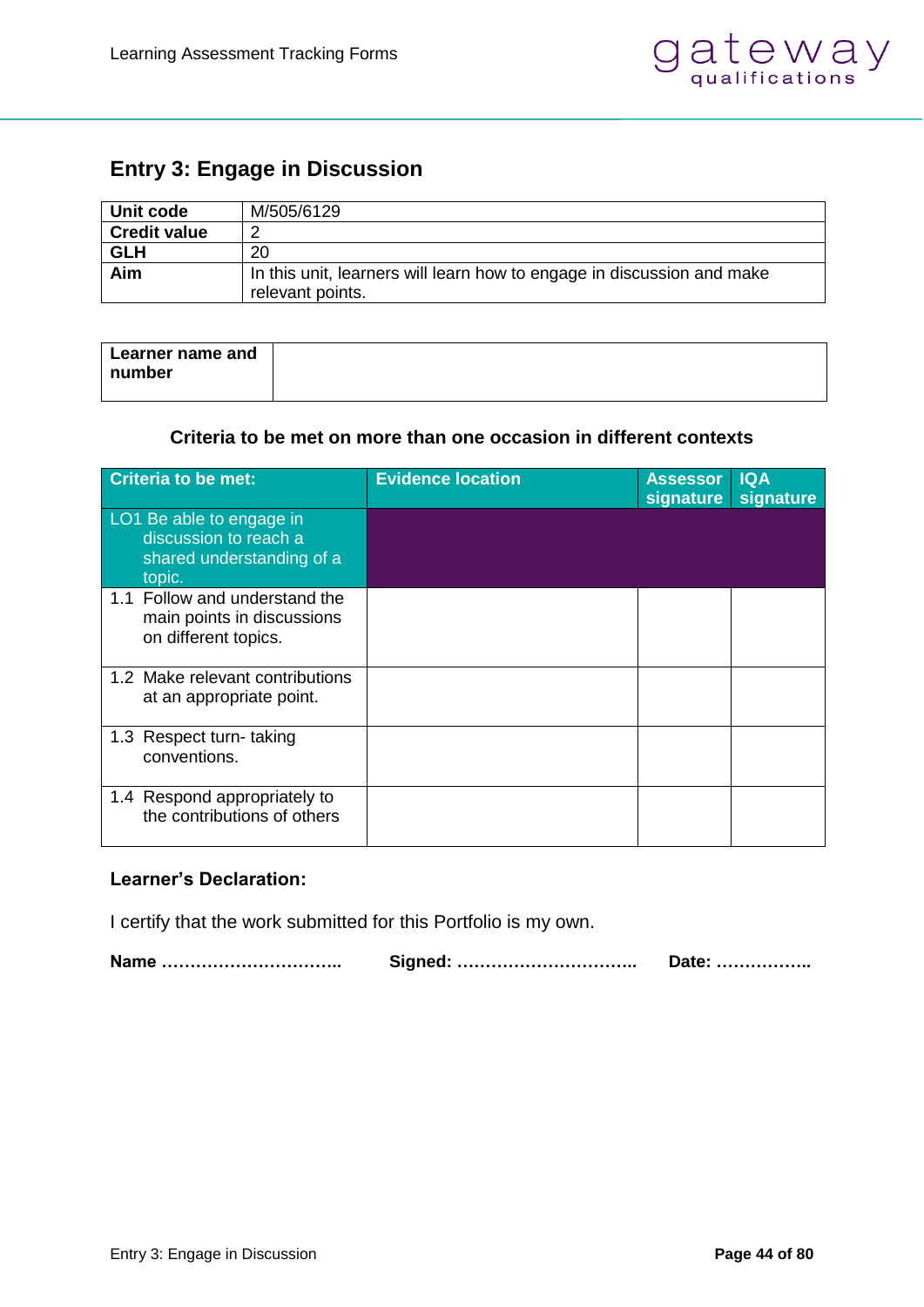

#### **Assessor Declaration:**

I certify that the learner named above completed the work submitted to the required standard.

| Name | Date: |
|------|-------|
|      |       |

## **Internal Quality Assurer's Declaration:**

| Name | Signed: | Dalt. |
|------|---------|-------|
|      |         |       |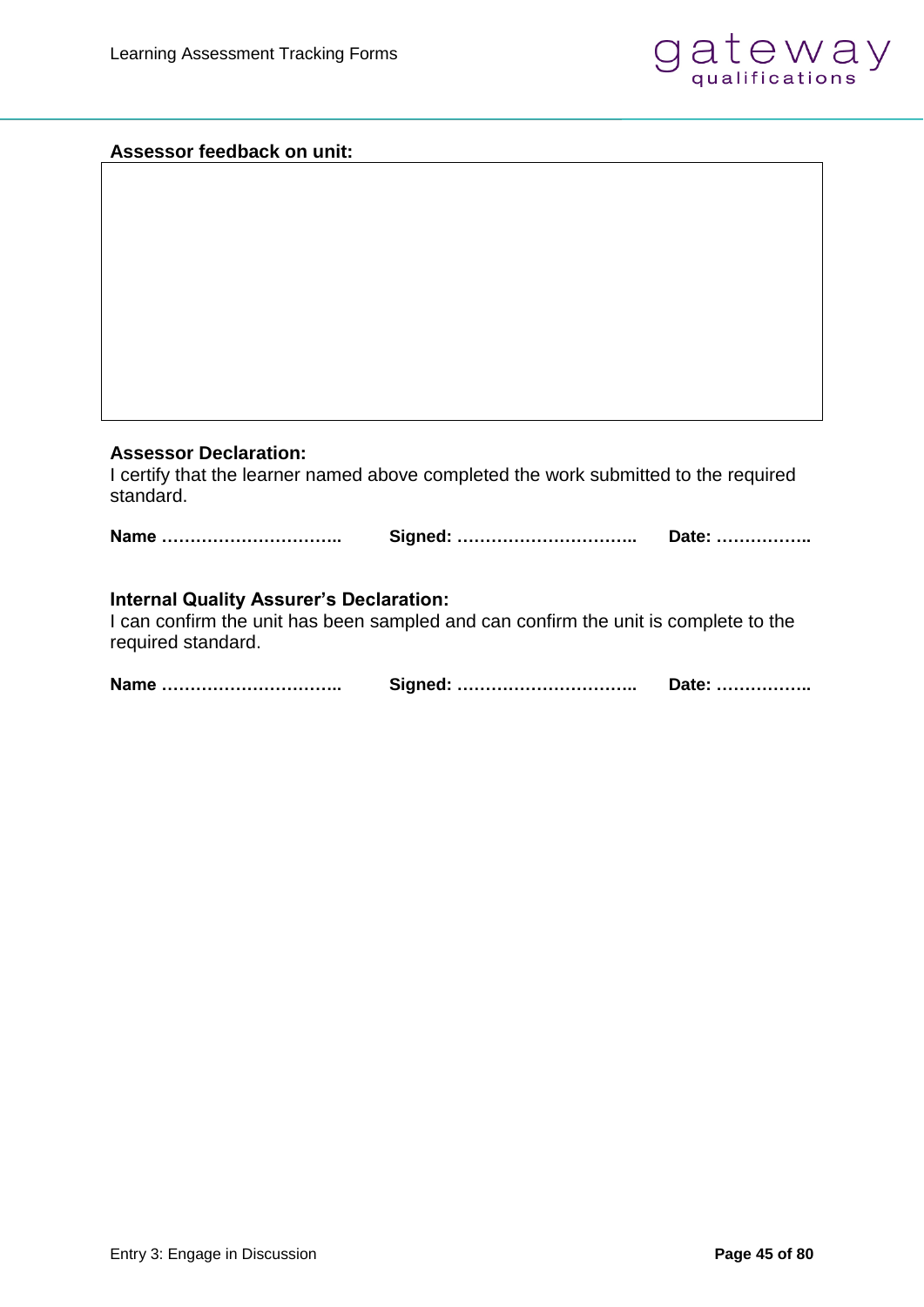

# **Entry 3: Write to Communicate**

| Unit code           | H505/6130                                                                                                                    |
|---------------------|------------------------------------------------------------------------------------------------------------------------------|
| <b>Credit value</b> |                                                                                                                              |
| <b>GLH</b>          | 30                                                                                                                           |
| Aim                 | In this unit, learners will learn to plan their writing, write in short paragraphs<br>and to check their writing for errors. |

| Learner name and |  |
|------------------|--|
| number           |  |
|                  |  |

### **Criteria to be met on more than one occasion in different contexts**

| Criteria to be met:                                           | <b>Evidence location</b> | <b>Assessor</b><br>signature | <b>IQA</b><br>signature |
|---------------------------------------------------------------|--------------------------|------------------------------|-------------------------|
| LO1 Be able to write to<br>communicate.                       |                          |                              |                         |
| 1.1 Plan and draft writing for<br>different purposes.         |                          |                              |                         |
| 1.2 Use short paragraphs to<br>organise writing.              |                          |                              |                         |
| 1.3 Write in a logical order, for<br>example chronologically. |                          |                              |                         |

### **Learner's Declaration:**

I certify that the work submitted for this Portfolio is my own.

| Name |  | Date: |
|------|--|-------|
|------|--|-------|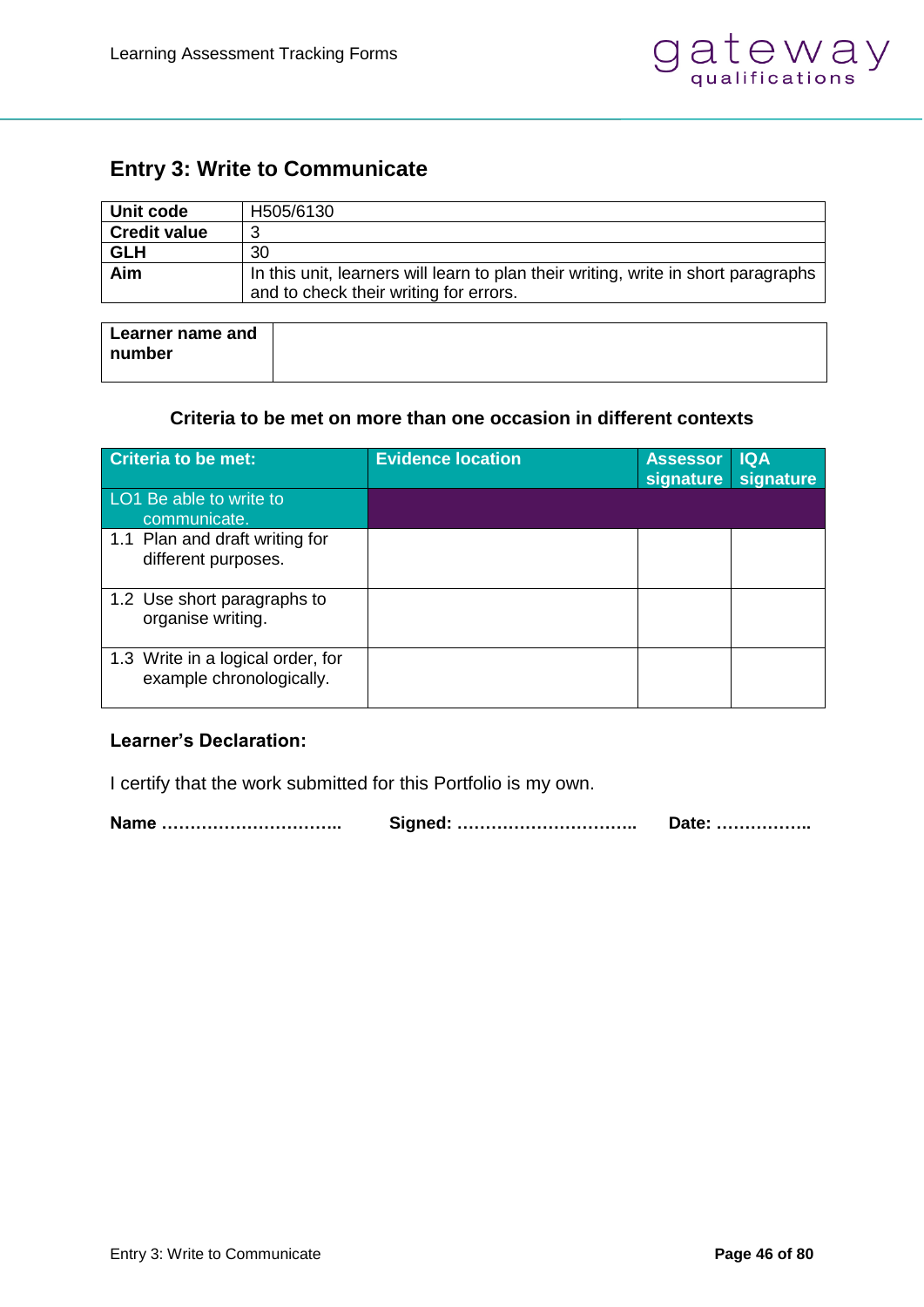

#### **Assessor Declaration:**

I certify that the learner named above completed the work submitted to the required standard.

| Name | Date: |
|------|-------|
|      |       |

## **Internal Quality Assurer's Declaration:**

| Name | Signed: | Dalt. |
|------|---------|-------|
|      |         |       |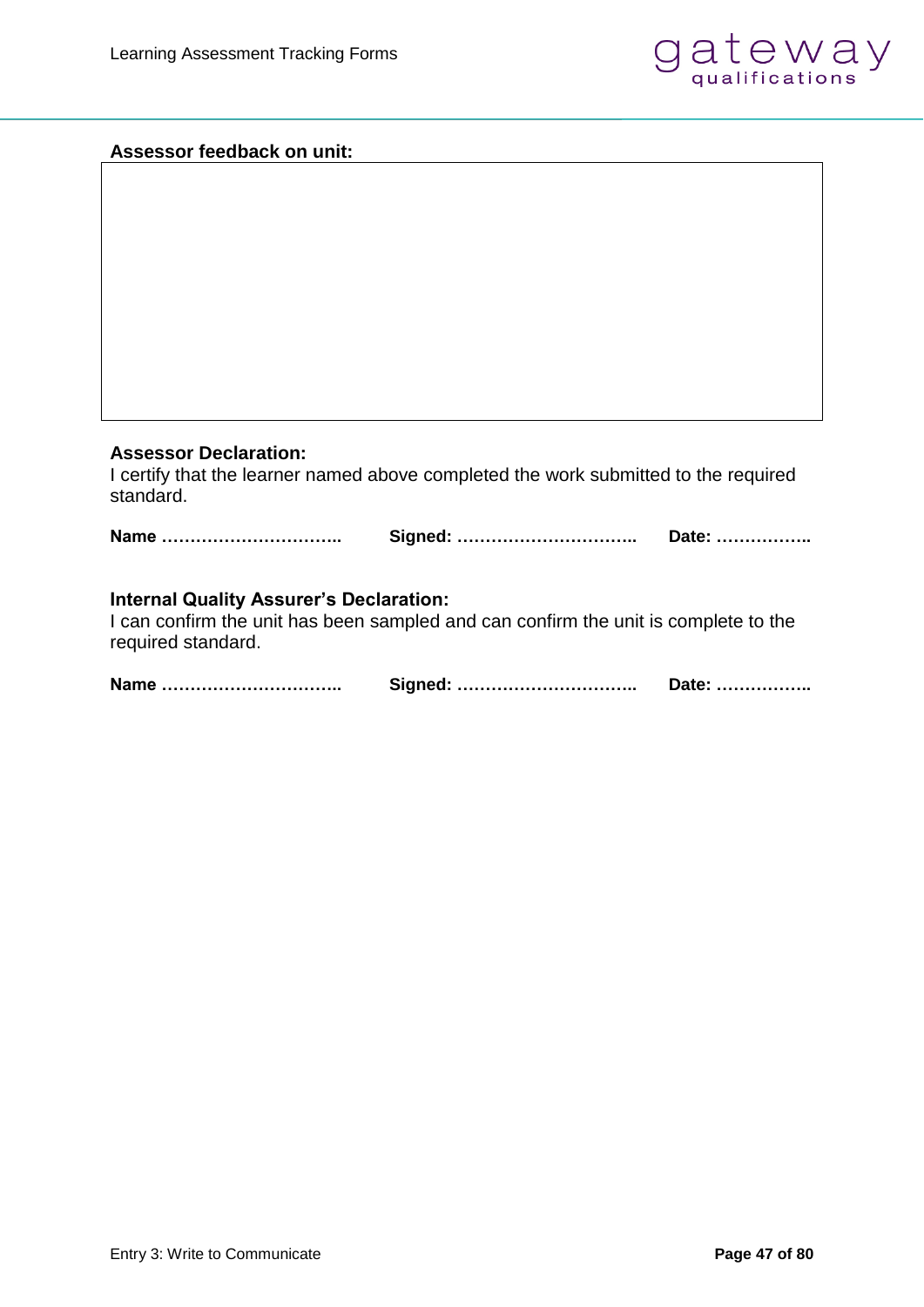# **Entry 3: Write Accurately**

| Unit code           | L/505/4159                                                                                                    |
|---------------------|---------------------------------------------------------------------------------------------------------------|
| <b>Credit value</b> |                                                                                                               |
| <b>GLH</b>          | 30                                                                                                            |
| Aim                 | In this unit, learners will learn to write legibly, using correct basic<br>punctuation, spelling and grammar. |

| Learner name and |  |
|------------------|--|
| number           |  |
|                  |  |

| <b>Criteria to be met:</b>                                                                                                      | <b>Evidence location</b> | <b>Assessor</b><br>signature | <b>IQA</b><br>signature |
|---------------------------------------------------------------------------------------------------------------------------------|--------------------------|------------------------------|-------------------------|
| LO1 Be able to write using<br>correct basic grammar.                                                                            |                          |                              |                         |
| 1.1 Write in complete<br>sentences, for example,<br>with one or more clauses in<br>familiar forms of written<br>communication.  |                          |                              |                         |
| 1.2 Use pronouns so their<br>meaning is clear                                                                                   |                          |                              |                         |
| 1.3 Use correct basic grammar<br>for example, appropriate<br>verb tense, subject-verb<br>agreement.                             |                          |                              |                         |
| LO2 Be able to write using<br>correct basic spelling and<br>punctuation                                                         |                          |                              |                         |
| 2.1 Use punctuation correctly,<br>for example capital letters,<br>full stops, questions marks,<br>exclamation marks,<br>commas. |                          |                              |                         |
| 2.2 Spell correctly common<br>words and relevant key<br>words for work and special<br>interest.                                 |                          |                              |                         |
| 2.3 Use knowledge of sound-<br>spelling links and letter<br>patterns to spell a greater<br>range of words.                      |                          |                              |                         |
| 2.4 Produce legible and<br>reasonably neat text.                                                                                |                          |                              |                         |
| LO3 Proofread own writing                                                                                                       |                          |                              |                         |
| 3.1. Proof read and correct<br>simple grammatical and<br>spelling errors in own                                                 |                          |                              |                         |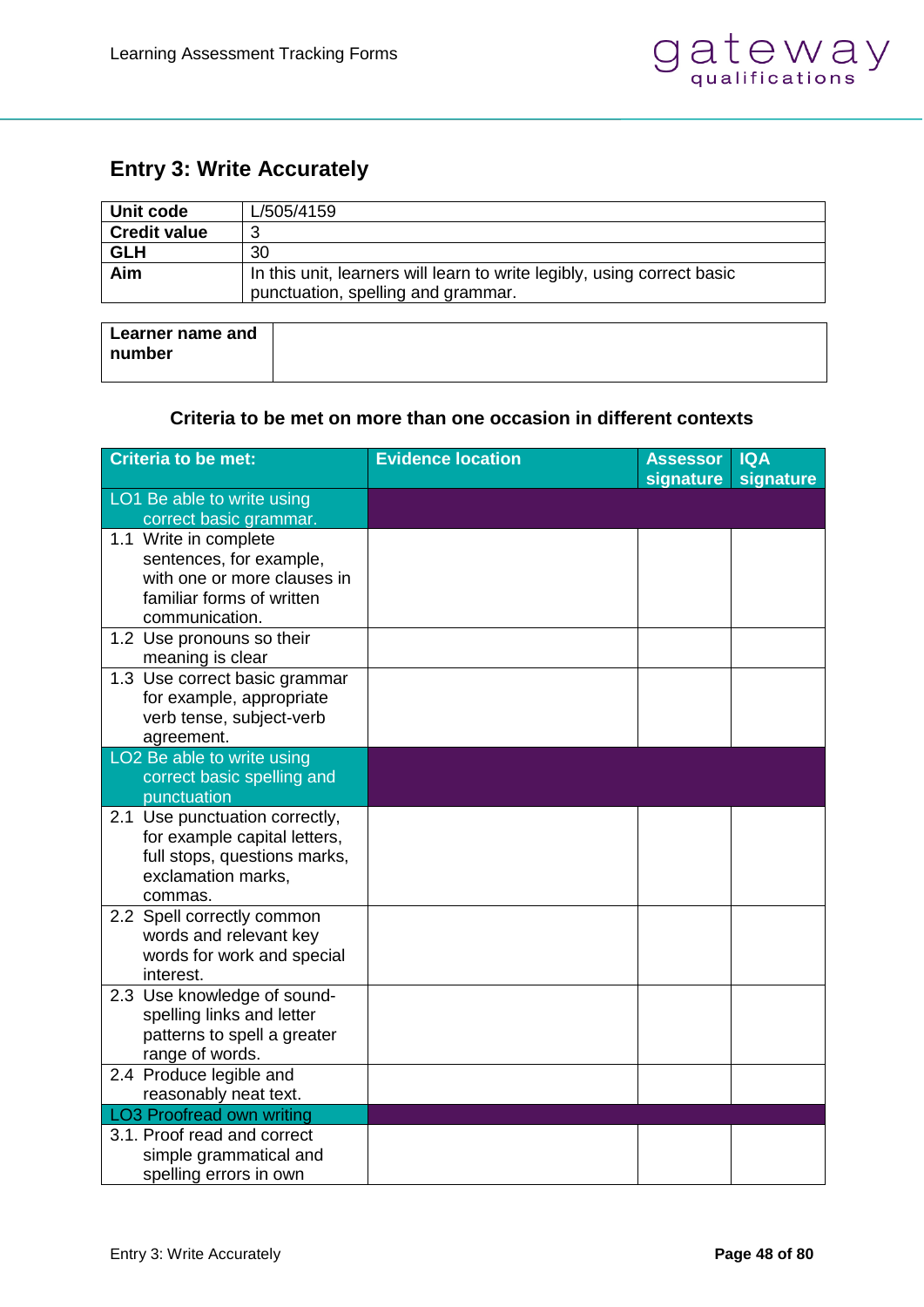

| Criteria to be met:                                             | <b>Evidence location</b> | <b>Assessor IQA</b> | signature signature |
|-----------------------------------------------------------------|--------------------------|---------------------|---------------------|
| writing.                                                        |                          |                     |                     |
| <b>Learner's Declaration:</b>                                   |                          |                     |                     |
| I certify that the work submitted for this Portfolio is my own. |                          |                     |                     |

| Name |  | Dal <del>e, mendere p</del> |
|------|--|-----------------------------|
|------|--|-----------------------------|



#### **Assessor Declaration:**

I certify that the learner named above completed the work submitted to the required standard.

**Name ………………………….. Signed: ………………………….. Date: ……………..**

#### **Internal Quality Assurer's Declaration:**

| Name | Signed: | Palt. |
|------|---------|-------|
|      |         |       |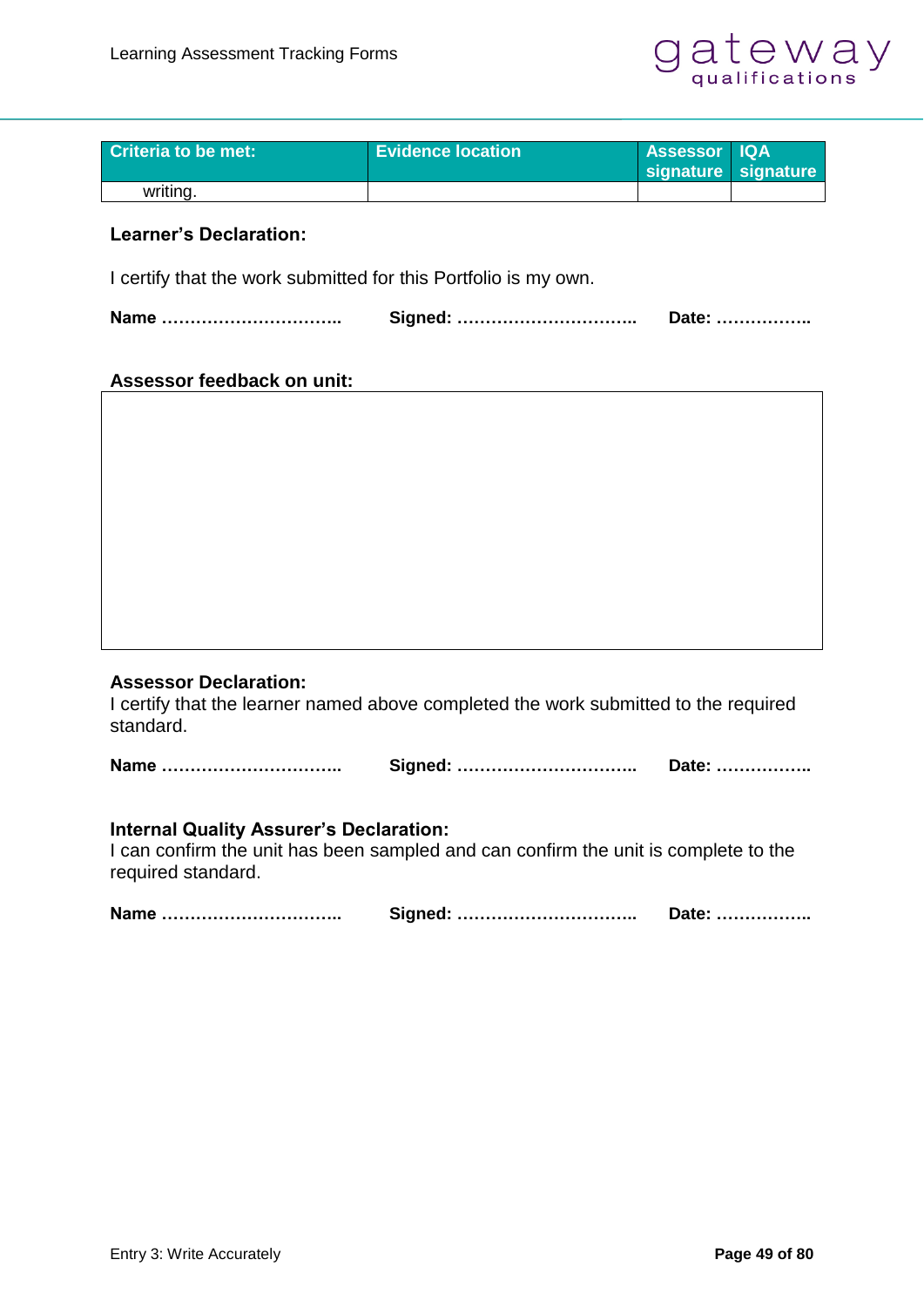# **Level 1: Read for Purpose and Meaning**

| Unit code           | Y/505/6318                                                                                                                                                                                        |
|---------------------|---------------------------------------------------------------------------------------------------------------------------------------------------------------------------------------------------|
| <b>Credit value</b> |                                                                                                                                                                                                   |
| <b>GLH</b>          | 30                                                                                                                                                                                                |
| Aim                 | In this unit, learners will learn how to read and understand meaning and<br>purpose in a variety of texts. They will also learn to use a range of reading<br>strategies to support understanding. |

| Learner name and |  |
|------------------|--|
| number           |  |
|                  |  |

| <b>Criteria to be met:</b>              | <b>Evidence location</b> | <b>Assessor</b> | <b>IQA</b> |
|-----------------------------------------|--------------------------|-----------------|------------|
|                                         |                          | signature       | signature  |
| LO1 Be able to read and                 |                          |                 |            |
| understand texts.                       |                          |                 |            |
| 1.1 Extract main points and             |                          |                 |            |
| specific details in different           |                          |                 |            |
| continuous texts.                       |                          |                 |            |
| 1.2 Follow the main events in           |                          |                 |            |
| descriptive, explanatory and            |                          |                 |            |
| persuasive text.                        |                          |                 |            |
| LO2 Know how purpose of texts           |                          |                 |            |
| affects use of language and             |                          |                 |            |
| textual features.                       |                          |                 |            |
| 2.1 Identify different purposes         |                          |                 |            |
| in different types of text.             |                          |                 |            |
| 2.2 Identify how language is            |                          |                 |            |
| used for specific purposes,             |                          |                 |            |
| for example to instruct,                |                          |                 |            |
| explain, describe and                   |                          |                 |            |
| persuade.                               |                          |                 |            |
| 2.3 Identify how textual features       |                          |                 |            |
| are used for specific                   |                          |                 |            |
| purposes.<br>LO3 Be able to use reading |                          |                 |            |
| strategies to support                   |                          |                 |            |
| understanding.                          |                          |                 |            |
| 3.1. Use grammatical features           |                          |                 |            |
| to predict meaning.                     |                          |                 |            |
| 3.2. Use prediction and                 |                          |                 |            |
| previewing techniques to                |                          |                 |            |
| identify plausible meanings             |                          |                 |            |
| and to check for sense.                 |                          |                 |            |
| 3.3. Use images to identify             |                          |                 |            |
| meaning that is not explicit            |                          |                 |            |
| in the text.                            |                          |                 |            |
| 3.4. Use punctuation to support         |                          |                 |            |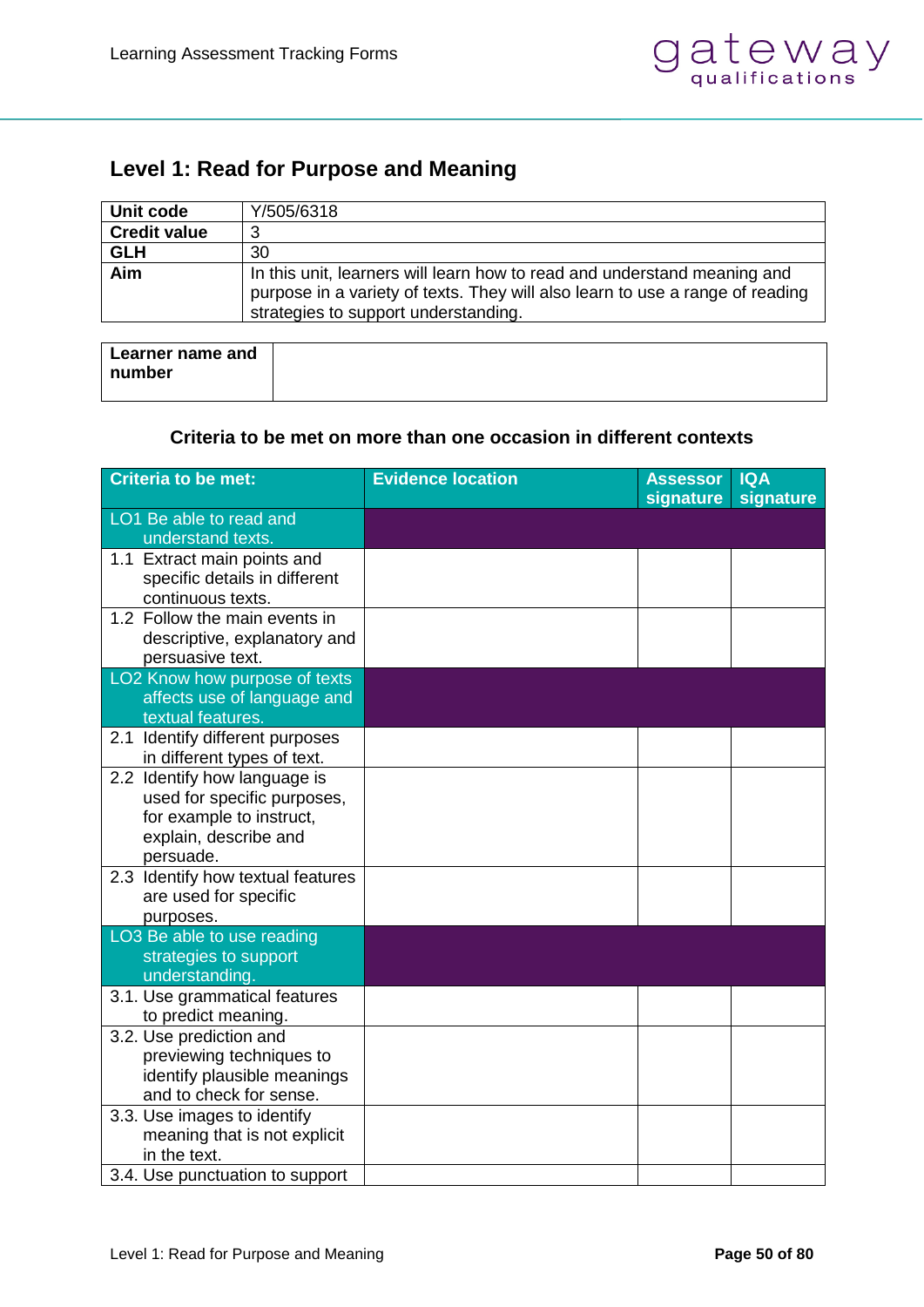

| Criteria to be met:     | <b>Evidence location</b> | <b>Assessor IQA</b><br>signature signature |  |
|-------------------------|--------------------------|--------------------------------------------|--|
| understanding of texts. |                          |                                            |  |
|                         |                          |                                            |  |

I certify that the work submitted for this Portfolio is my own.

| Name |  | Date: |
|------|--|-------|
|------|--|-------|

### **Assessor feedback on unit:**

#### **Assessor Declaration:**

I certify that the learner named above completed the work submitted to the required standard.

| Name |  | Palt. |
|------|--|-------|
|------|--|-------|

#### **Internal Quality Assurer's Declaration:**

| Name | Dalt. |
|------|-------|
|      |       |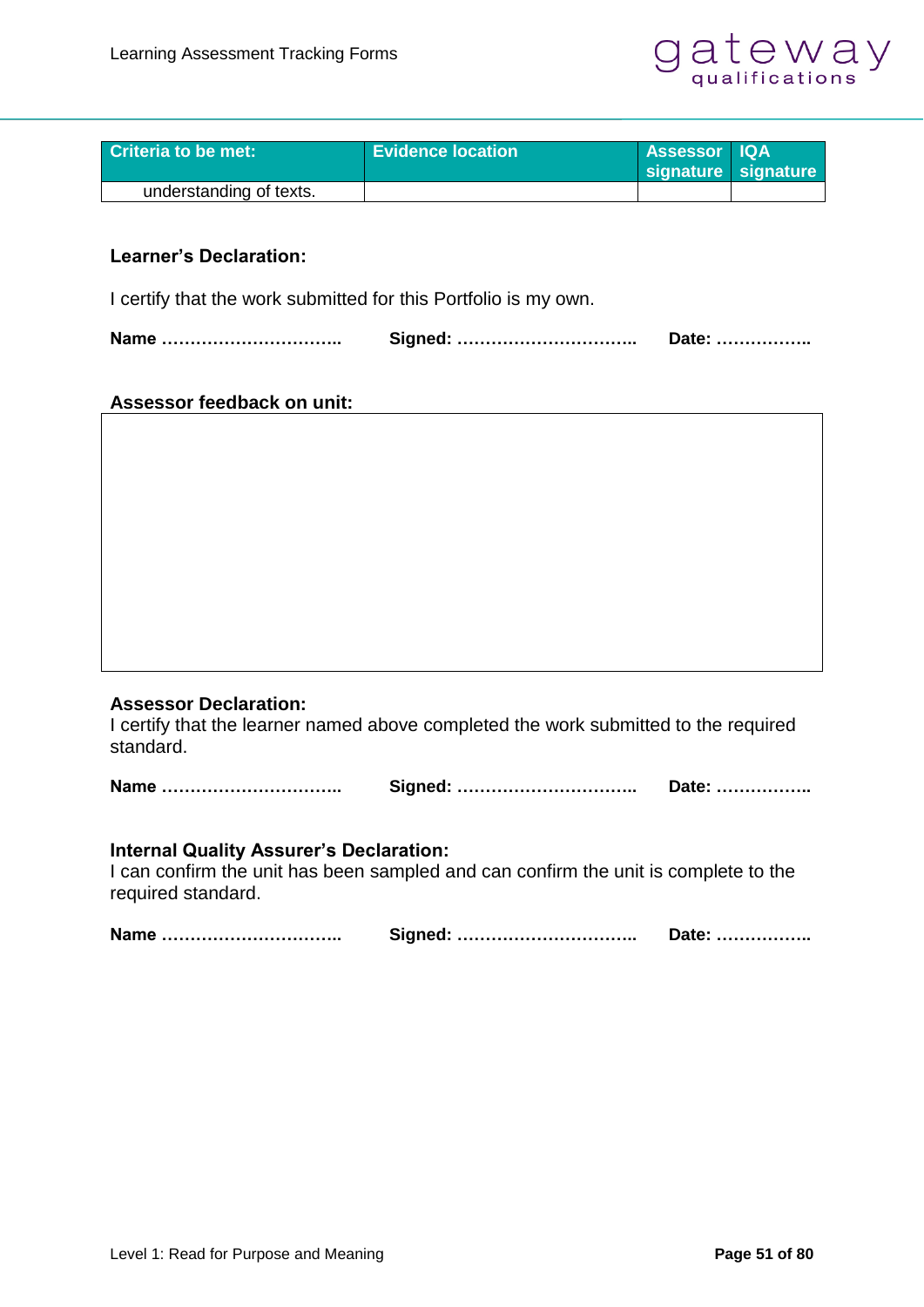

# **Level 1: Read for Information**

| Unit code           | L/505/4131                                                                                                                                                                                                             |
|---------------------|------------------------------------------------------------------------------------------------------------------------------------------------------------------------------------------------------------------------|
| <b>Credit value</b> |                                                                                                                                                                                                                        |
| <b>GLH</b>          | 30                                                                                                                                                                                                                     |
| Aim                 | In this unit, learners will learn how to read and obtain information from<br>different printed and online sources. They will learn how to use reference<br>materials and spelling strategies to support understanding. |

| Learner name and |  |
|------------------|--|
| number           |  |
|                  |  |

| <b>Criteria to be met:</b>                                                                                                                                                                | <b>Evidence location</b> | <b>Assessor</b><br>signature | <b>IQA</b><br>signature |
|-------------------------------------------------------------------------------------------------------------------------------------------------------------------------------------------|--------------------------|------------------------------|-------------------------|
| LO1 Be able to read and obtain<br>information from different<br>sources.                                                                                                                  |                          |                              |                         |
| 1.1 Use organisational and<br>structural features to locate<br>information, for example:<br>paragraphs, contents list,<br>index, menu.                                                    |                          |                              |                         |
| 1.2 Locate and understand<br>information from different<br>printed and online sources.                                                                                                    |                          |                              |                         |
| 1.3 Use visual cues to locate<br>information, for example<br>keys, symbols, alphabetical<br>order.                                                                                        |                          |                              |                         |
| LO2 Be able to use reference<br>sources and spelling<br>strategies.                                                                                                                       |                          |                              |                         |
| 2.1 Apply knowledge of words<br>to understand unfamiliar<br>vocabulary, for example<br>applying knowledge of word<br>structure, related words,<br>word roots, derivations,<br>borrowings. |                          |                              |                         |
| 2.2 Make use of reference<br>sources to find meanings of<br>unfamiliar words.                                                                                                             |                          |                              |                         |
| 2.3 Understand the meaning of                                                                                                                                                             |                          |                              |                         |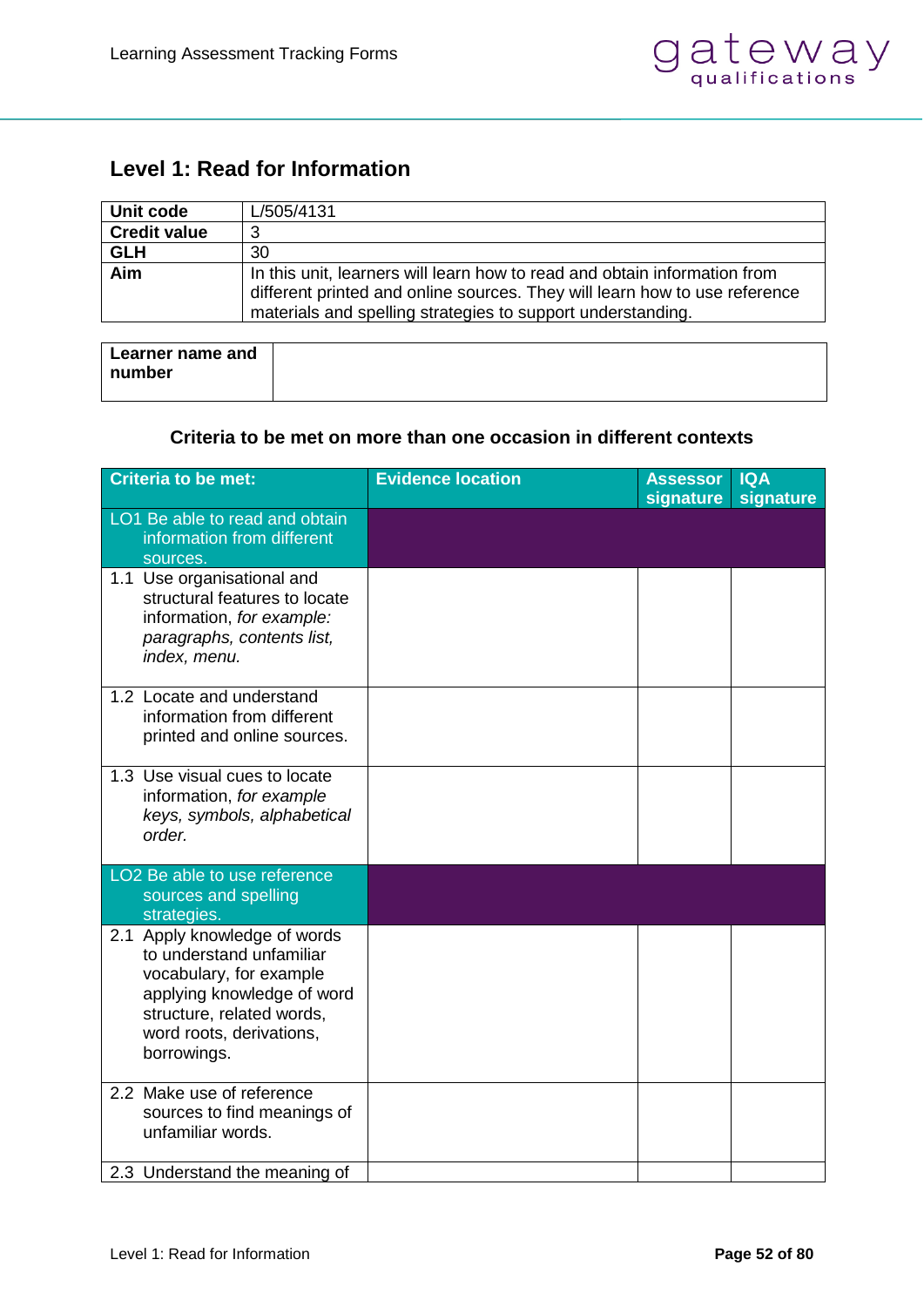

| Criteria to be met:                                   | <b>Evidence location</b> | <b>Assessor IQA</b><br>signature signature |  |
|-------------------------------------------------------|--------------------------|--------------------------------------------|--|
| typical abbreviations used in<br>reference materials. |                          |                                            |  |

I certify that the work submitted for this Portfolio is my own.

| Name |  | Date: |
|------|--|-------|
|------|--|-------|

| Assessor feedback on unit: |  |  |
|----------------------------|--|--|
|                            |  |  |
|                            |  |  |
|                            |  |  |
|                            |  |  |
|                            |  |  |
|                            |  |  |
|                            |  |  |
|                            |  |  |
|                            |  |  |

#### **Assessor Declaration:**

I certify that the learner named above completed the work submitted to the required standard.

| Name | Signed: | $. - + -$<br>$PQUQU$ , |
|------|---------|------------------------|
|      |         |                        |

#### **Internal Quality Assurer's Declaration:**

| Name |  | Date: |
|------|--|-------|
|------|--|-------|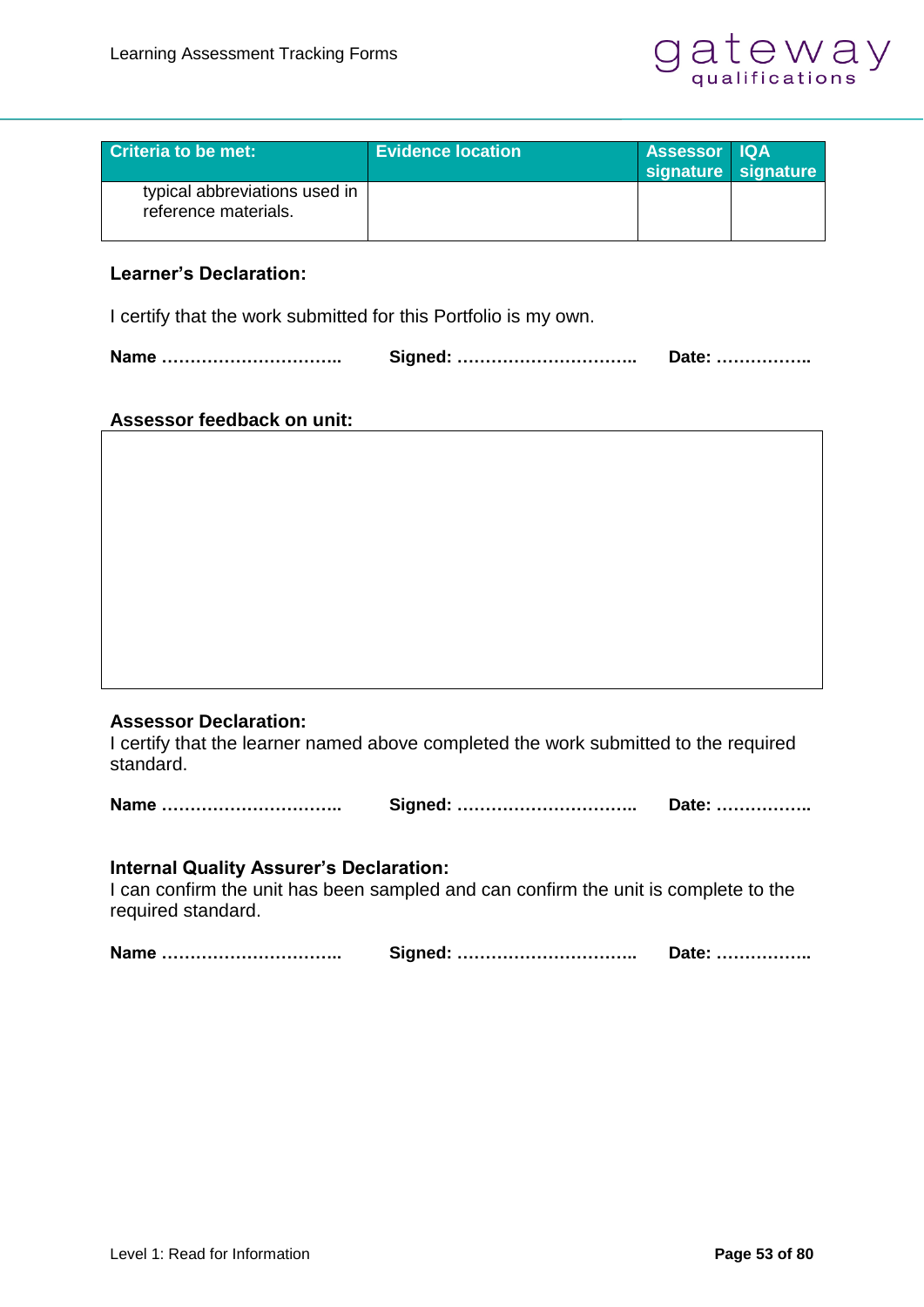

# **Level 1: Listen and Respond**

| Unit code           | D/505/6319                                                                                                  |
|---------------------|-------------------------------------------------------------------------------------------------------------|
| <b>Credit value</b> |                                                                                                             |
| <b>GLH</b>          | 20                                                                                                          |
| Aim                 | In this unit, learners will learn how to listen and respond to spoken language<br>in a variety of contexts. |

| Learner name and |  |
|------------------|--|
| ∣ number         |  |
|                  |  |

| <b>Criteria to be met:</b>                                                                                                                              | <b>Evidence location</b> | <b>Assessor</b><br>signature | <b>IQA</b><br>signature |
|---------------------------------------------------------------------------------------------------------------------------------------------------------|--------------------------|------------------------------|-------------------------|
| LO1 Be able to understand and<br>respond to spoken language                                                                                             |                          |                              |                         |
| 1.1 Identify relevant spoken<br>information from different<br>sources.                                                                                  |                          |                              |                         |
| 1.2 Listen to and demonstrate<br>understanding of<br>explanations and<br>instructions on different<br>straightforward topics in a<br>range of contexts. |                          |                              |                         |
| LO2 Be able to listen and<br>respond in exchanges.                                                                                                      |                          |                              |                         |
| 2.1 Listen and respond to<br>information in one-to-one<br>and group contexts.                                                                           |                          |                              |                         |
| 2.2 Use appropriate verbal and<br>non-verbal strategies to<br>clarify and confirm<br>understanding with others.                                         |                          |                              |                         |
| 2.3 Provide feedback as<br>required when listening to<br>others.                                                                                        |                          |                              |                         |
| 2.4 Respond appropriately to<br>questions on different<br>topics.                                                                                       |                          |                              |                         |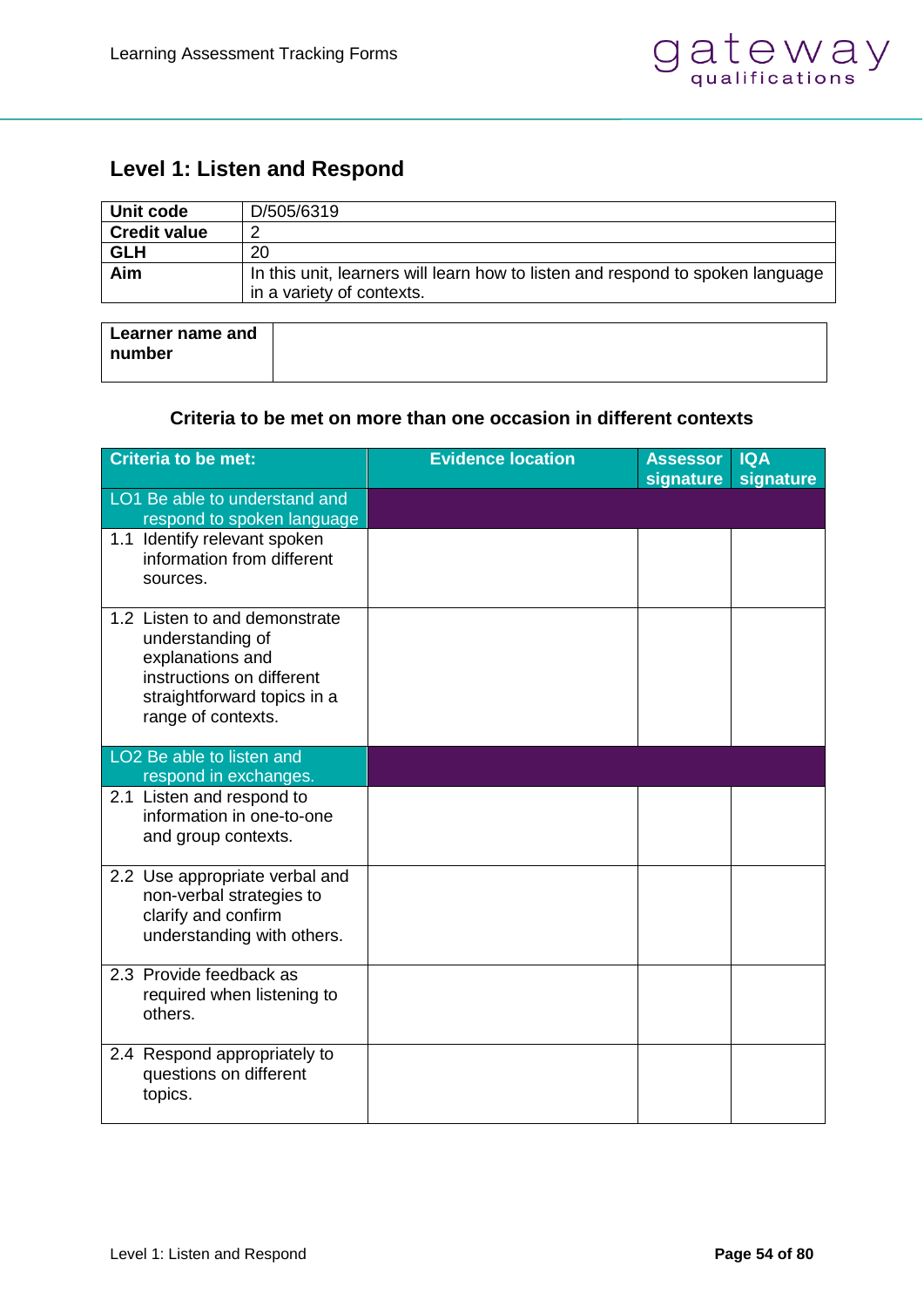

I certify that the work submitted for this Portfolio is my own.

| Name | Date: |
|------|-------|
|      |       |

#### **Assessor feedback on unit:**

#### **Assessor Declaration:**

I certify that the learner named above completed the work submitted to the required standard.

| Name | Date: |
|------|-------|
|      |       |

#### **Internal Quality Assurer's Declaration:**

| Name<br><b>Pianod</b><br><b>Signed:</b> |  |
|-----------------------------------------|--|
|-----------------------------------------|--|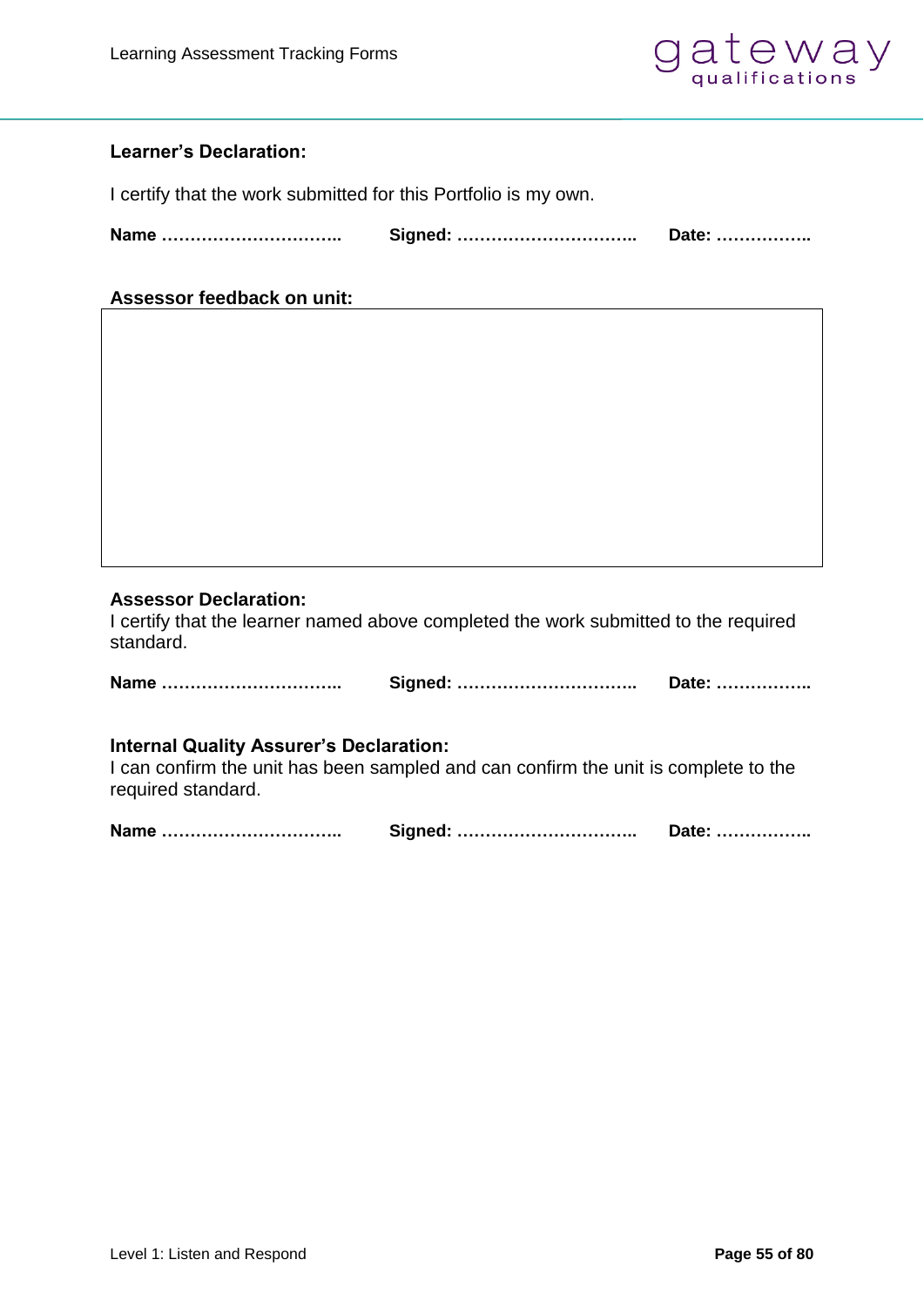

# **Level 1: Speak to Communicate**

| Unit code           | R/505/6320                                                                                                                 |
|---------------------|----------------------------------------------------------------------------------------------------------------------------|
| <b>Credit value</b> |                                                                                                                            |
| <b>GLH</b>          | 20                                                                                                                         |
| Aim                 | In this unit, learners will learn how to speak to communicate information,<br>ideas and opinions in a variety of contexts. |
|                     |                                                                                                                            |

| Learner name and |  |
|------------------|--|
| number           |  |
|                  |  |

#### **Criteria to be met on more than one occasion in different contexts**

| <b>Criteria to be met:</b>                                                                         | <b>Evidence location</b> | <b>Assessor</b><br>signature | <b>IQA</b><br>signature |
|----------------------------------------------------------------------------------------------------|--------------------------|------------------------------|-------------------------|
| LO1 Be able to communicate<br>with others.                                                         |                          |                              |                         |
| 1.1 Speak clearly in a way which<br>suits the situation.                                           |                          |                              |                         |
| 1.2 Express statements of fact,<br>explanations, instructions,<br>accounts and descriptions        |                          |                              |                         |
| 1.3 Ask questions to obtain<br>information from different<br>people and for different<br>purposes. |                          |                              |                         |
| LO2 Be able to adapt speech<br>according to context.                                               |                          |                              |                         |
| 2.1 Use formal and informal<br>language, as appropriate to<br>the situation and the<br>audience.   |                          |                              |                         |
| 2.2 Adapt content according to<br>situation.                                                       |                          |                              |                         |

## **Learner's Declaration:**

I certify that the work submitted for this Portfolio is my own.

| Name | Signed: | $P_{\alpha}$ |
|------|---------|--------------|
|------|---------|--------------|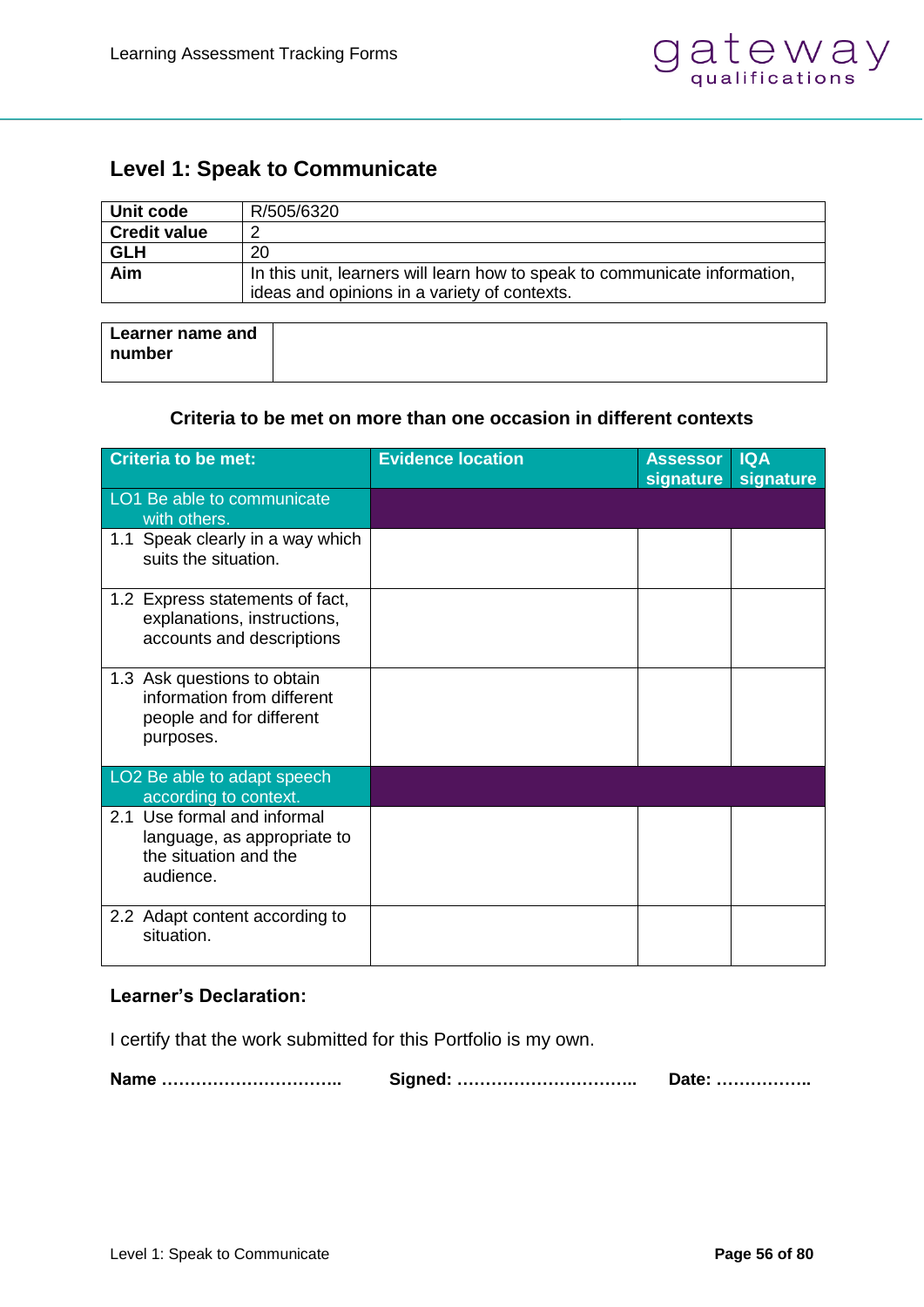

#### **Assessor Declaration:**

I certify that the learner named above completed the work submitted to the required standard.

| Name | Date: |
|------|-------|
|      |       |

## **Internal Quality Assurer's Declaration:**

| Name | Signed: | Dalt. |
|------|---------|-------|
|      |         |       |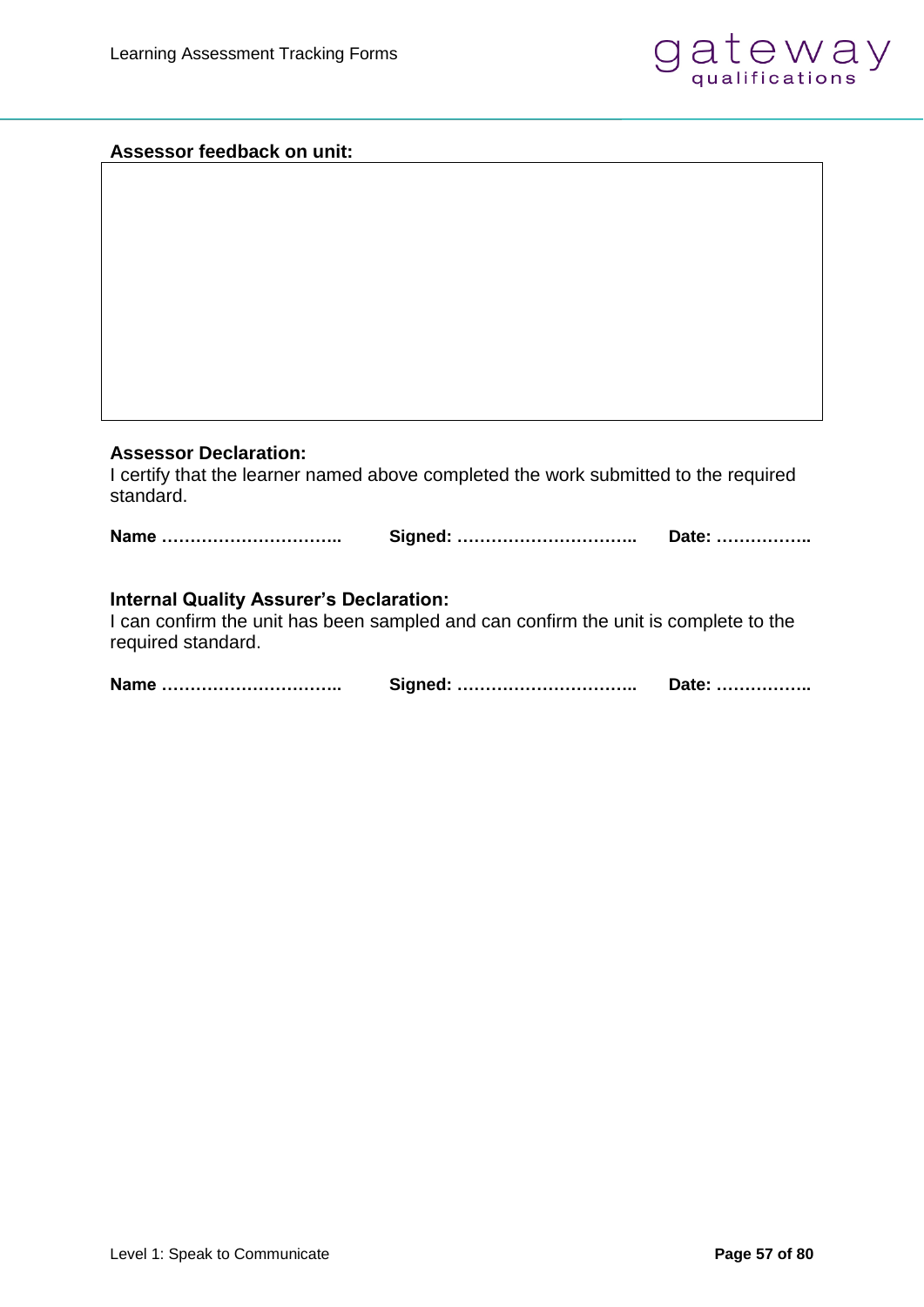

# **Level 1: Engage in Discussion**

| Unit code           | Y/505/6321                                                                                                                |
|---------------------|---------------------------------------------------------------------------------------------------------------------------|
| <b>Credit value</b> |                                                                                                                           |
| <b>GLH</b>          | 20                                                                                                                        |
| Aim                 | In this unit, learners will learn how to engage in discussion with others, in<br>both familiar and unfamiliar situations. |
|                     |                                                                                                                           |

| Learner name and |  |  |
|------------------|--|--|
| number           |  |  |
|                  |  |  |

| <b>Criteria to be met:</b>                                                                                                           | <b>Evidence location</b> | <b>Assessor</b><br>signature | <b>IQA</b><br>signature |
|--------------------------------------------------------------------------------------------------------------------------------------|--------------------------|------------------------------|-------------------------|
| LO1 Be able to engage in<br>discussion.                                                                                              |                          |                              |                         |
| 1.1 Make relevant contributions<br>to discussions in familiar<br>and unfamiliar situations.                                          |                          |                              |                         |
| 1.2 In discussion, present<br>information and opinions in<br>a logical sequence.                                                     |                          |                              |                         |
| LO <sub>2</sub> Be able to listen and<br>respond to others in a<br>discussion.                                                       |                          |                              |                         |
| 2.1 Actively listen to the<br>contributions of others in a<br>discussion.                                                            |                          |                              |                         |
| 2.2 Respect turn taking rights in<br>a sustained discussion.                                                                         |                          |                              |                         |
| 2.3 Respond to questions from<br>others.                                                                                             |                          |                              |                         |
| 2.4 Use appropriate verbal and<br>non-verbal strategies to<br>clarify and confirm<br>understanding of the<br>contributions of others |                          |                              |                         |
| 2.5 Use appropriate phrases for<br>interruption.                                                                                     |                          |                              |                         |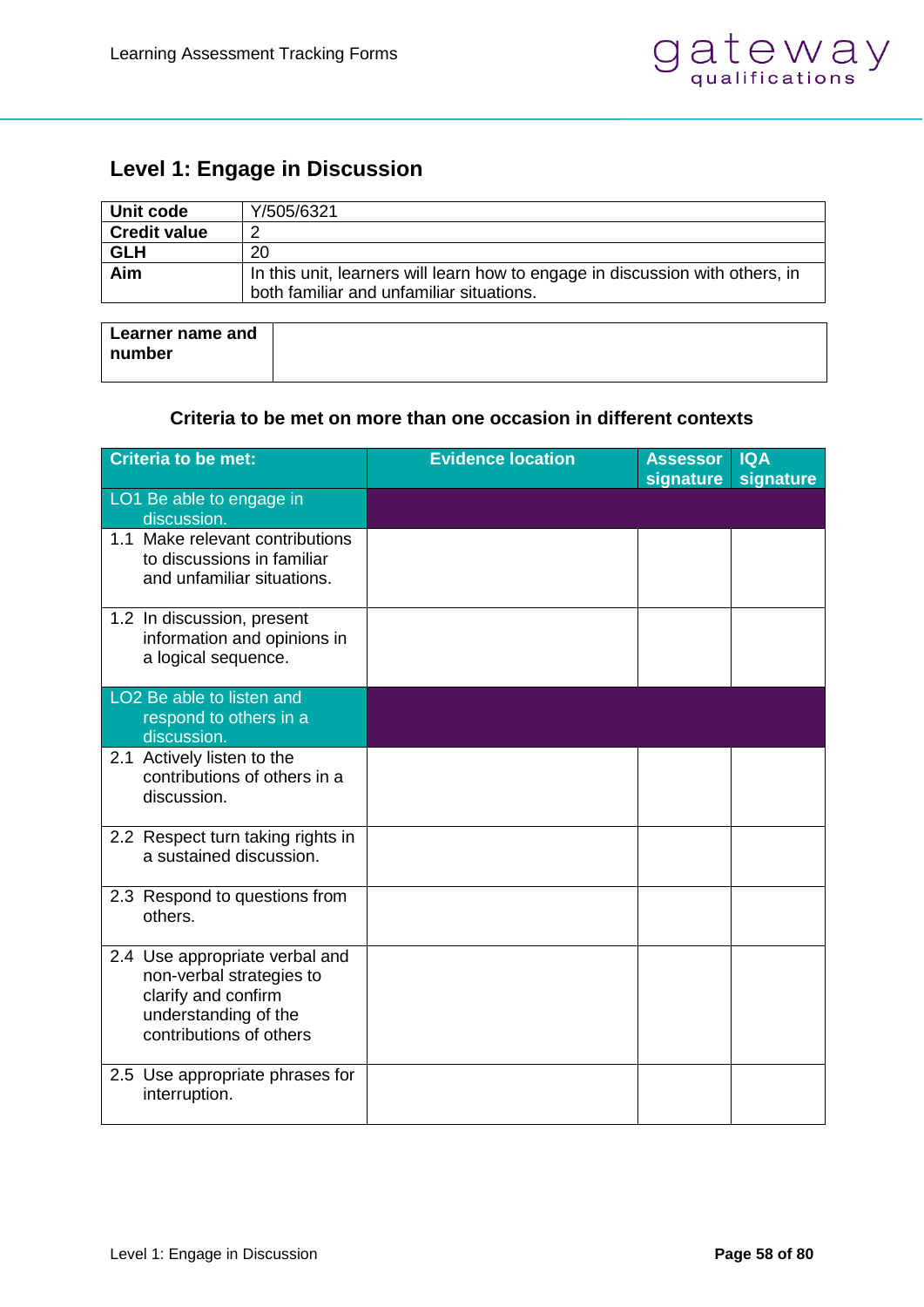

I certify that the work submitted for this Portfolio is my own.

| Name | Date: |
|------|-------|
|      |       |

#### **Assessor feedback on unit:**

#### **Assessor Declaration:**

I certify that the learner named above completed the work submitted to the required standard.

| Name | Date: |
|------|-------|
|      |       |

#### **Internal Quality Assurer's Declaration:**

| Name<br><b>Pianod</b><br><b>Signed:</b> |  |
|-----------------------------------------|--|
|-----------------------------------------|--|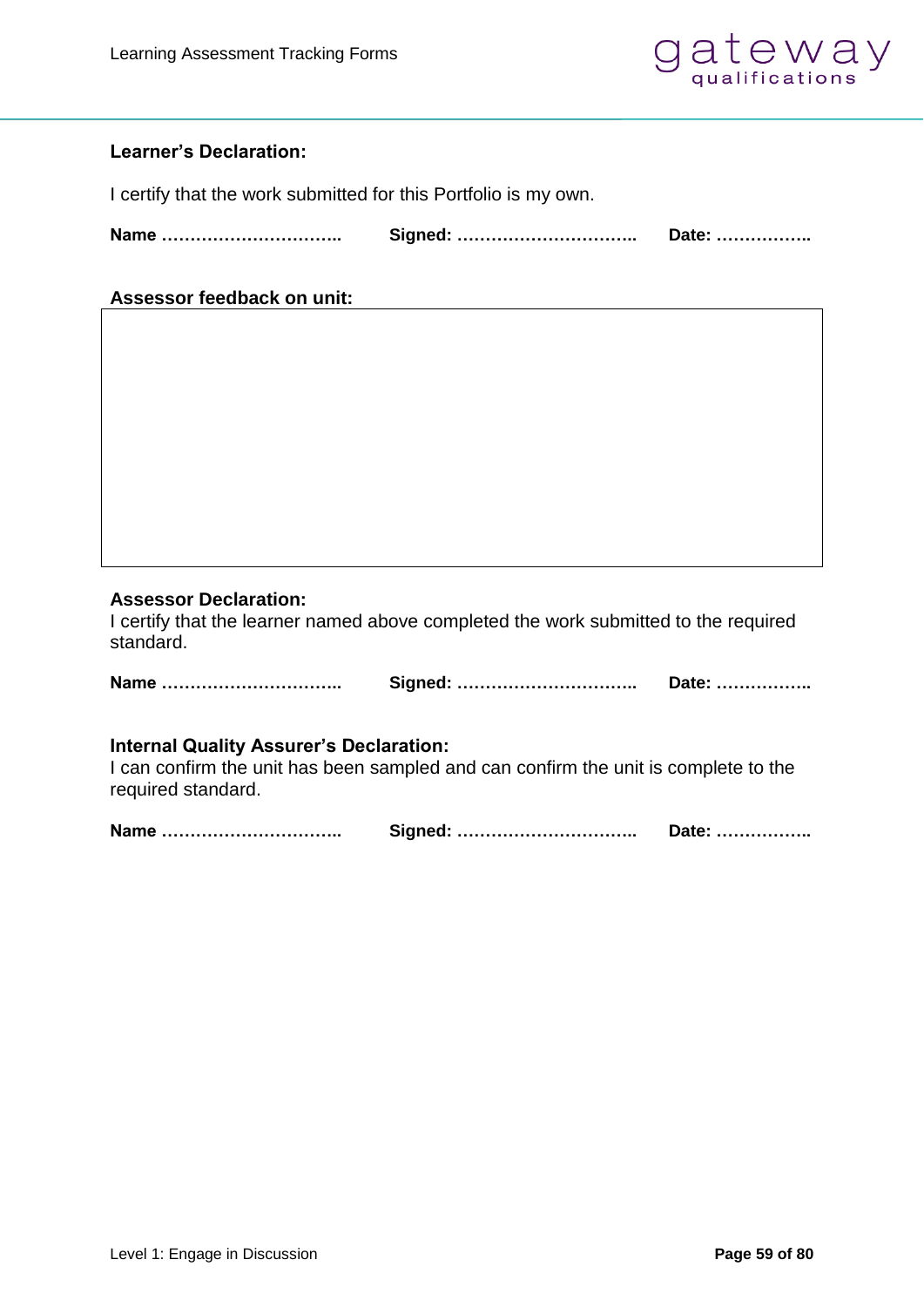

# **Level 1: Write to Communicate**

| <b>Unit code</b>    | D/505/6322                                                                                                   |
|---------------------|--------------------------------------------------------------------------------------------------------------|
| <b>Credit value</b> |                                                                                                              |
| <b>GLH</b>          | 30                                                                                                           |
| Aim                 | In this unit, learners will learn how to write to communicate ideas for<br>different audiences and purposes. |

| └ Learner name and |  |
|--------------------|--|
| ∣ number           |  |
|                    |  |

| <b>Criteria to be met:</b>                                                                            | <b>Evidence location</b> | <b>Assessor</b><br>signature | <b>IQA</b><br>signature |
|-------------------------------------------------------------------------------------------------------|--------------------------|------------------------------|-------------------------|
| LO1 Be able to plan own writing.                                                                      |                          |                              |                         |
| 1.1 Identify purpose and<br>audience for writing.                                                     |                          |                              |                         |
| 1.2 Select appropriate format.                                                                        |                          |                              |                         |
| 1.3 Use appropriate planning<br>techniques to produce a first<br>draft.                               |                          |                              |                         |
| LO2 Be able to structure own<br>writing to communicate<br>ideas and information.                      |                          |                              |                         |
| 2.1 Present ideas and<br>information in a logical<br>sequence, using paragraphs<br>as necessary.      |                          |                              |                         |
| 2.2 Use language, format and<br>structure that are suitable<br>for purpose and audience.              |                          |                              |                         |
| 2.3 Judge how much to write<br>and the level of detail to<br>include to suit purpose and<br>audience. |                          |                              |                         |
| 2.4 Proofread and revise writing<br>for accuracy and meaning.                                         |                          |                              |                         |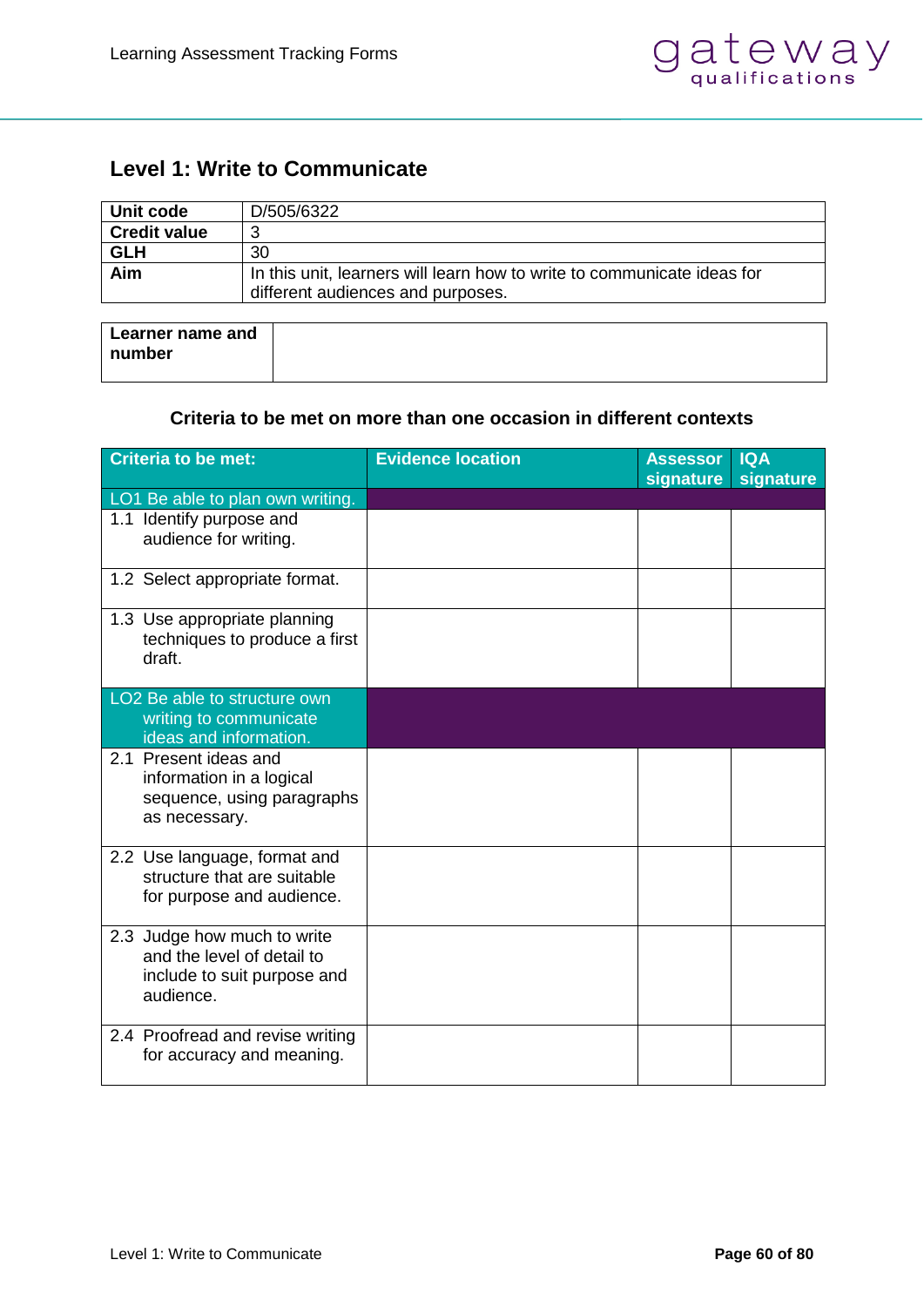

I certify that the work submitted for this Portfolio is my own.

| Name | Date: |
|------|-------|
|      |       |

#### **Assessor feedback on unit:**

#### **Assessor Declaration:**

I certify that the learner named above completed the work submitted to the required standard.

| Name | <b>Pianod</b><br><b>Signed:</b> | ∟uutti uurinnan il |
|------|---------------------------------|--------------------|
|      |                                 |                    |

#### **Internal Quality Assurer's Declaration:**

| Name<br><b>Pianod</b><br><b>Signed:</b> |  |
|-----------------------------------------|--|
|-----------------------------------------|--|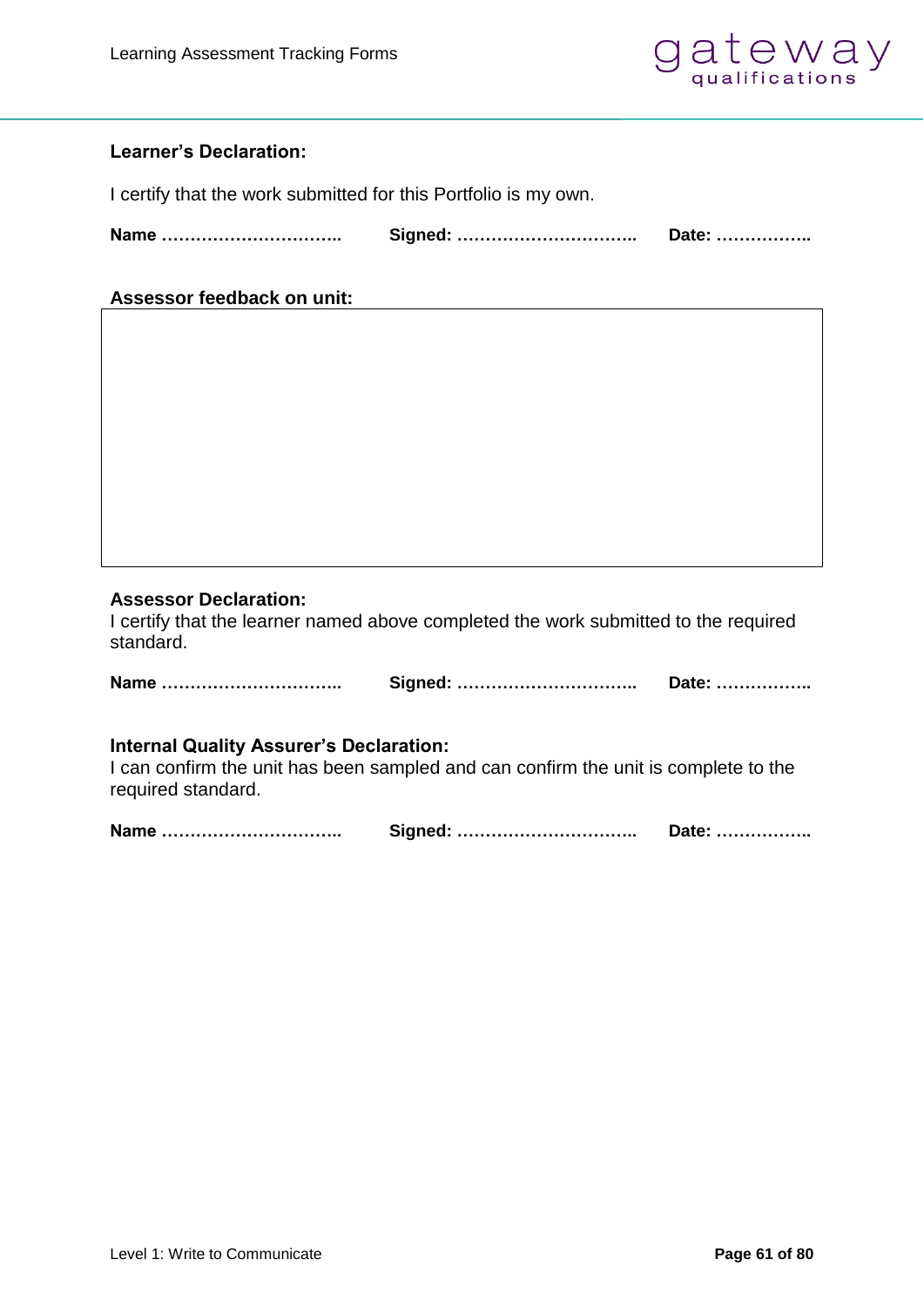# **Level 1: Write with Accuracy**

| Unit code           | F/505/4160                                                                                                                                  |
|---------------------|---------------------------------------------------------------------------------------------------------------------------------------------|
| <b>Credit value</b> | n                                                                                                                                           |
| <b>GLH</b>          | 30                                                                                                                                          |
| Aim                 | In this unit, learners will learn how to improve the accuracy of their writing<br>through using accurate spelling, punctuation and grammar. |

| Learner name and |  |
|------------------|--|
| number           |  |
|                  |  |

| <b>Criteria to be met:</b>          | <b>Evidence location</b> | <b>Assessor</b> | <b>IQA</b> |
|-------------------------------------|--------------------------|-----------------|------------|
|                                     |                          | signature       | signature  |
| LO1 Be able to use correct          |                          |                 |            |
| grammar in written texts.           |                          |                 |            |
| 1.1 Write in complete               |                          |                 |            |
| sentences, using a range to         |                          |                 |            |
| suit text type.                     |                          |                 |            |
| 1.2 Use correct subject verb        |                          |                 |            |
| agreement in sentences.             |                          |                 |            |
| 1.3 Use correct verb-tense          |                          |                 |            |
| agreement in sentences.             |                          |                 |            |
| 1.4 Use grammatical features        |                          |                 |            |
| correctly so that meaning is        |                          |                 |            |
| clear.                              |                          |                 |            |
| LO2 Be able to write legibly with   |                          |                 |            |
| correct spelling and                |                          |                 |            |
| punctuation.                        |                          |                 |            |
| 2.1 Spell correctly words used      |                          |                 |            |
| most often in work, studies         |                          |                 |            |
| and daily life.                     |                          |                 |            |
| 2.2 Spell words with regular and    |                          |                 |            |
| irregular spelling patterns.        |                          |                 |            |
| 2.3 Punctuate sentences             |                          |                 |            |
| correctly, so that meaning is       |                          |                 |            |
| clear.                              |                          |                 |            |
| 2.4 Produce legible handwritten     |                          |                 |            |
| text                                |                          |                 |            |
| LO3 Be able to proofread and        |                          |                 |            |
| revise writing.                     |                          |                 |            |
| 3.1. Identify and correct errors of |                          |                 |            |
| grammar, for example verb           |                          |                 |            |
| tense agreement, subject            |                          |                 |            |
| verb agreement.                     |                          |                 |            |
| 3.2. Identify and correct common    |                          |                 |            |
| spelling errors.                    |                          |                 |            |
|                                     |                          |                 |            |
| 3.3. Identify and correct           |                          |                 |            |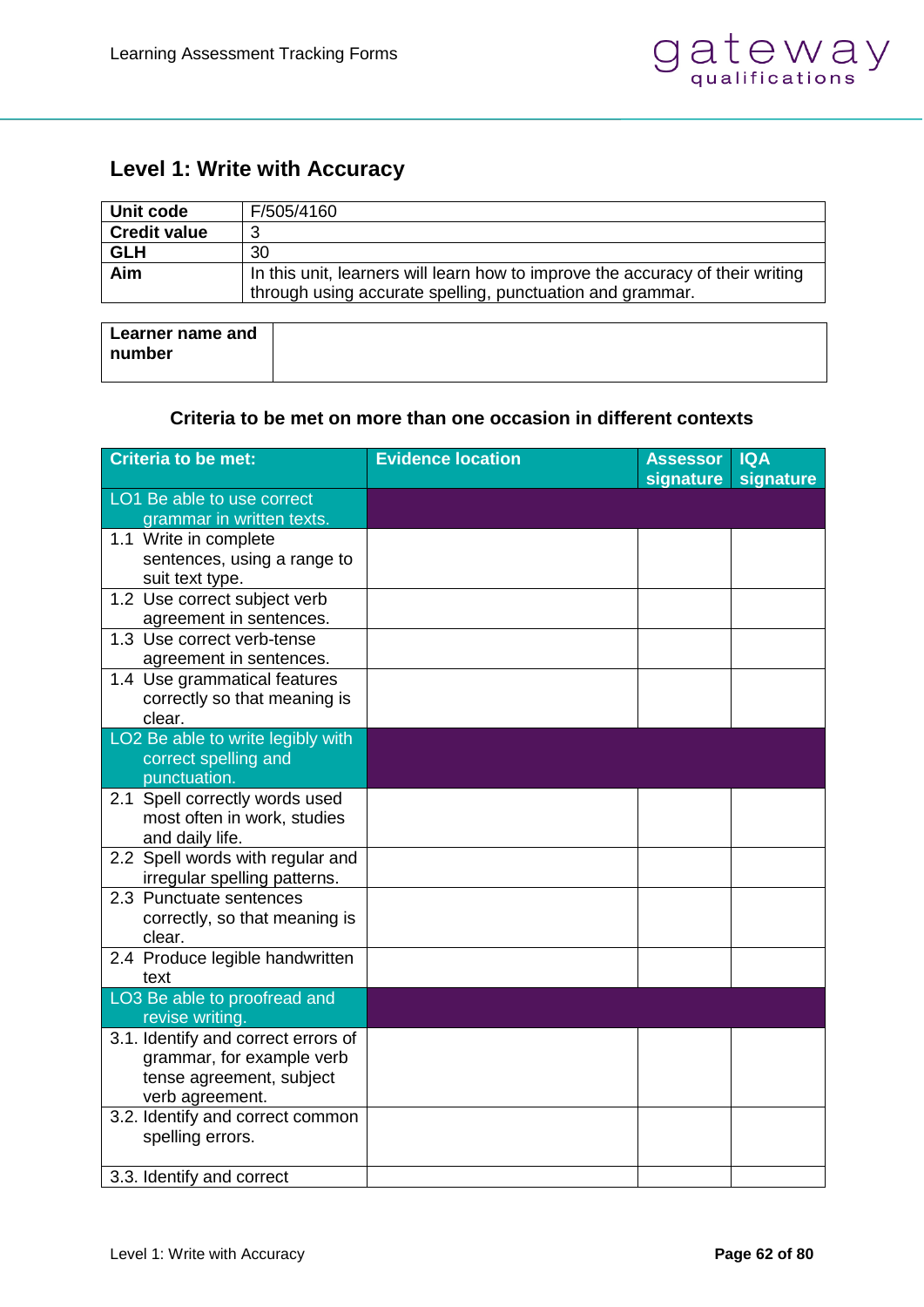

| Criteria to be met:            | <b>Evidence location</b> | <b>Assessor IQA</b><br>signature signature |  |
|--------------------------------|--------------------------|--------------------------------------------|--|
| punctuation errors.            |                          |                                            |  |
| 3.4. Revise writing to improve |                          |                                            |  |
| meaning.                       |                          |                                            |  |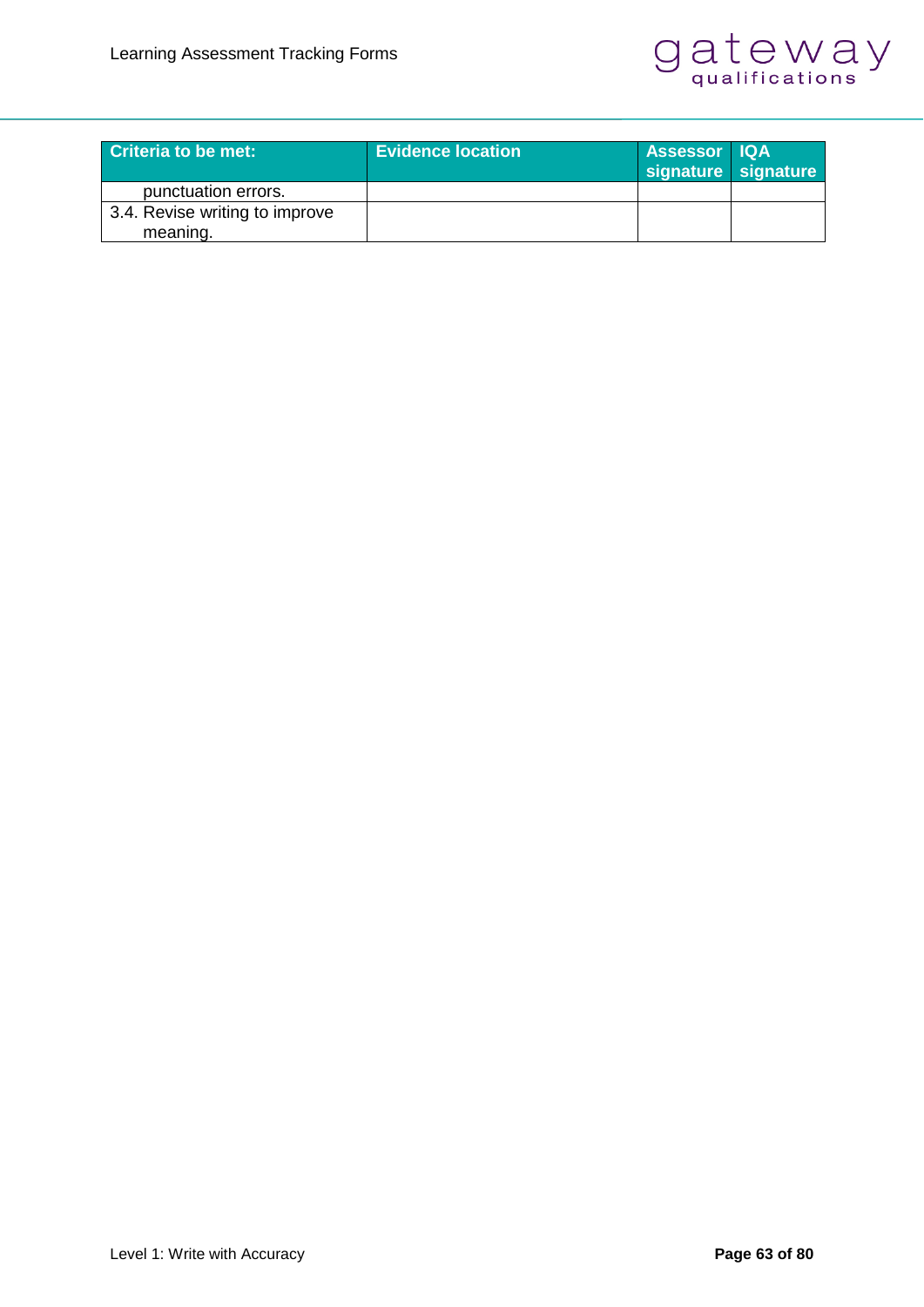

I certify that the work submitted for this Portfolio is my own.

| Name | Date: |
|------|-------|
|      |       |

#### **Assessor feedback on unit:**

#### **Assessor Declaration:**

I certify that the learner named above completed the work submitted to the required standard.

| Name | Date: |
|------|-------|
|      |       |

#### **Internal Quality Assurer's Declaration:**

| Name<br><b>Pianod</b><br><b>Signed:</b> |  |
|-----------------------------------------|--|
|-----------------------------------------|--|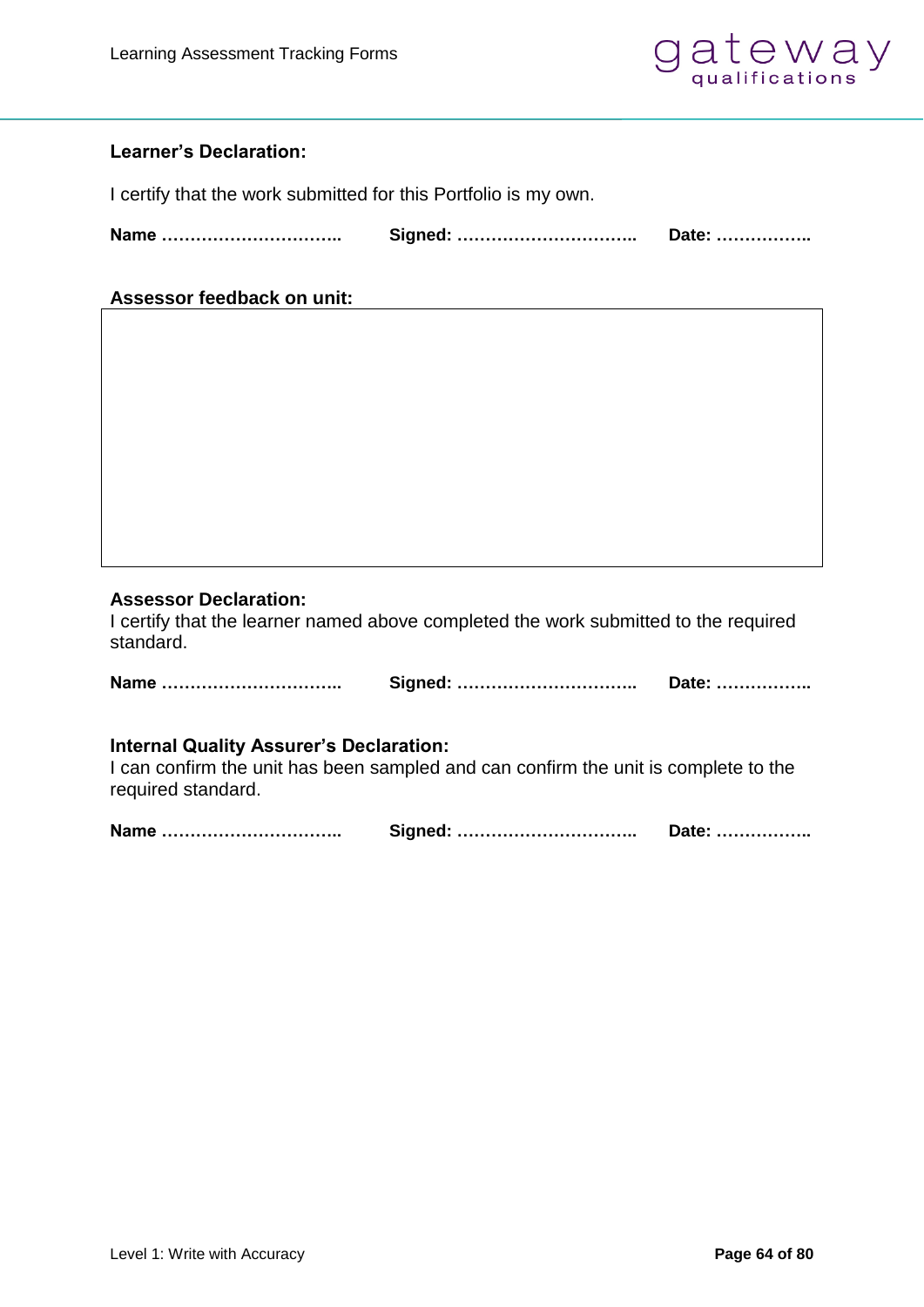

# **Level 2: Read for Purpose and Meaning**

| Unit code                  |  |
|----------------------------|--|
| <b>Credit value</b>        |  |
| <b>GLH</b>                 |  |
| Aim                        |  |
|                            |  |
| Learner name and<br>number |  |

| <b>Criteria to be met:</b>                                                                                               | <b>Evidence location</b> | <b>Assessor</b><br>signature | <b>IQA</b><br>signature |
|--------------------------------------------------------------------------------------------------------------------------|--------------------------|------------------------------|-------------------------|
| LO1 Be able to read and<br>understand a range of texts.                                                                  |                          |                              |                         |
| 1.1 Follow the main events and<br>ideas in a range of<br>continuous descriptive,<br>explanatory and persuasive<br>texts. |                          |                              |                         |
| 1.2 Identify the main points and<br>specific details in different<br>texts.                                              |                          |                              |                         |
| 1.3 Identify the effects that<br>different language features<br>have in texts.                                           |                          |                              |                         |
| 1.4 Read an argument and<br>identify the points of view.                                                                 |                          |                              |                         |
| 1.5 Infer meaning which is not<br>explicit.                                                                              |                          |                              |                         |
| 1.6 Read critically to compare<br>and evaluate ideas and<br>opinions.                                                    |                          |                              |                         |
| 1.7 Identify bias.                                                                                                       |                          |                              |                         |
| LO2 Be able to judge the<br>purpose of texts.                                                                            |                          |                              |                         |
| 2.1 Use own knowledge and<br>experience of context to<br>judge the purpose of<br>different types of text                 |                          |                              |                         |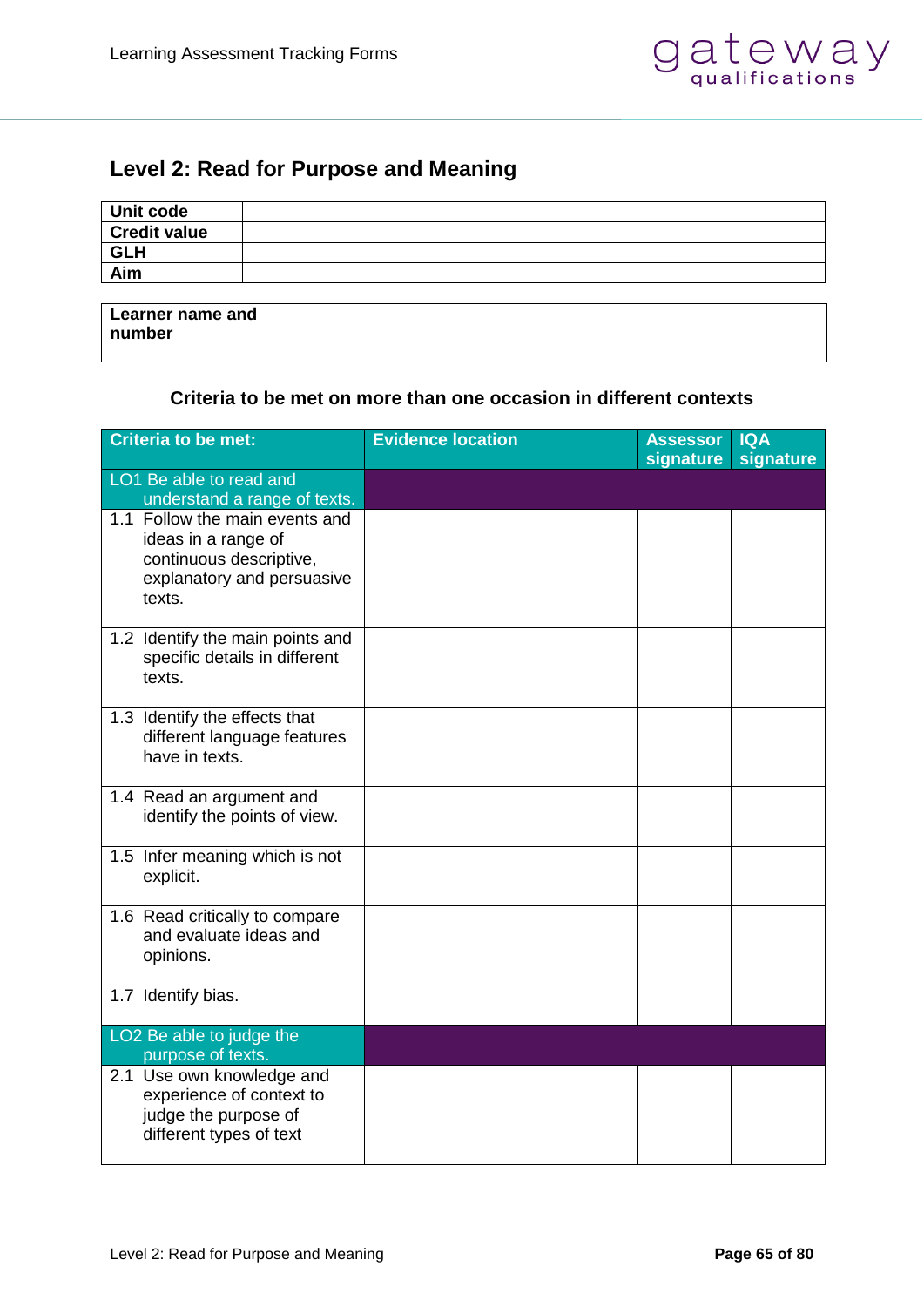

| <b>Criteria to be met:</b>                                                                                               | <b>Evidence location</b> | <b>Assessor</b><br>signature | <b>IQA</b><br>signature |
|--------------------------------------------------------------------------------------------------------------------------|--------------------------|------------------------------|-------------------------|
| 2.2 Use grammatical<br>knowledge, prior knowledge<br>and context, to judge the<br>purpose of different types of<br>text. |                          |                              |                         |
| 2.3 Recognise and understand<br>vocabulary associated with<br>a range of texts and<br>purposes.                          |                          |                              |                         |
| LO3 Be able to use a range of<br>strategies to understand<br>text.                                                       |                          |                              |                         |
| 3.1. Use different strategies to<br>interpret information                                                                |                          |                              |                         |
| 3.2. Identify how grammar and<br>vocabulary signal the<br>context and formality of<br>texts.                             |                          |                              |                         |
| 3.3. Use punctuation to help<br>interpret the meaning and<br>purpose of texts.                                           |                          |                              |                         |

I certify that the work submitted for this Portfolio is my own.

| Name | Signed: | י ה+הר<br>Dalt. |
|------|---------|-----------------|
|      |         |                 |

### **Assessor feedback on unit:**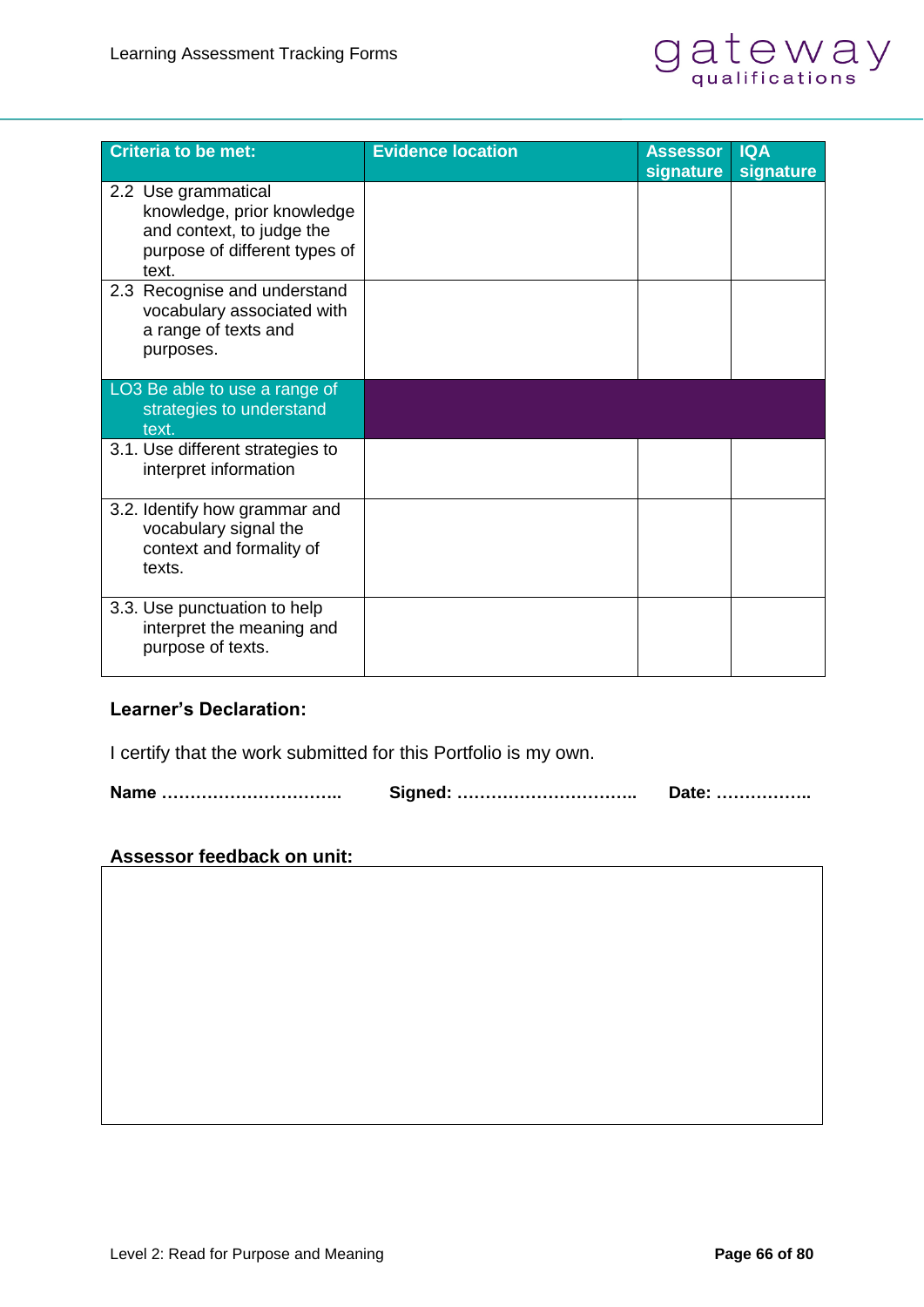

#### **Assessor Declaration:**

I certify that the learner named above completed the work submitted to the required standard.

| Name | Signed: | Pal <del>c. </del> |
|------|---------|--------------------|
|      |         |                    |

### **Internal Quality Assurer's Declaration:**

| Name |  | Date: |
|------|--|-------|
|------|--|-------|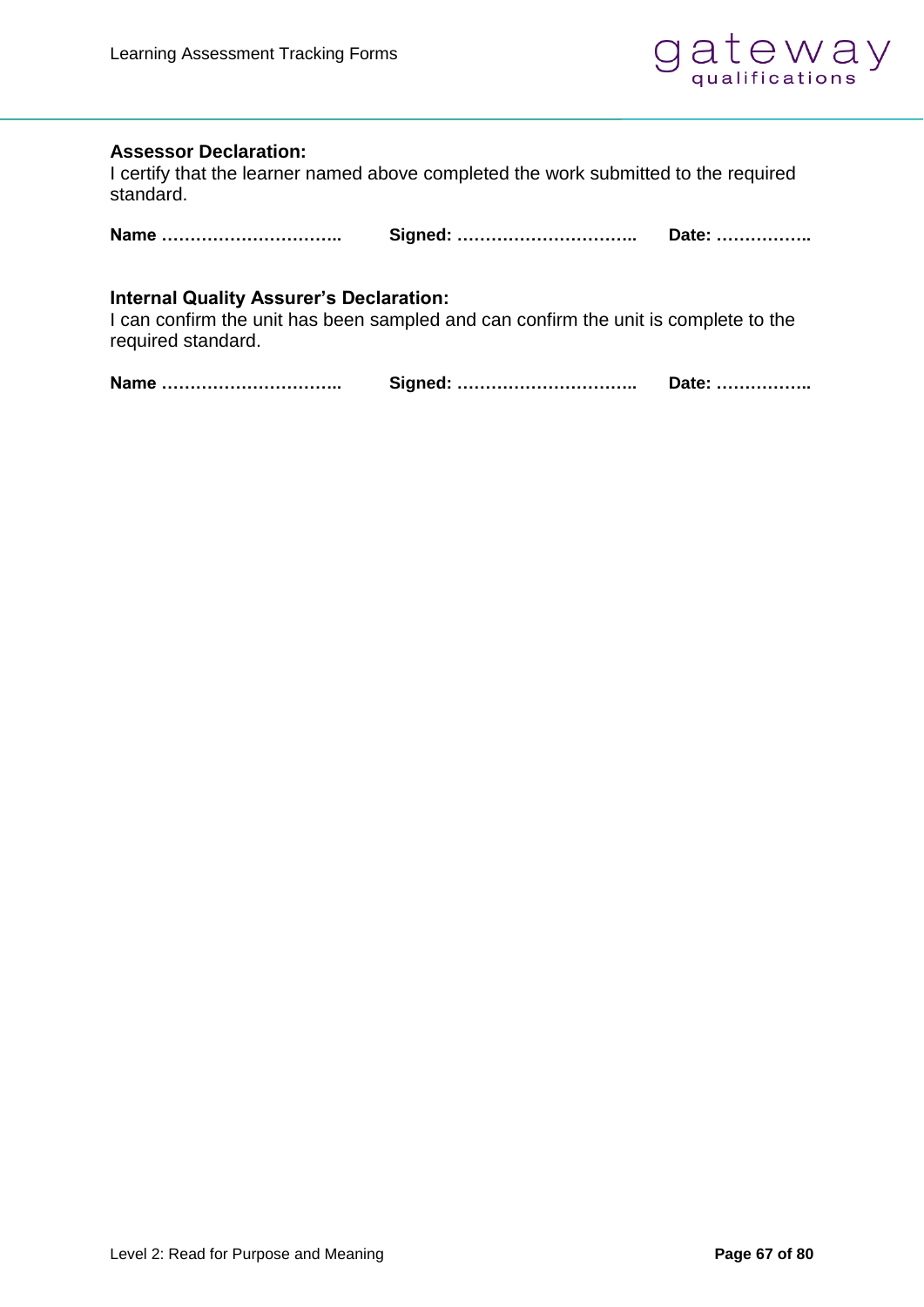

# **Level 2: Read for Information**

| Unit code           | K/505/6324                                                                                                                                                                    |
|---------------------|-------------------------------------------------------------------------------------------------------------------------------------------------------------------------------|
| <b>Credit value</b> |                                                                                                                                                                               |
| <b>GLH</b>          | 30                                                                                                                                                                            |
| Aim                 | In this unit, learners will learn how to read and obtain information of<br>varying length and detail from different sources and to use resources to<br>support understanding. |

| Learner name and |  |
|------------------|--|
| number           |  |
|                  |  |

| <b>Criteria to be met:</b>                                                                                       | <b>Evidence location</b> | <b>Assessor</b><br>signature | <b>IQA</b><br>signature |
|------------------------------------------------------------------------------------------------------------------|--------------------------|------------------------------|-------------------------|
| LO1 Be able to obtain and use<br>information from a range of<br>sources.                                         |                          |                              |                         |
| 1.1 Use organisational features<br>to locate information.                                                        |                          |                              |                         |
| 1.2 Compare and evaluate<br>information from different<br>sources in order to select<br>information for own use. |                          |                              |                         |
| 1.3 Summarise information from<br>longer documents.                                                              |                          |                              |                         |
| 1.4 Recognise the meaning of<br>specialist or technical<br>vocabulary                                            |                          |                              |                         |
| 1.5 Use knowledge of<br>vocabulary to aid<br>understanding.                                                      |                          |                              |                         |
| 1.6 Use different strategies to<br>obtain information, including<br>skimming scanning and<br>detailed reading    |                          |                              |                         |
| LO <sub>2</sub> Be able to use reference<br>material.                                                            |                          |                              |                         |
| 2.1 Use reference material to<br>find out unfamiliar<br>terminology.                                             |                          |                              |                         |
| 2.2 Use reference material to                                                                                    |                          |                              |                         |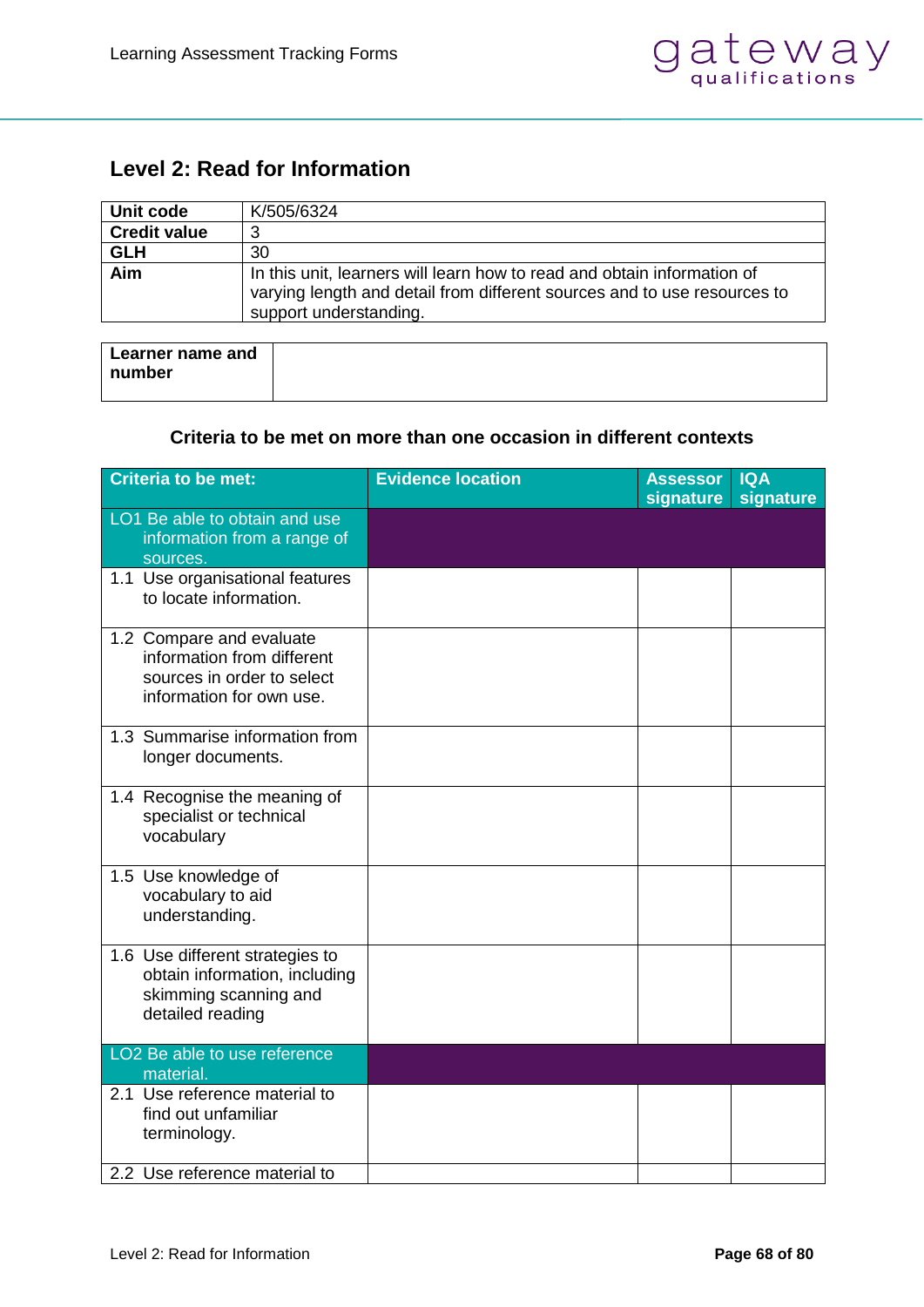

| Criteria to be met:       | <b>Evidence location</b> | <b>Assessor IQA</b><br>signature signature |  |
|---------------------------|--------------------------|--------------------------------------------|--|
| research a topic or issue |                          |                                            |  |

I certify that the work submitted for this Portfolio is my own.

| Name |  | Dale. |
|------|--|-------|
|------|--|-------|

#### **Assessor feedback on unit:**

#### **Assessor Declaration:**

I certify that the learner named above completed the work submitted to the required standard.

| Name |  | Date: |
|------|--|-------|
|------|--|-------|

### **Internal Quality Assurer's Declaration:**

| Name |  | Date: |
|------|--|-------|
|------|--|-------|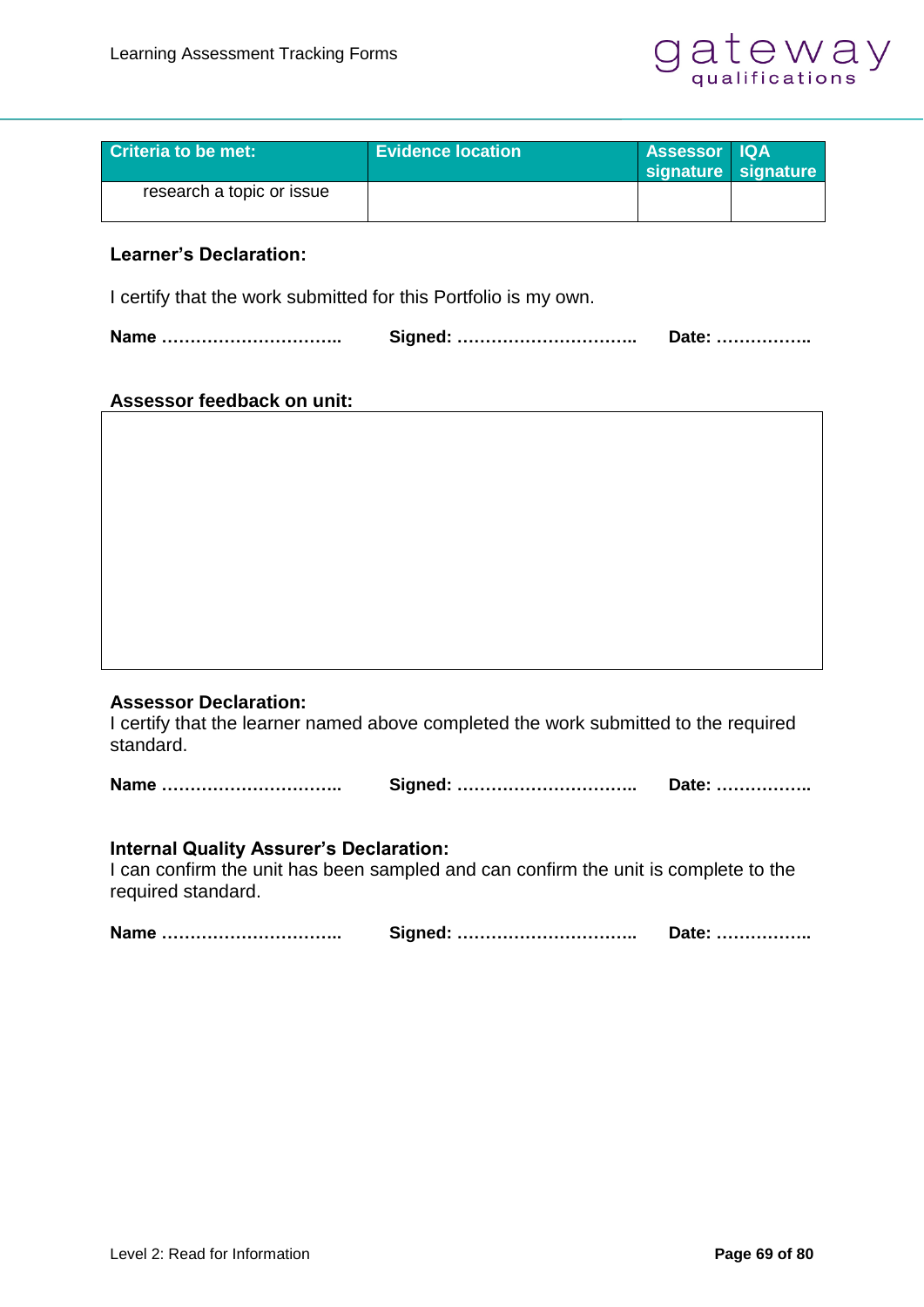

# **Level 2: Listen and Respond**

| In this unit, learners will learn how to listen and respond to extended and |
|-----------------------------------------------------------------------------|
|                                                                             |

| Learner name and |  |
|------------------|--|
| number           |  |
|                  |  |

| <b>Criteria to be met:</b>                                                                                                | <b>Evidence location</b> | <b>Assessor</b><br>signature | <b>IQA</b><br>signature |
|---------------------------------------------------------------------------------------------------------------------------|--------------------------|------------------------------|-------------------------|
| LO1 Be able to understand and<br>respond to extended spoken<br>information.                                               |                          |                              |                         |
| 1.1 Identify and record relevant<br>information from extended<br>explanations and<br>presentations on different<br>topics |                          |                              |                         |
| 1.2 Listen to, demonstrate<br>understanding of and follow<br>multi -step instructions in<br>different situations          |                          |                              |                         |
| 1.3 Listen to, demonstrate<br>understanding of and follow<br>narratives on different<br>topics.                           |                          |                              |                         |
| LO2 Be able to listen to and<br>respond in extended<br>exchanges.                                                         |                          |                              |                         |
| 2.1 Respond to extended<br>questions on different topics                                                                  |                          |                              |                         |
| 2.2 Keep track of complex and<br>detailed questions                                                                       |                          |                              |                         |
| 2.3 Respond coherently to<br>complex and detailed<br>questions                                                            |                          |                              |                         |
| 2.4 Respond appropriately to<br>constructive criticism                                                                    |                          |                              |                         |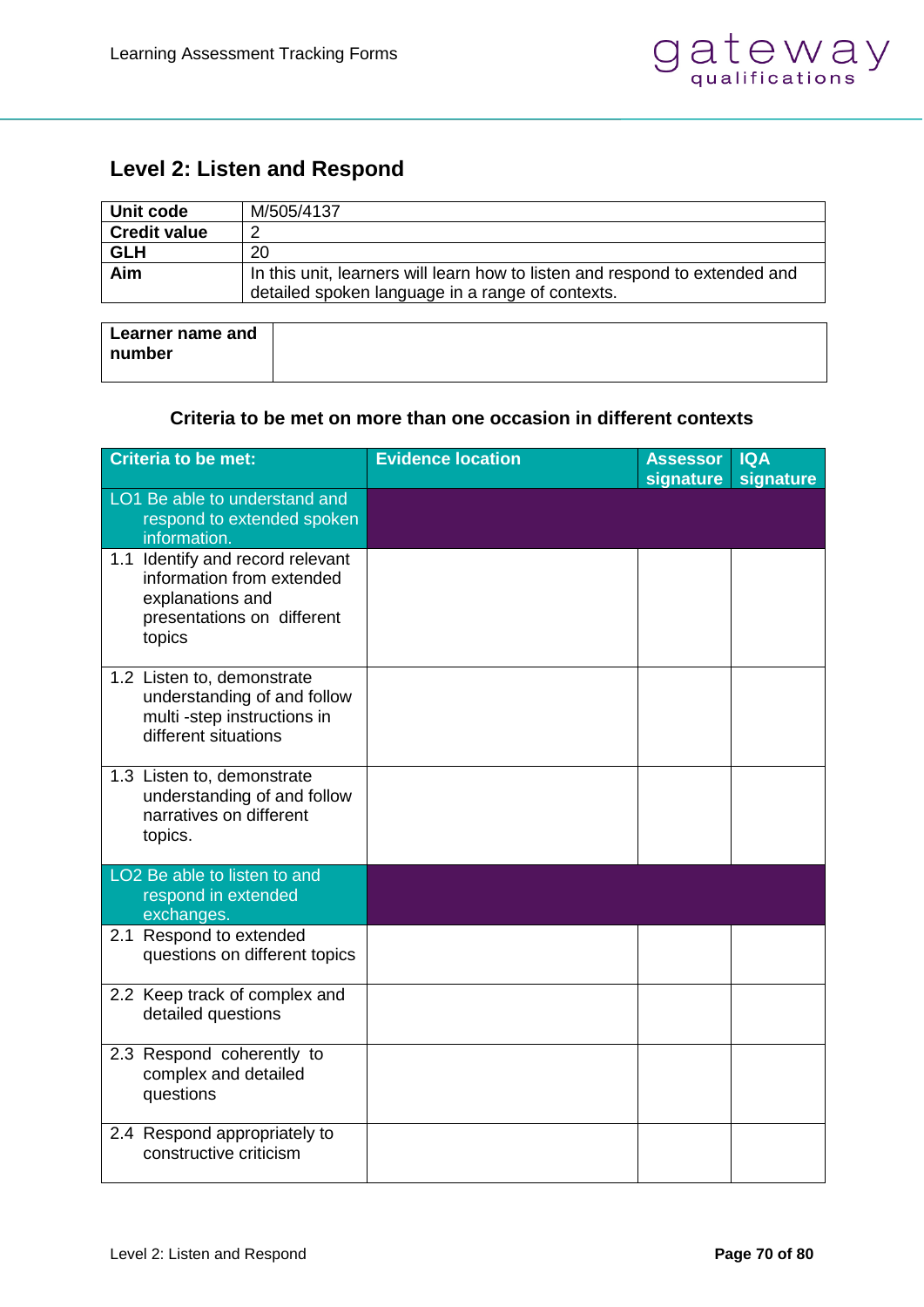

| Criteria to be met:                          | <b>Evidence location</b> | <b>Assessor IQA</b><br>signature signature |  |
|----------------------------------------------|--------------------------|--------------------------------------------|--|
| 2.5 Make constructive critical<br>responses. |                          |                                            |  |

I certify that the work submitted for this Portfolio is my own.

| Name |  | Date: |
|------|--|-------|
|------|--|-------|

| Assessor feedback on unit: |  |
|----------------------------|--|
|                            |  |
|                            |  |
|                            |  |
|                            |  |
|                            |  |
|                            |  |
|                            |  |
|                            |  |
|                            |  |
|                            |  |

#### **Assessor Declaration:**

I certify that the learner named above completed the work submitted to the required standard.

| Name | Signed: | $. - + -$<br>$PQUQU$ , |
|------|---------|------------------------|
|      |         |                        |

#### **Internal Quality Assurer's Declaration:**

| Name |  | Date: |
|------|--|-------|
|------|--|-------|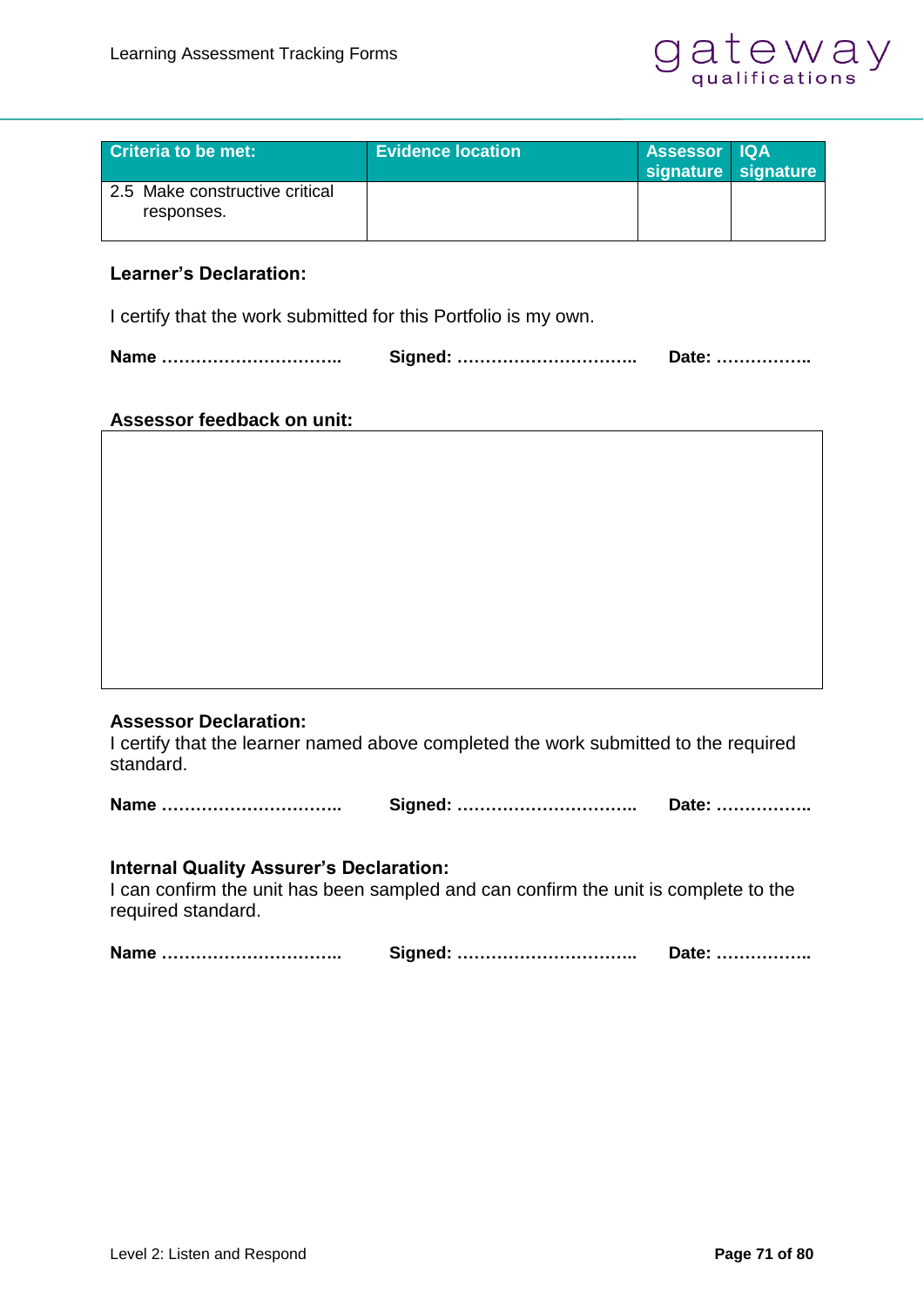

# **Level 2: Speak to Communicate**

| Unit code           | J/505/4144                                                                                                                           |
|---------------------|--------------------------------------------------------------------------------------------------------------------------------------|
| <b>Credit value</b> |                                                                                                                                      |
| <b>GLH</b>          | 20                                                                                                                                   |
| Aim                 | In this unit, learners will learn how to speak to communicate detailed<br>information, ideas and opinions clearly and appropriately. |

| Learner name and |  |
|------------------|--|
| ∣ number         |  |
|                  |  |

| <b>Criteria to be met:</b>                                                                                                                                                                     | <b>Evidence location</b> | <b>Assessor</b><br>signature | <b>IQA</b><br>signature |
|------------------------------------------------------------------------------------------------------------------------------------------------------------------------------------------------|--------------------------|------------------------------|-------------------------|
| LO1 Be able to communicate<br>with others.                                                                                                                                                     |                          |                              |                         |
| 1.1 Speak clearly and<br>confidently in different<br>situations.                                                                                                                               |                          |                              |                         |
| 1.2 Present detailed information,<br>ideas and opinions in a<br>logical sequence.                                                                                                              |                          |                              |                         |
| 1.3 Provide further detail and<br>development in response to<br>the requests of others.                                                                                                        |                          |                              |                         |
| 1.4 Make requests and ask<br>questions to obtain detailed<br>information in familiar and<br>unfamiliar contexts.                                                                               |                          |                              |                         |
| LO2 Be able to adapt speech<br>and style according to<br>context.                                                                                                                              |                          |                              |                         |
| 2.1 Express clearly statements<br>of fact, explanations,<br>instructions, accounts and<br>descriptions using structure,<br>style and vocabulary<br>appropriate to the purpose<br>and audience. |                          |                              |                         |
| 2.2 Sustain an appropriate style<br>for different situations and<br>audiences.                                                                                                                 |                          |                              |                         |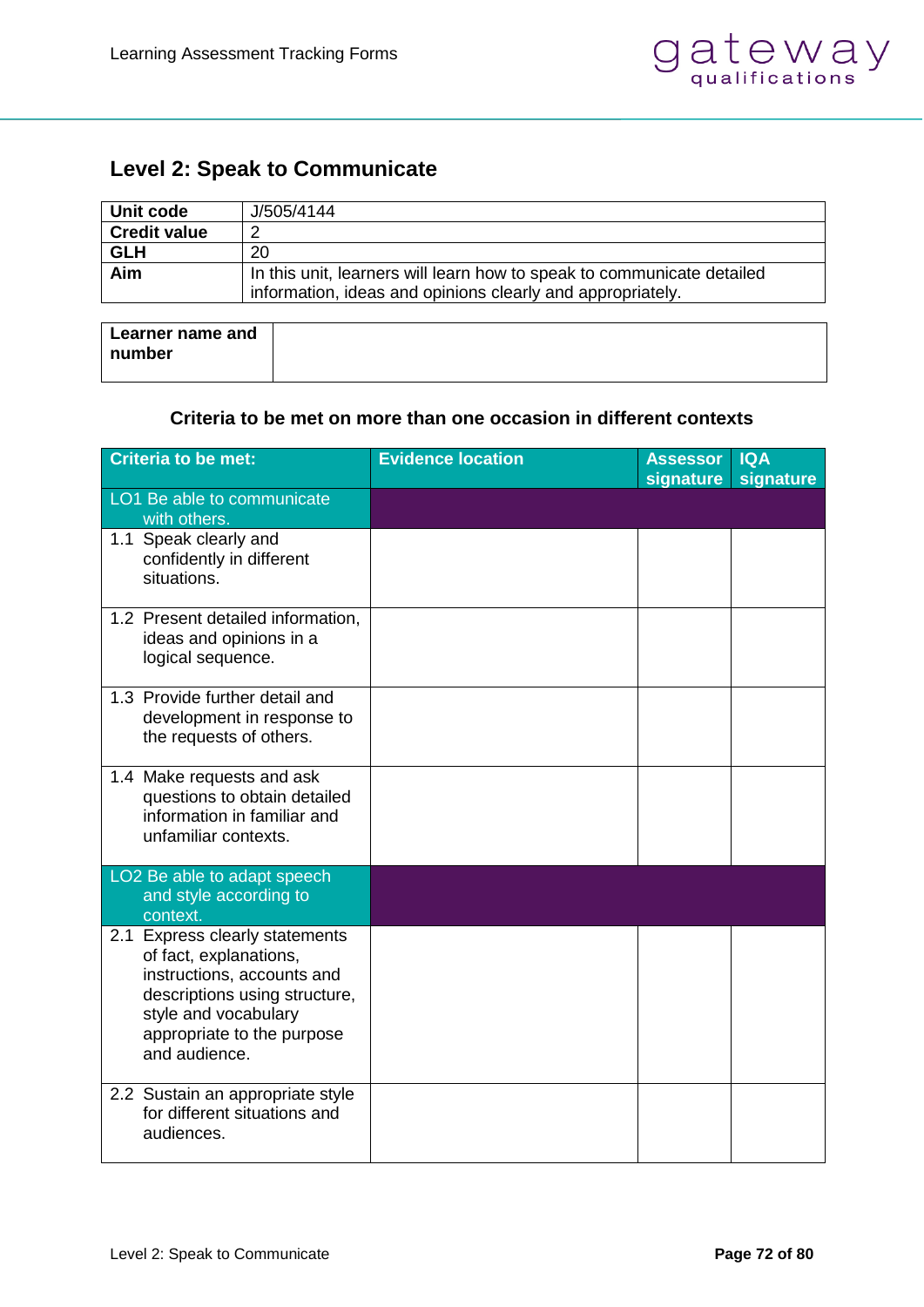

I certify that the work submitted for this Portfolio is my own.

| Name | Date: |
|------|-------|
|      |       |

# **Assessor feedback on unit:**

# **Assessor Declaration:**

I certify that the learner named above completed the work submitted to the required standard.

| Name | Date: |
|------|-------|
|      |       |

#### **Internal Quality Assurer's Declaration:**

| Name<br><b>Pianod</b><br><b>Signed:</b> |  |
|-----------------------------------------|--|
|-----------------------------------------|--|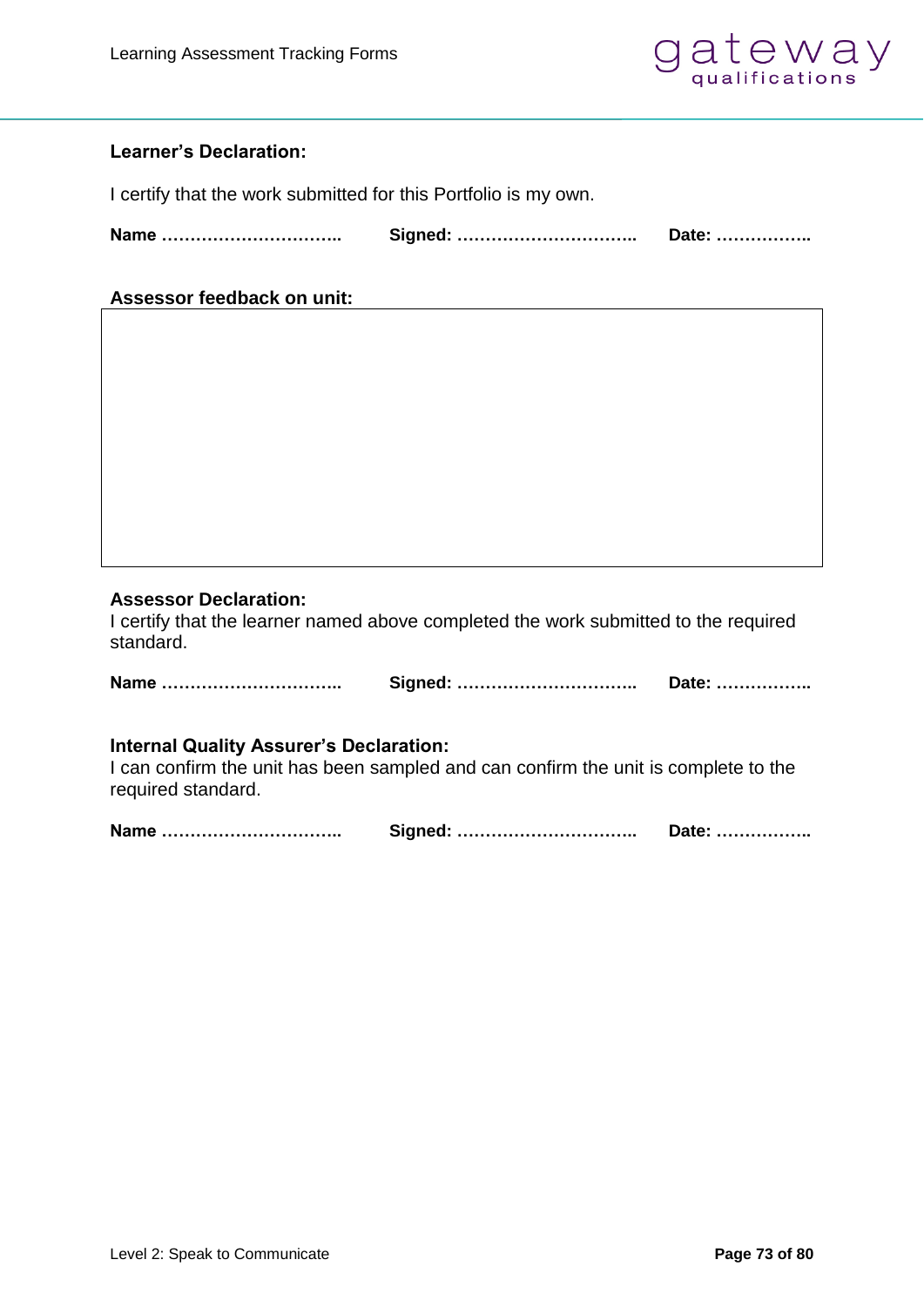# **Level 2: Engage in Discussion**

| In this unit, learners will learn how to engage in discussion in a variety of |
|-------------------------------------------------------------------------------|
|                                                                               |

| Learner name and |  |
|------------------|--|
| ∣ number         |  |
|                  |  |

| <b>Criteria to be met:</b>                                                                               | <b>Evidence location</b> | <b>Assessor</b> | <b>IQA</b> |
|----------------------------------------------------------------------------------------------------------|--------------------------|-----------------|------------|
| LO1 Be able to contribute to<br>discussions and move them<br>forward.                                    |                          | signature       | signature  |
| 1.1 Make relevant contributions<br>to discussions in different<br>contexts and on different<br>subjects. |                          |                 |            |
| 1.2 Adapt own contributions to<br>suit audience, purpose and<br>situation.                               |                          |                 |            |
| 1.3 Move discussion forward<br>when appropriate.                                                         |                          |                 |            |
| 1.4 Support opinions and<br>arguments with evidence.                                                     |                          |                 |            |
| LO2 Be able to respond to<br>others in discussion.                                                       |                          |                 |            |
| 2.1 Use appropriate language<br>and strategies when<br>responding to the<br>contributions of others.     |                          |                 |            |
| 2.2 Use appropriate phrases for<br>interruption and change of<br>topic.                                  |                          |                 |            |
| 2.3 Use strategies intended to<br>reassure, for example body<br>language, appropriate<br>phraseology.    |                          |                 |            |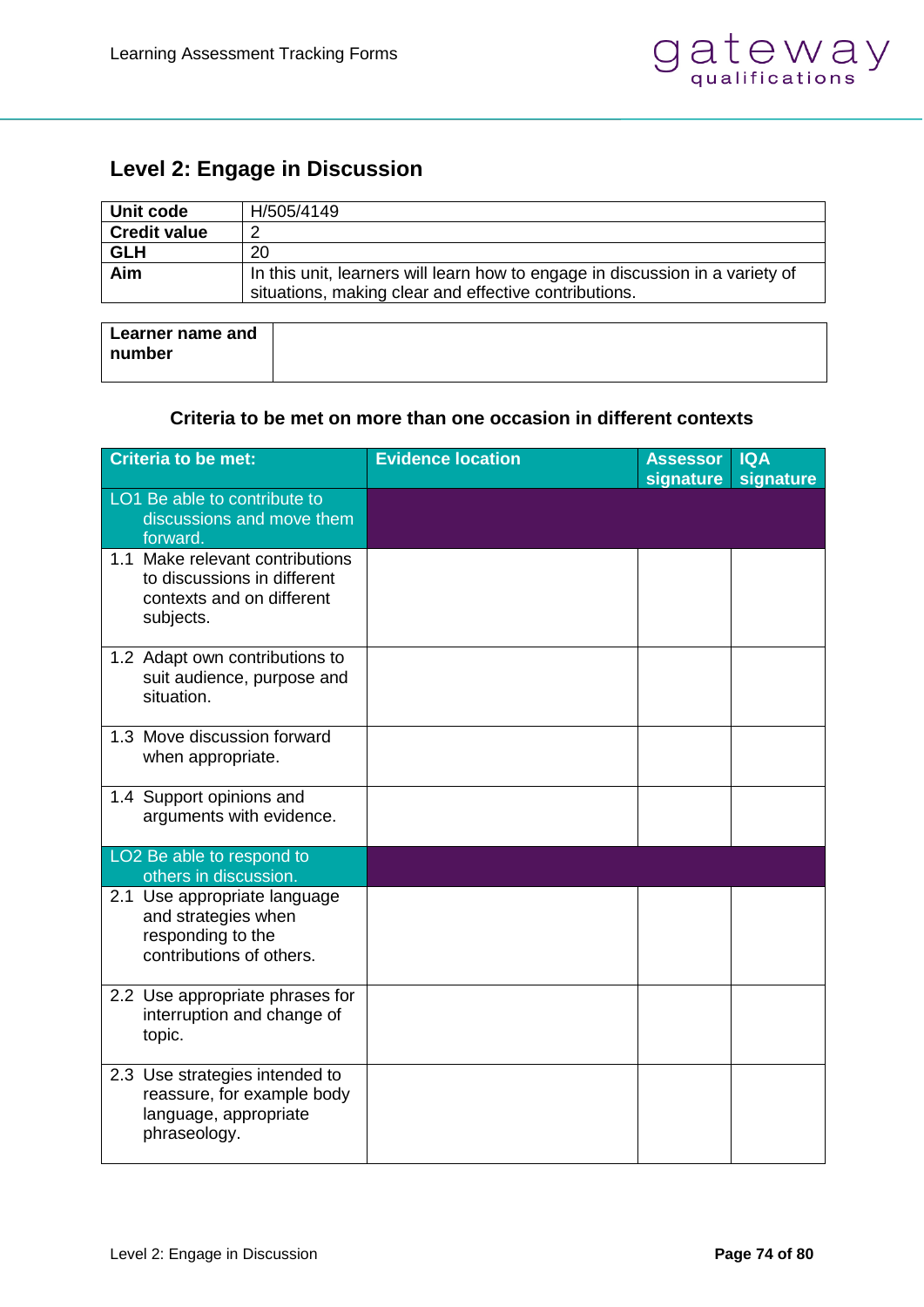

I certify that the work submitted for this Portfolio is my own.

| Name | Date: |
|------|-------|
|      |       |

# **Assessor feedback on unit:**

# **Assessor Declaration:**

I certify that the learner named above completed the work submitted to the required standard.

| Name | Date: |
|------|-------|
|      |       |

#### **Internal Quality Assurer's Declaration:**

| Name | <b>Pianoa</b><br><u>Signed: </u> |  |
|------|----------------------------------|--|
|------|----------------------------------|--|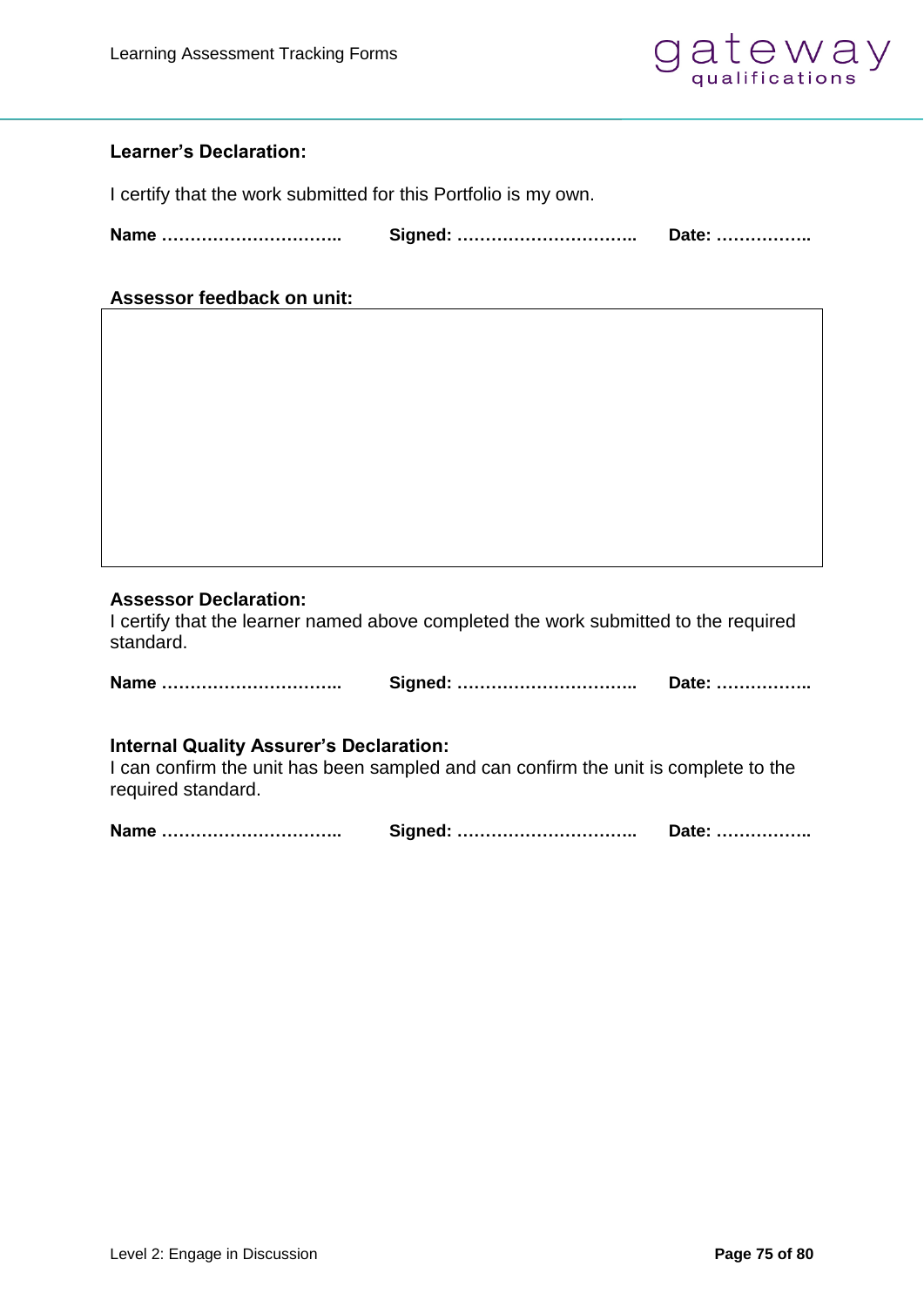

# **Level 2: Write to Communicate**

| Unit code           | M/505/6325                                                                                                                                                        |
|---------------------|-------------------------------------------------------------------------------------------------------------------------------------------------------------------|
| <b>Credit value</b> |                                                                                                                                                                   |
| <b>GLH</b>          | 30                                                                                                                                                                |
| Aim                 | In this unit, learners will learn how to write to communicate information,<br>ideas and opinions clearly and effectively for different purposes and<br>audiences. |

| Learner name and |  |
|------------------|--|
| number           |  |
|                  |  |

| <b>Criteria to be met:</b>                                                                                                                                                   | <b>Evidence location</b> | <b>Assessor</b> | <b>IQA</b> |
|------------------------------------------------------------------------------------------------------------------------------------------------------------------------------|--------------------------|-----------------|------------|
| LO1 Be able to plan, organise<br>and draft own writing.                                                                                                                      |                          | signature       | signature  |
| 1.1 Gather and organise<br>information for own writing.                                                                                                                      |                          |                 |            |
| 1.2 Work through sub-stages of<br>planning and drafting to<br>determine content, length,<br>language and structure,<br>appropriate to type of text,<br>purpose and audience. |                          |                 |            |
| 1.3 Present information and<br>ideas in a logical or<br>persuasive sequence, using<br>paragraphs where<br>appropriate.                                                       |                          |                 |            |
| 1.4 Proof read and revise draft<br>to improve clarity                                                                                                                        |                          |                 |            |
| LO2 Be able to write for different<br>purposes.                                                                                                                              |                          |                 |            |
| 2.1 Use different styles of<br>writing for different purposes<br>for example, persuasive<br>techniques, supporting<br>evidence, and technical<br>vocabulary.                 |                          |                 |            |
| 2.2 Use formal and informal<br>language appropriate to<br>purpose and audience.                                                                                              |                          |                 |            |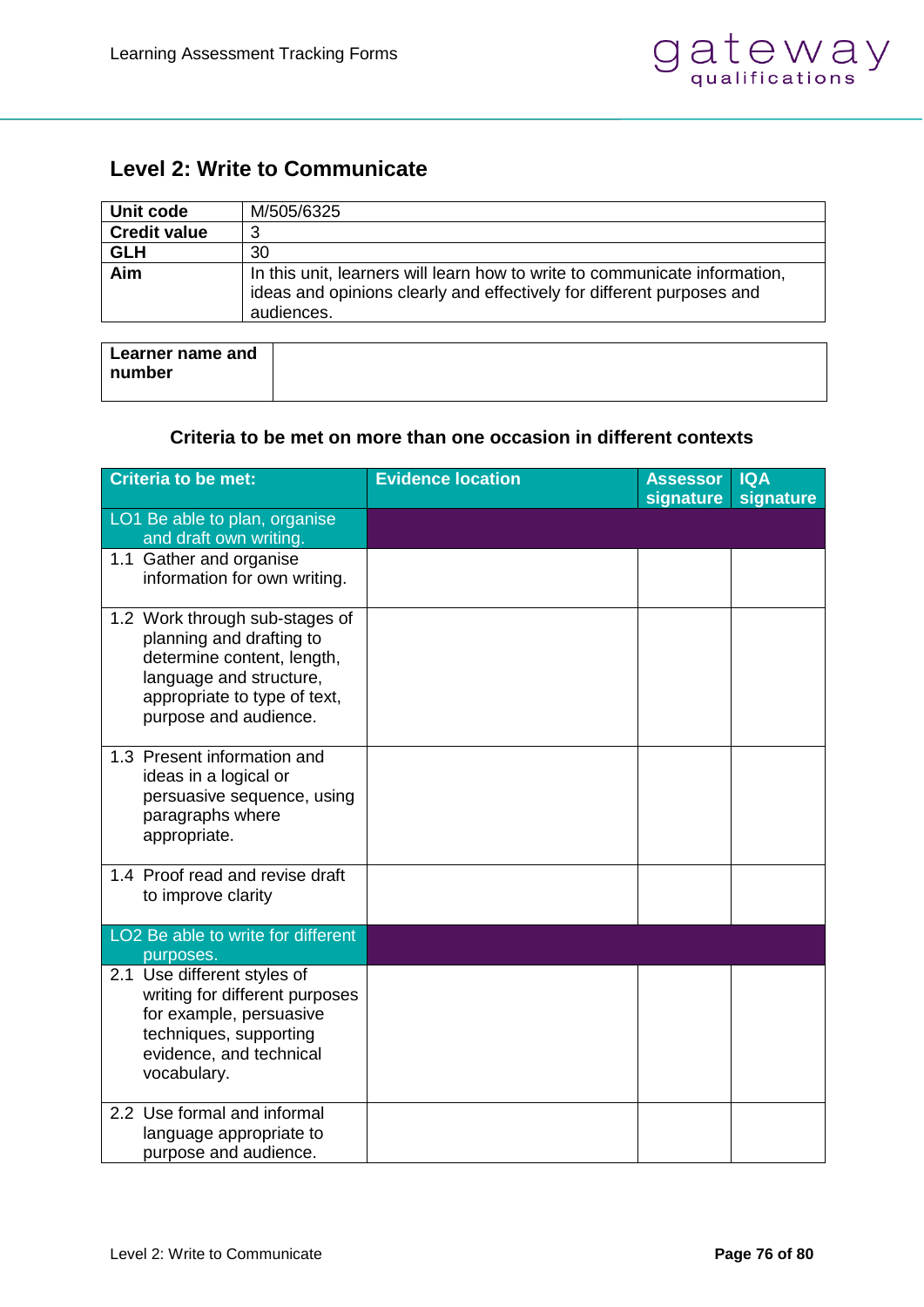

I certify that the work submitted for this Portfolio is my own.

| Name | Date: |
|------|-------|
|      |       |

# **Assessor feedback on unit:**

# **Assessor Declaration:**

I certify that the learner named above completed the work submitted to the required standard.

| Name | Date: |
|------|-------|
|      |       |

#### **Internal Quality Assurer's Declaration:**

| Name<br><b>Pianod</b><br><b>Signed:</b> |  |
|-----------------------------------------|--|
|-----------------------------------------|--|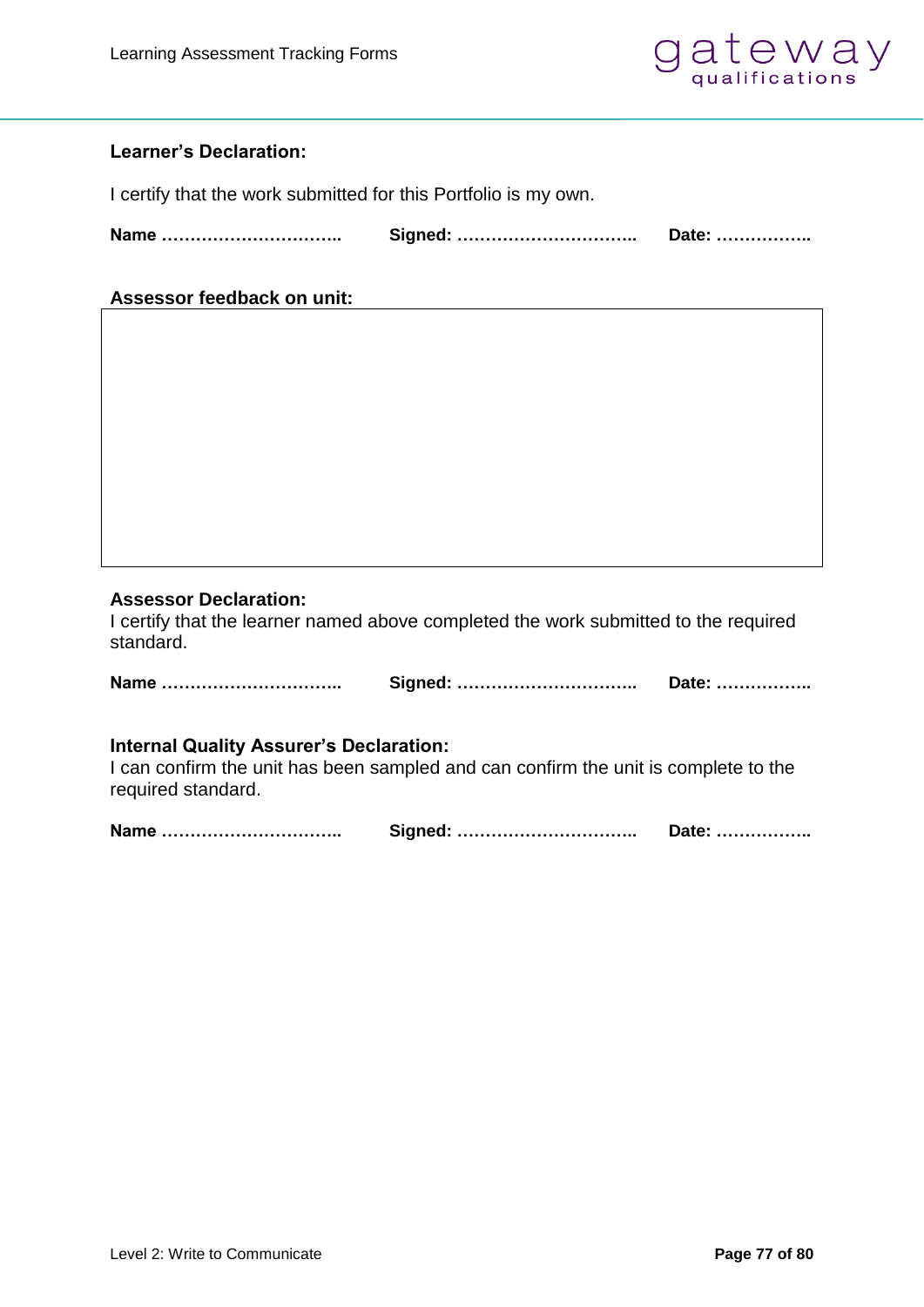# **Level 2: Write Fluently and Accurately**

| Unit code           | T/505/6326                                                                                     |
|---------------------|------------------------------------------------------------------------------------------------|
| <b>Credit value</b> |                                                                                                |
| <b>GLH</b>          | 30                                                                                             |
| Aim                 | In this unit, learners will learn how to improve the fluency and accuracy of<br>their writing. |

| Learner name and |  |
|------------------|--|
| number           |  |
|                  |  |

| <b>Criteria to be met:</b>       | <b>Evidence location</b> | <b>Assessor</b> | <b>IQA</b> |
|----------------------------------|--------------------------|-----------------|------------|
|                                  |                          | signature       | signature  |
| LO1 Be able to use complex       |                          |                 |            |
| sentences and accurate           |                          |                 |            |
| grammar and punctuation in       |                          |                 |            |
| own writing.                     |                          |                 |            |
| 1.1 Construct complex            |                          |                 |            |
| sentences.                       |                          |                 |            |
| 1.2 Use simple and               |                          |                 |            |
| compound sentences               |                          |                 |            |
| within a single piece of         |                          |                 |            |
| writing to give variety.         |                          |                 |            |
| 1.3 Use tenses correctly and     |                          |                 |            |
| consistently.                    |                          |                 |            |
| 1.4 Use correct subject-verb     |                          |                 |            |
| agreement, including             |                          |                 |            |
| correct use of pronouns.         |                          |                 |            |
| 1.5 Use pronouns so that         |                          |                 |            |
| their meaning is clear.          |                          |                 |            |
| 1.6 Use punctuation              |                          |                 |            |
| accurately for example,          |                          |                 |            |
| commas, apostrophes,             |                          |                 |            |
| inverted commas.                 |                          |                 |            |
| LO2 Be able to write legibly and |                          |                 |            |
| with accurate spelling.          |                          |                 |            |
| 2.1 Produce legible              |                          |                 |            |
| handwritten text.                |                          |                 |            |
| 2.2 Spell correctly words        |                          |                 |            |
| used most often in work,         |                          |                 |            |
| studies and daily life,          |                          |                 |            |
| including familiar               |                          |                 |            |
| technical words.                 |                          |                 |            |
| LO3 Be able to check own         |                          |                 |            |
| writing for accuracy.            |                          |                 |            |
| 3.1 Proofread and revise         |                          |                 |            |
| own writing to improve accuracy. |                          |                 |            |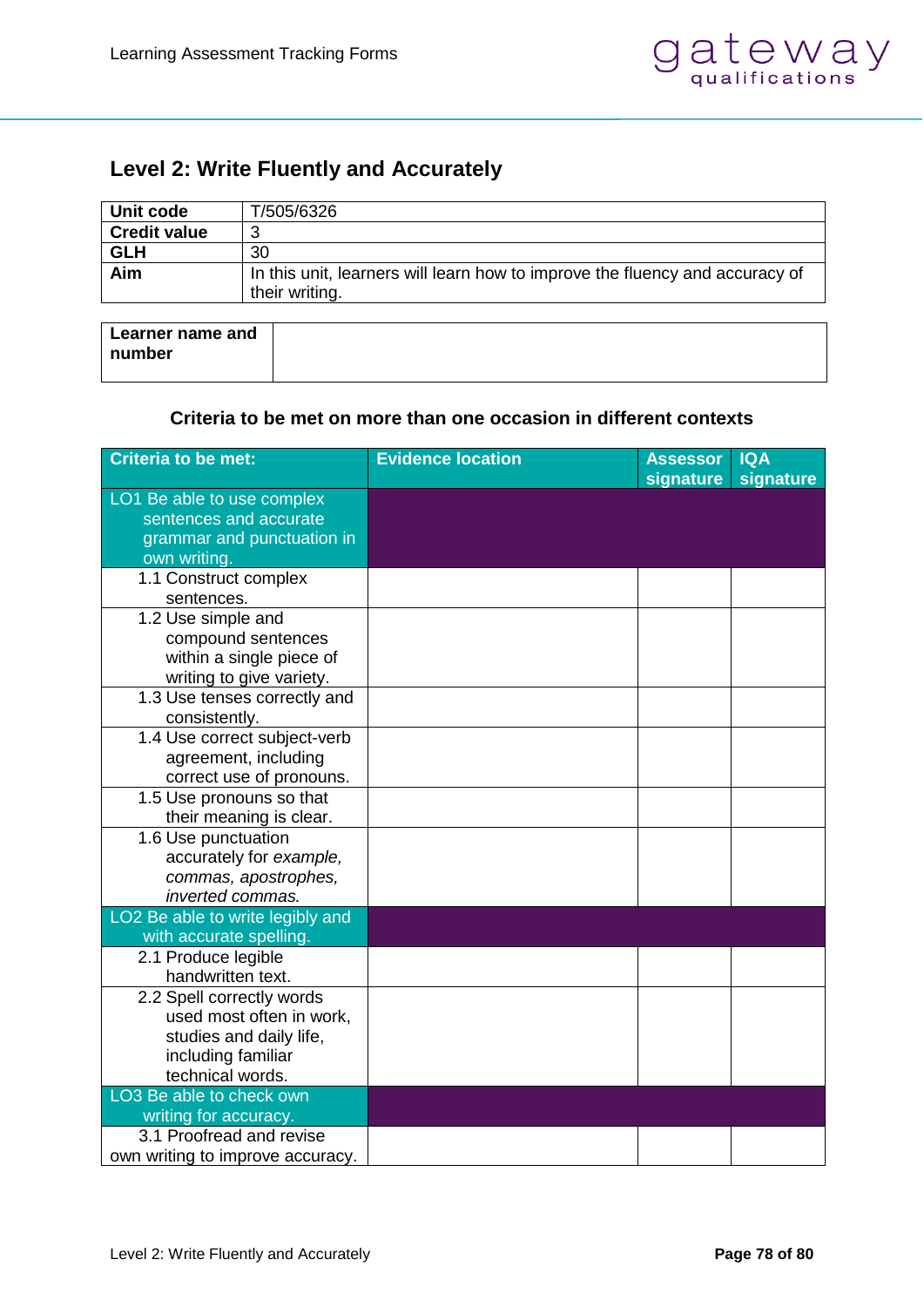

I certify that the work submitted for this Portfolio is my own.

| Name | Date: |
|------|-------|
|      |       |

# **Assessor feedback on unit:**

# **Assessor Declaration:**

I certify that the learner named above completed the work submitted to the required standard.

| Name | Date: |
|------|-------|
|      |       |

#### **Internal Quality Assurer's Declaration:**

| Name<br><b>Pianod</b><br><b>Signed:</b> |  |
|-----------------------------------------|--|
|-----------------------------------------|--|